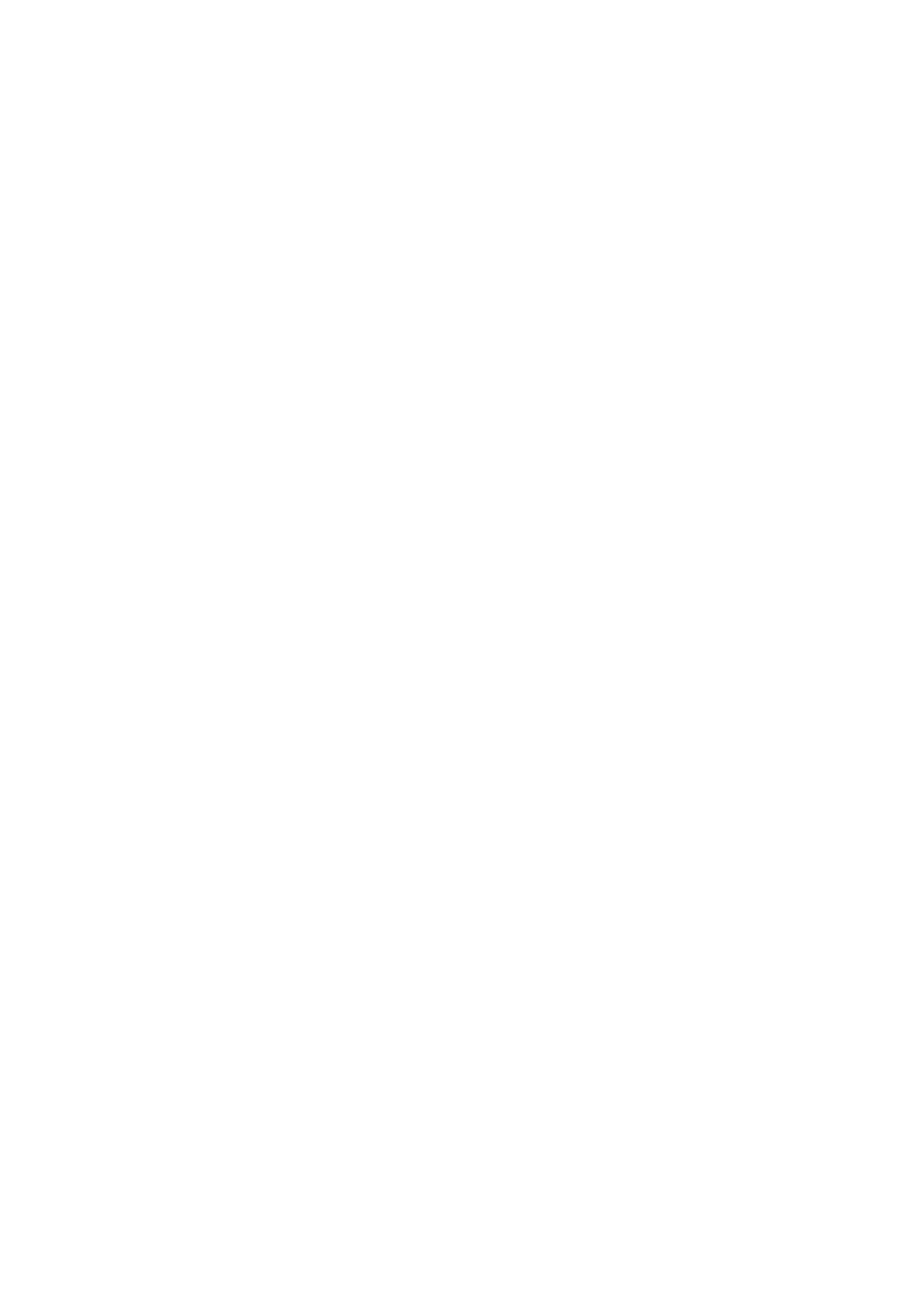# NATIONAL PREVENTION RESEARCH INITIATIVE (NPRI)

# **INITIATIVE OUTCOMES AND FUTURE APPROACHES**

September 2015

**A REPORT BY AN INDEPENDENT SCIENTIFIC REVIEW GROUP COMMISSIONED BY THE FOLLOWING FUNDERS OF THE NPRI**

![](_page_2_Picture_4.jpeg)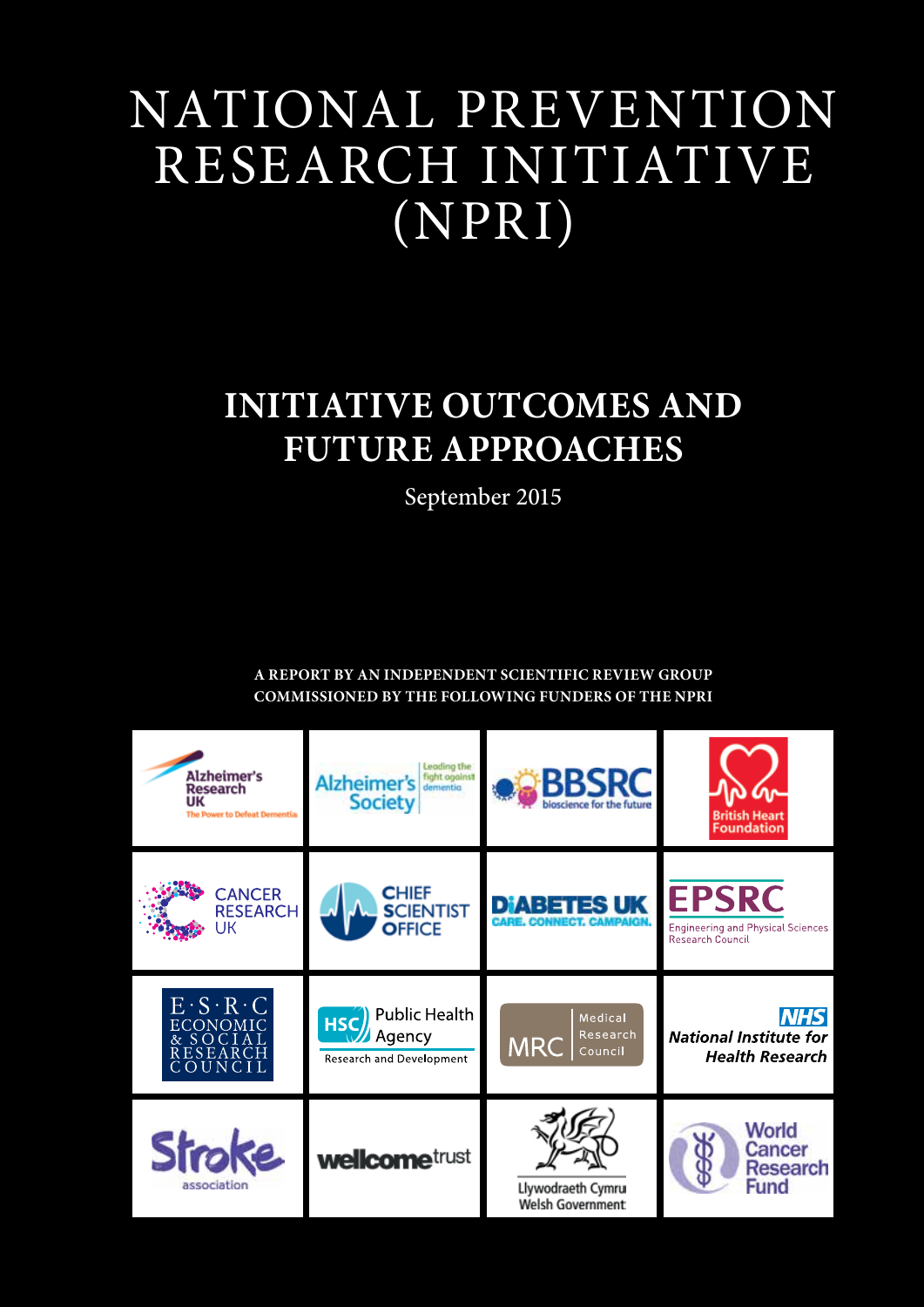# **Contents**

| 1. Executive summary                                                               |
|------------------------------------------------------------------------------------|
|                                                                                    |
|                                                                                    |
|                                                                                    |
|                                                                                    |
|                                                                                    |
| 2. Introduction                                                                    |
|                                                                                    |
|                                                                                    |
|                                                                                    |
| 3. Scope and process of the review                                                 |
|                                                                                    |
|                                                                                    |
|                                                                                    |
|                                                                                    |
| 4. Portfolio of projects funded                                                    |
|                                                                                    |
| 4.2. Portfolio breadth – study type, health behaviours and people studied 17       |
| 5. Outputs and impacts from the research                                           |
|                                                                                    |
|                                                                                    |
|                                                                                    |
|                                                                                    |
|                                                                                    |
| 7. Impact for funders and researchers                                              |
| 7.1. Funding partnership and funding policies; impact and lessons learned31        |
|                                                                                    |
| 8. Future opportunities in research and knowledge exchange                         |
|                                                                                    |
| 8.2. Understanding complexity in public health interventions and evaluations  36   |
| 8.3. Assessing whether social and sector-based 'systems' can improve public health |
|                                                                                    |
|                                                                                    |
|                                                                                    |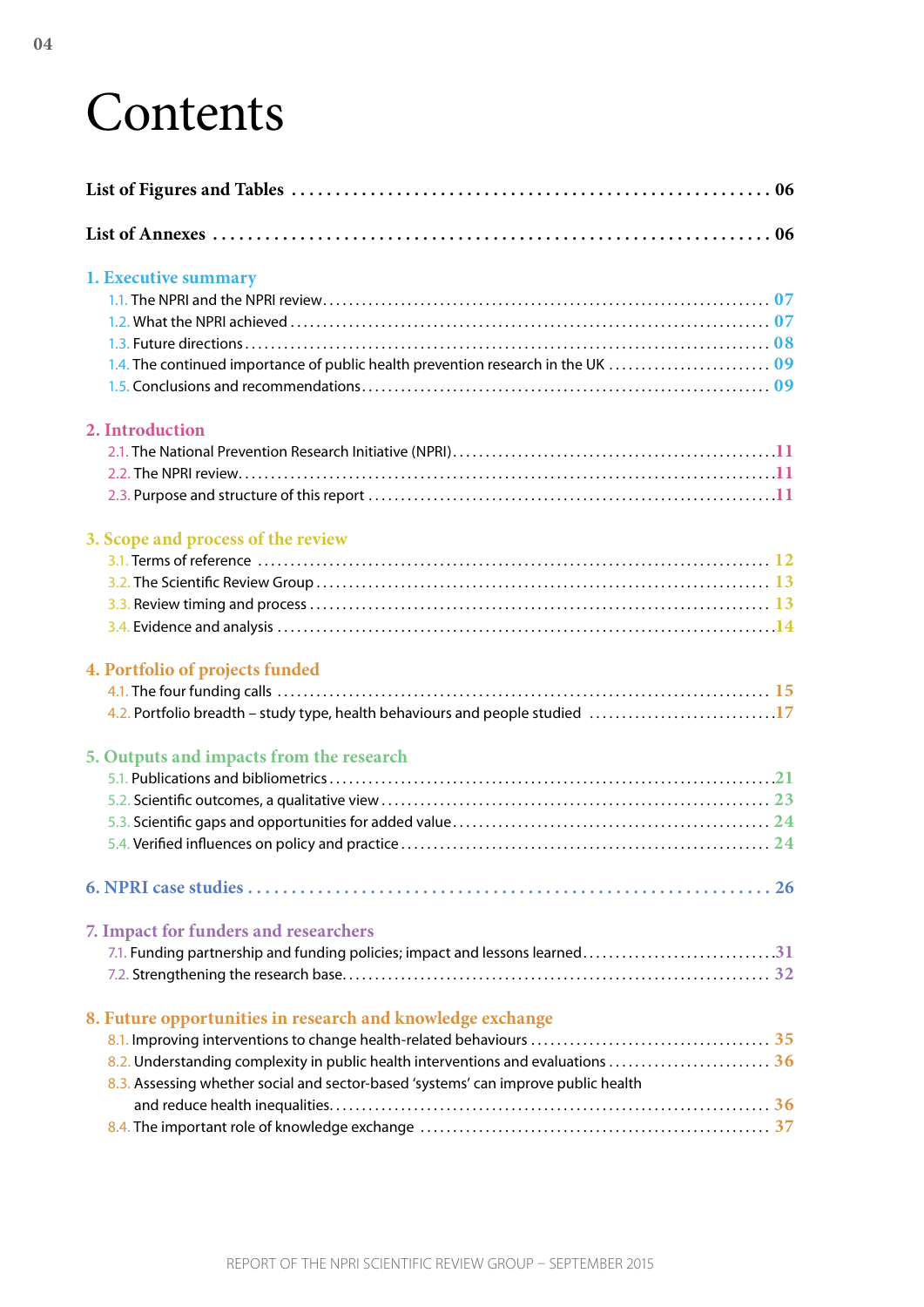#### **[9. CONCLUSIONS](#page-37-0)**

| 9.4. Prevention research in the new UK landscape and the increasing importance |  |
|--------------------------------------------------------------------------------|--|
|                                                                                |  |
|                                                                                |  |
|                                                                                |  |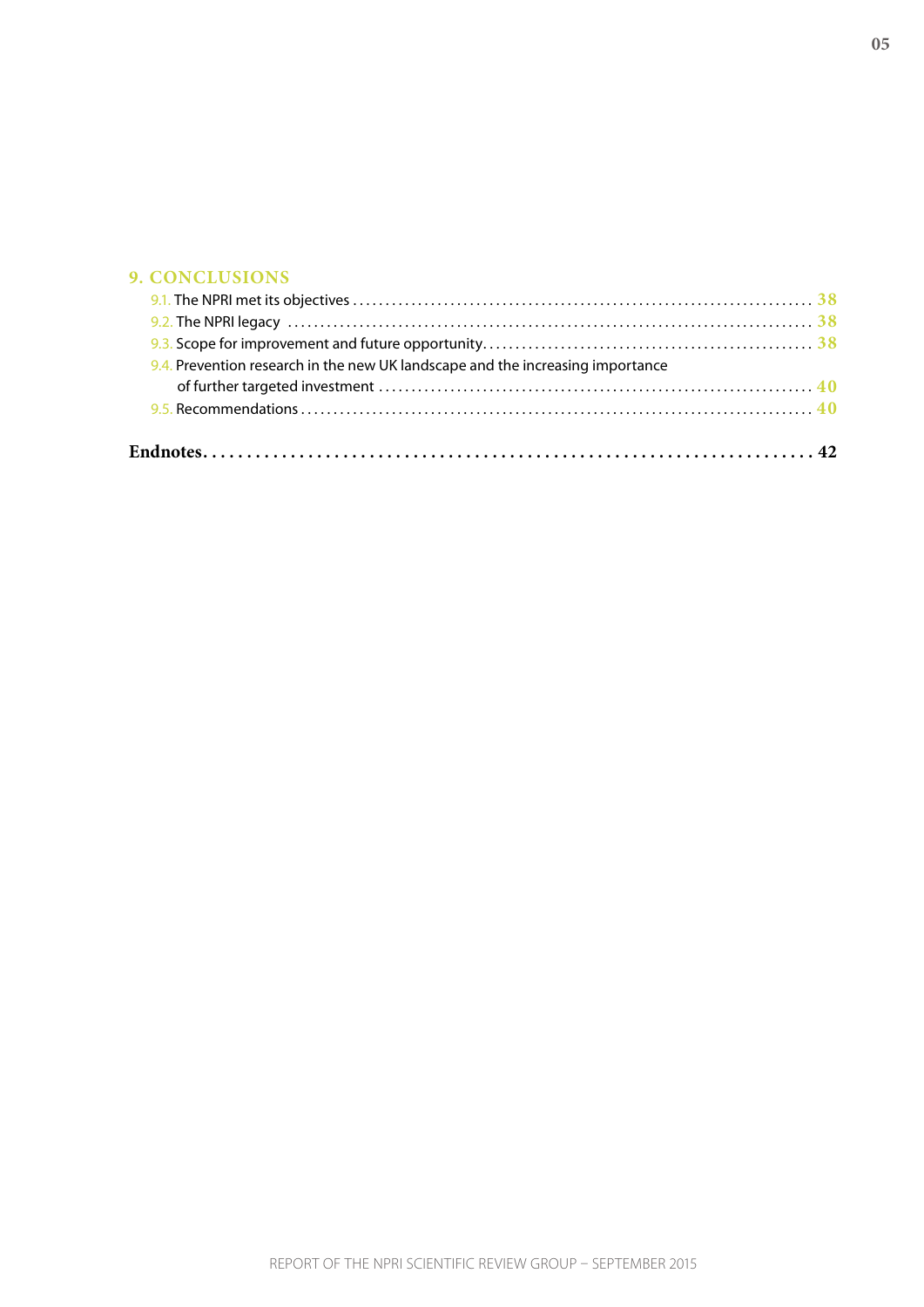# <span id="page-5-0"></span>List of Figures and Tables

#### **List of Figures**

| Figure 3a: NPRI research projects - methodological approach overall                               |  |
|---------------------------------------------------------------------------------------------------|--|
|                                                                                                   |  |
| Figure 3b: NPRI intervention research – number of studies in each call by type of intervention 18 |  |
|                                                                                                   |  |
|                                                                                                   |  |
|                                                                                                   |  |
|                                                                                                   |  |

#### **List of Tables**

| Table 1: Overall experimental approach taken by NPRI-funded investigators per study and NPRI call  17 |  |
|-------------------------------------------------------------------------------------------------------|--|
|                                                                                                       |  |
|                                                                                                       |  |

# List of Annexes

#### **List of Annexes**

**The data annexes and NPRI call details are available online. Please refer to [www.mrc.ac.uk/documents/pdf/npri-report-2015-annexes](http://www.mrc.ac.uk/documents/pdf/npri-report-2015-annexes)**

Annex 1: The NPRI Evaluation: Data Sources and Methodology Annex 2: The specification of each NPRI call Annex 3: National Prevention Research Initiative: Research portfolio Annex 4: Highly cited papers arising from the NPRI-funded studies Annex 5: Research Prioritisation Workshop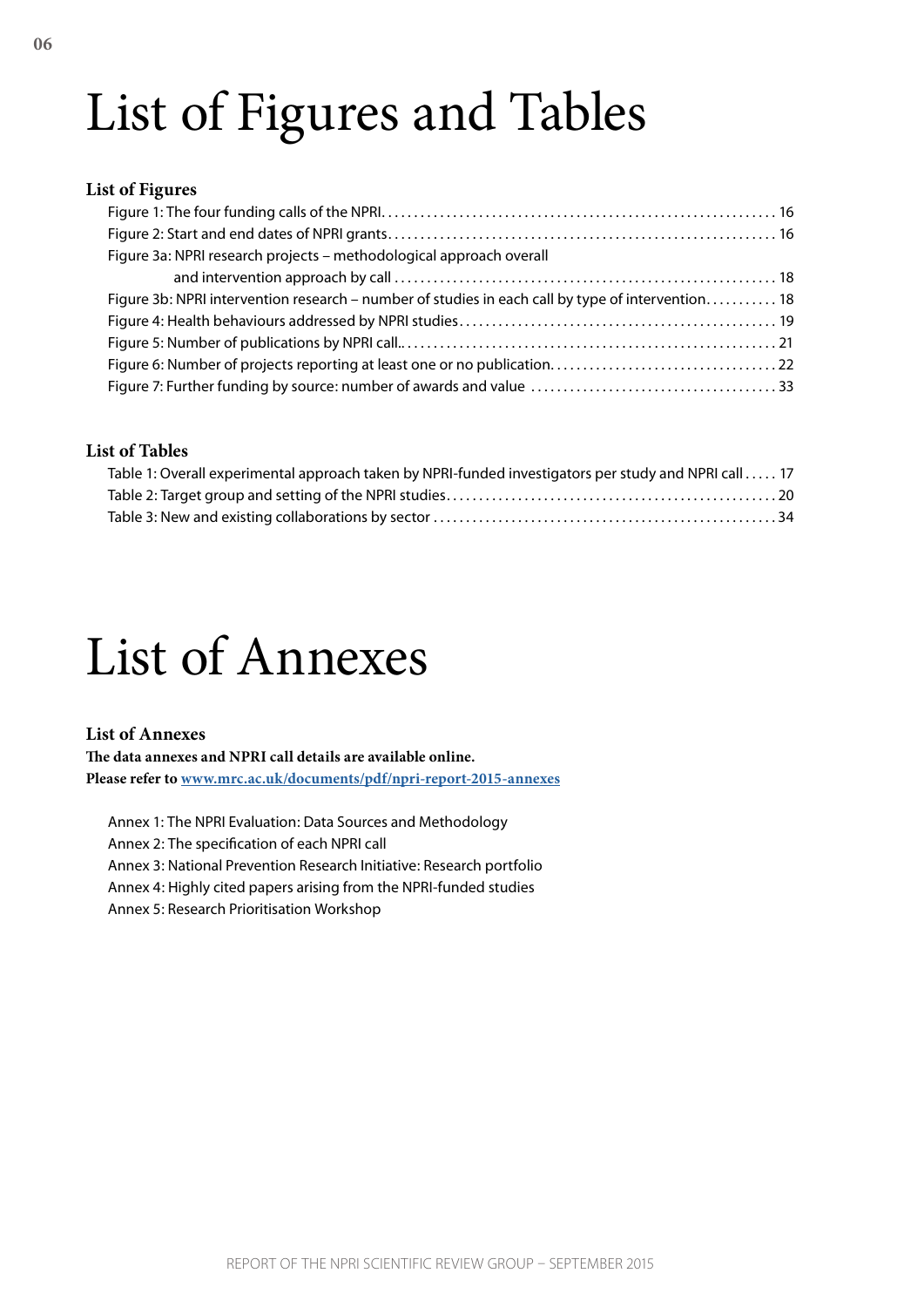# <span id="page-6-0"></span>1. Executive summary

## 1.1. The NPRI and the NPRI review

The National Prevention Research Initiative (NPRI) was established by 11 research funders including government departments, research councils and medical charities. Through four funding calls (between 2005 and 2011), NPRI-funded research aimed to reduce the burden of chronic non-communicable disease by investigating the role of health-related behaviour, particularly alcohol consumption, smoking, diet and physical activity. The initiative also aimed to build capacity for public health prevention research. By the last call, the NPRI partners (by then 16) had committed £34m to 74 projects. By 2014, almost three quarters of projects had ended, with 55 per cent having finished between 2007 and 2011.

In February 2014, the funders established a Scientific Review Group (SRG) to review the outputs from individual projects and the strategic impact of the initiative as a whole. The SRG was also tasked with advising on future opportunities in prevention research in the light of the changed landscape for funding public health research. The review included extensive consultation with NPRI-funded investigators, current funders, and leaders in the scientific field.

# 1.2. What the NPRI achieved

The NPRI has supported a portfolio of good quality research with notable highlights. In terms of the scientific questions asked and approaches adopted to answer them, the portfolio had good diversity. All of the core behaviours that the NPRI sought to address were covered, although relatively few studies focussed on prevention in lower socioeconomic groups or in minority ethnic groups. A high percentage of completed projects met their stated objectives when judged against their reports and published work. Some studies had employed innovative approaches, particularly for obtaining objective data.

By the time that data collection for the review was completed (August 2014), the NPRI had generated between four and five scientific papers per project on average, with publications still emerging. Some papers had been highly cited although it was too early to complete a full citation analysis. Nine studies from the first three calls had not yet produced any publications.

A number of studies had achieved high impact from their work. For example, 13 had produced evidence to underpin policy or practice change, which had been effectively disseminated. Many others had produced more incremental advances which had nonetheless made useful contributions in important areas of public health. Given the relatively small size of the research portfolio, the level of influence on policy and practice arising from the NPRI was considered to be good.

An explicit aim of the NPRI was to build capacity in public health prevention research. Evidence that the NPRI had achieved this ambition included the acquisition of new skills by the NPRI PIs<sup>1</sup>, additional grant funding including studentships, and development of new collaborations (sometimes with disciplines not traditionally associated with public health research at the time). Many NPRI-funded investigators reported that the multifunder nature of the NPRI had raised the profile of public health research and influenced their ability to form new scientific and policy/practice networks. There had been little evidence of cross-disciplinary prevention research activity before the NPRI. The initiative had undoubtedly influenced a significant change towards more collaborative patterns of working in this area. Crucially, the initiative created a focus on behaviour and prevention that had not existed previously. It had also demonstrated that a large number of funders can work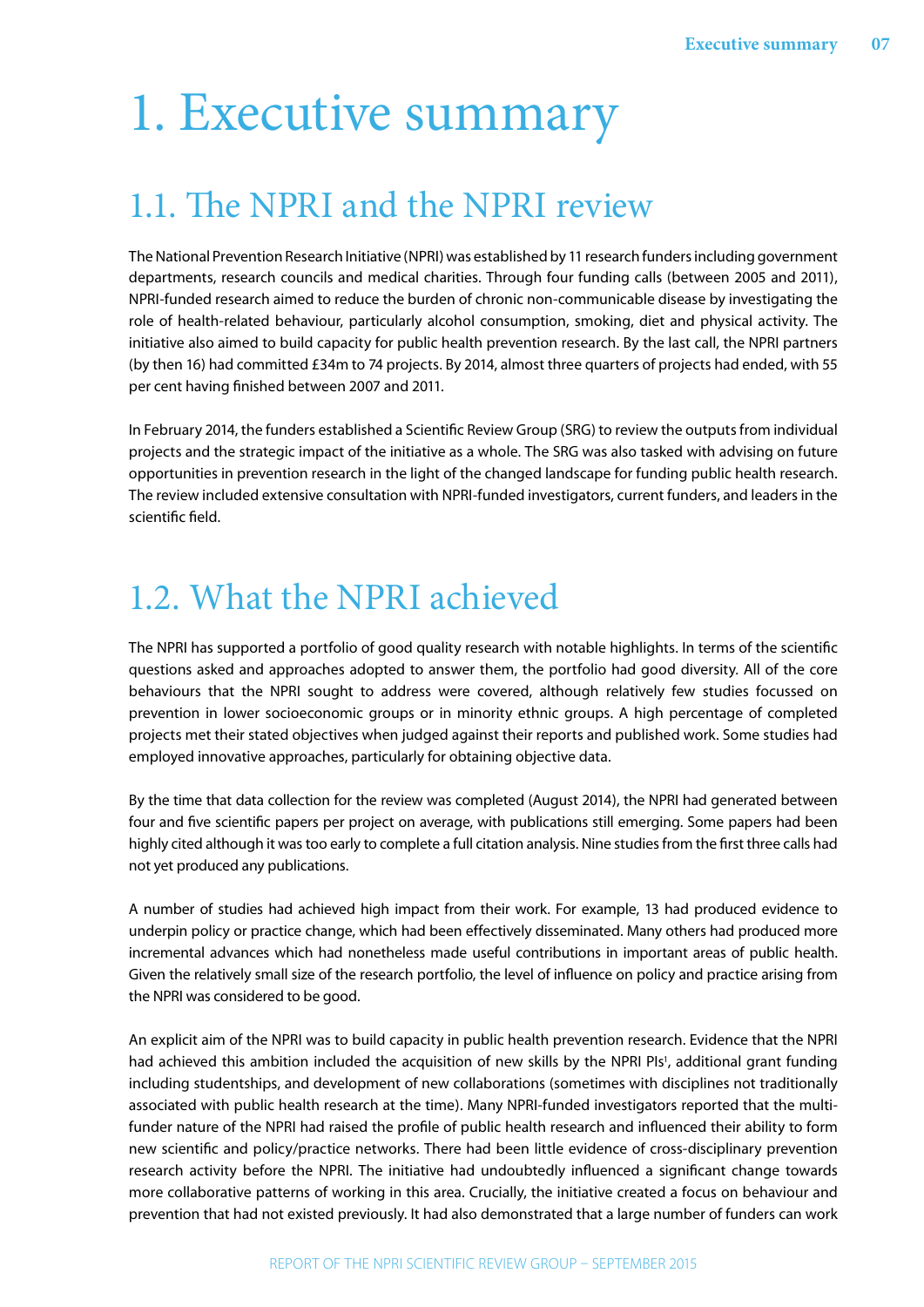<span id="page-7-0"></span>together effectively, over a long period, to address common challenging issues. The prestigious profile of the NPRI had enabled some funders to support aspects of public health prevention research that previously would have been outwith their remit or usual range of activities.

## 1.3. Future directions

### Research challenges and opportunity

Achieving substantial improvements in chronic disease prevention through research into behaviour and behaviour change has been, and remains, challenging. This review notes the paucity of interventions which produce large and sustained change in the 'real world'. Findings from a small number of NPRI funded intervention studies, and research elsewhere, suggest modest improvements in public health from interventions applied to individuals when targeted at change in single health-related behaviours such as poor diet, physical inactivity, smoking or alcohol misuse. Larger effect sizes may be achieved by the use of theory-based interventions. Greater reductions in the population illness or health risk could result from applying these interventions at multiple levels (individual, group, community and/or population-level). Work is also needed to understand how individual components of complex interventions fit together, and how the effectiveness of different elements can be boosted. Better use of trial methodology and iterative cycles of intervention development and process evaluation that take account of what works, for whom and in what circumstances and aspects, should be encouraged.

The SRG also agreed that there needs to be better understanding of the complex interaction between individual behaviour and risk factors, and social, cultural, health-care and other determinants of health; factors which often interact in a non-linear fashion and which sometimes operate in opposite directions. Such understanding will assist with the identification of novel interventions and points at which maximum benefit may be derived. This complexity was rarely addressed in the current NPRI portfolio and should be an important focus of future work. Researchers wishing to address these issues may be helped through the greater use of large scale individuallevel and population-based datasets (including asset maps), and the use of new techniques for objective monitoring (for example through the use of digital and mobile technology).

Another important theme for future research was exploration of how to better integrate and align policies, organisations and systems to achieve health improvement. Work is needed into the development, testing and sustainable implementation (if found to be effective) of 'prevention systems' in which organisations and sectors (e.g. NHS, social care, third sector, independent sector, education) work together to create novel ways of preventing or reducing the impact of public health problems.

Key areas to be addressed in any future NPRI calls include work to narrow health inequalities and research into mental health and wellbeing.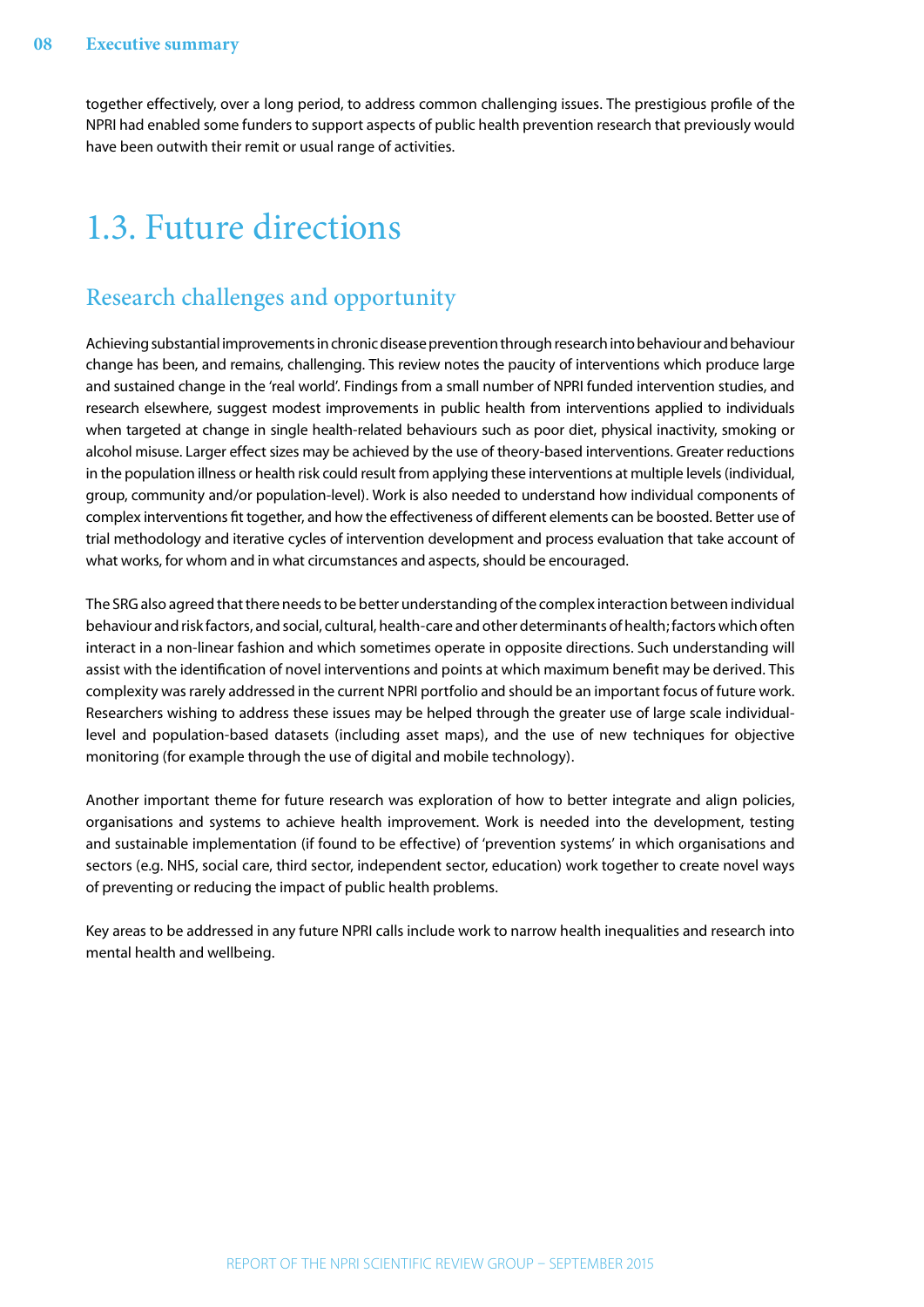### <span id="page-8-0"></span>How to effect better translation and knowledge exchange

The impact of the NPRI on policy and practice has been good. Nevertheless, more could be done to enhance the translation of findings into policy or practice, and other knowledge exchange activities, thereby accelerating the impact of future work. Both funders and researchers have important roles in facilitating the translation of research findings into policy or practice. Whether linked to specific projects or broader issues, the synthesis, translation, communication and implementation of research evidence remains an important priority. Improved resources, methods, structures and processes are needed for summarising evidence for decision makers.

There was no mechanism within the NPRI for facilitating knowledge exchange and the NPRI-funded researchers who appeared to be most effective in this area were already well embedded in policy and practice networks, and familiar with the co-production of knowledge. Outside such networks, the potential for impact was very dependent on the skills and motivation of individual researchers. There is a need to build capacity and skills in knowledge exchange. Best practice shows that both research and policy/practice benefits from early academic and stakeholder collaboration, and the co-production of knowledge. As well as exposing future recipients of prevention research funding to this best practice, practical help may be needed to help them build appropriate networks at the design as well as other stages of the project. Collaboration at the project level needs to be complemented by dialogue between funders, policy-makers and researchers about policy context, priorities, and research focus.

# 1.4. The continued importance of public health prevention research in the UK

During the period of the NPRI funding, spend on public health prevention research doubled, with the expectation of a further increase in the next Health Research Analysis. This is from a small base. While the increased availability of relevant research funding has put the public health research community in a better position to conduct novel, impactful work, major public health challenges remain. In some areas (for example some aspects of health inequality) the challenges have worsened. Although the NPRI has helped catalyse activity in public health research, there continues to be a relative paucity of behavioural and prevention research. The SRG concluded that there continues to be a crucial need for public health prevention research and sustained investment to strengthen further the research base so that innovations to tackle major public health challenges can be developed, tested and implemented, to produce sustainable change.

## 1.5. Conclusions and recommendations

The SRG agreed that the NPRI was an original and impactful funding initiative that had unquestionably strengthened UK public health prevention research. The NPRI has been important in terms of both researcher and funder profile, it has successfully supported good quality research and influenced policy and practice. Given the level of investment, which was shared between many partners, the NPRI has been very good value for money.

Public health prevention research has benefitted in the years since the start of the NPRI, through the increased availability of research funding and dedicated capacity building schemes. Some funders have started their own initiatives in primary prevention. As a consequence, the research community is now better placed to address major public health issues facing the nation. Advances in the aggregation, analysis and interpretation of large scale data, and new methods for its collection, are likely to provide future prevention researchers with the opportunity to achieve greater scientific and health impact than before. Nevertheless, achieving substantial,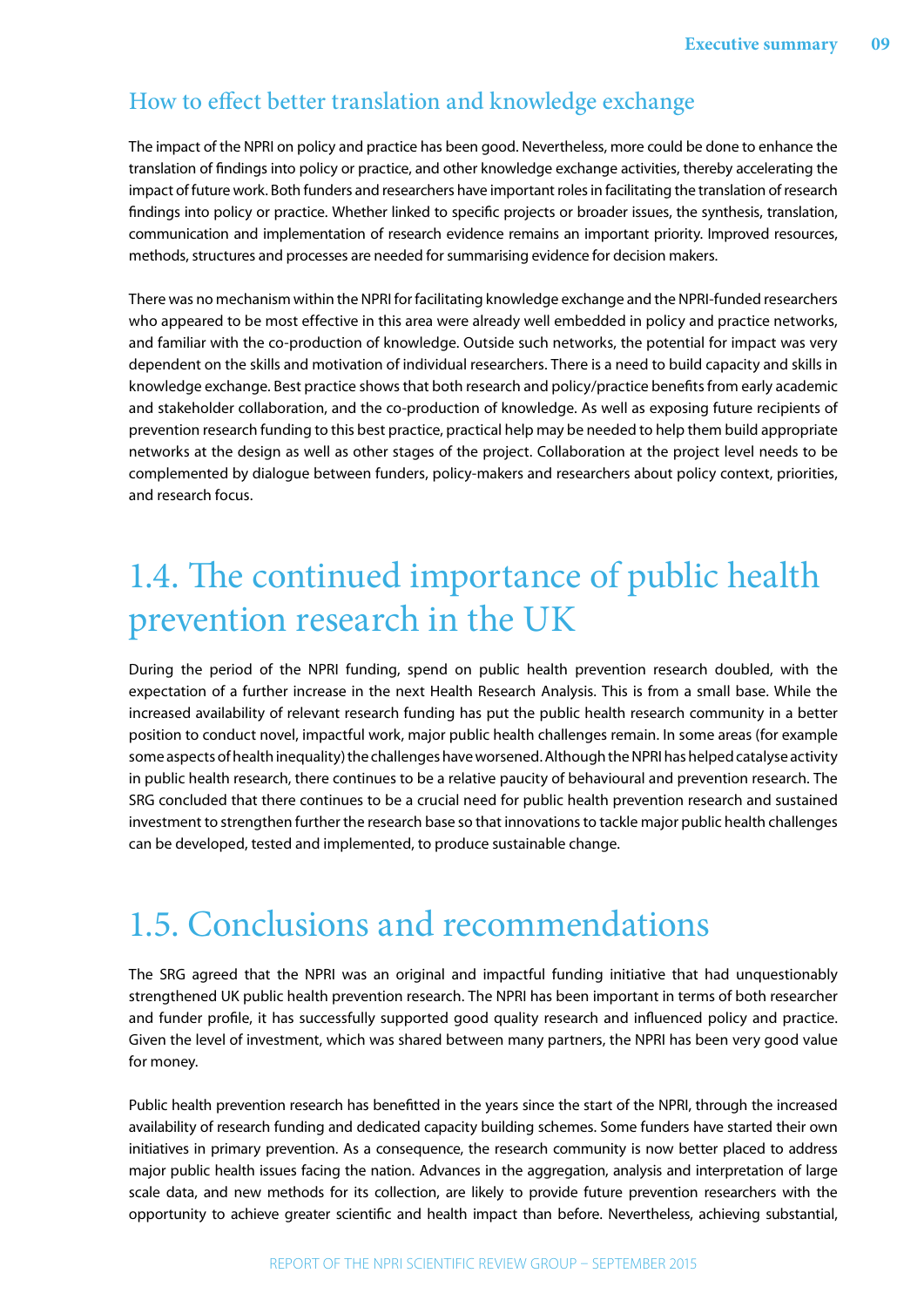sustainable improvements in disease prevention remains challenging and continued investment through a variety of mechanisms is needed.

A successful programme of public health prevention research involving concerted, multi partner collaboration is needed as much today as in 2005 when the NPRI started. Scale and stability of funding, multidisciplinarity,and researcher-user cooperation remain essential. Future programmes of work should build upon the solid foundations laid down by the NPRI as follows:

- **•** The funded work should involve a balance between observational, developmental, and intervention studies, with increased emphasis on solving problems rather than simply describing them. Future programmes should have greater focus on developing interventions that may act at a level other than the individual (e.g. at group, community or population-level), or at more than one level.
- **•** There also needs to be more work on the cost-effectiveness of public health prevention strategies, as well as the modelling of likely long term impact on disease outcome. A key priority is research into the development and testing of interventions in groups with particular needs, such as those with poor mental health, and in lower socioeconomic and minority ethnic groups.
- **•** Support should be given to researcher/practitioner teams to effect sustainable change. There should also be strengthened engagement and collaboration between research funders and researchers to build capacity and expertise in knowledge exchange. In parallel, funders should set clear expectations of publication and dissemination of findings from the work (including of negative results), and participation in knowledge exchange activities.

### Suggested research themes for future work were:

#### **Improving interventions to change health-related behaviours**

- Increase research into the mechanism(s) of action, context, and delivery of interventions. Capturing data from aligned behavioral studies and greater exploration of external context or timing of the intervention would help inform the development of stronger intervention plans. The use of more imaginative trial designs could make individual and group level interventions more effective and/or support better targeting or adaption to sub-groups.
- **•** Support for researcher/practitioner teams to engage in cycles of development and testing and use knowledge based on implementation science and evaluation of process, as well as economic analyses.

#### **Understanding complexity in public health interventions and evaluations**

**•** Increase research into whole system influences on behavior and public health, to achieve deeper understanding of the complex influences and interactions that will support the development of more powerful individual and population-level interventions.

#### **Assessing whether social and sector-based 'systems' can improve public health and reduce health inequalities**

**•** Explore how to better integrate and align policies, organisations and systems to produce 'prevention systems' to create novel ways of preventing or reducing the impact of public health problems.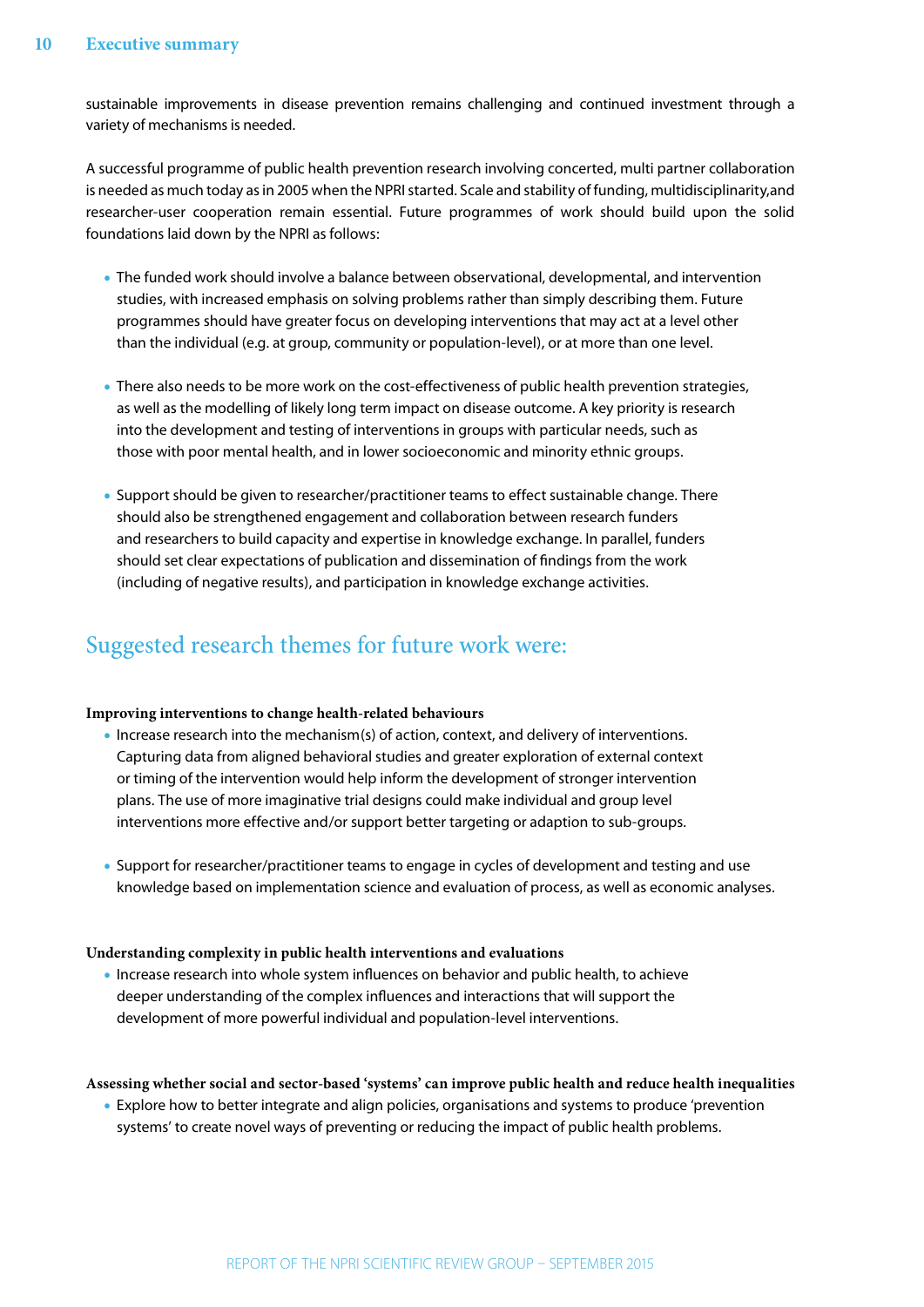# <span id="page-10-0"></span>2. Introduction

# 2.1. The National Prevention Research Initiative (NPRI)

The National Prevention Research Initiative (NPRI) was a UK research funding initiative comprising government departments, research councils and medical charities. These agencies provided the funding for four calls for grant applications which were launched between [2](#page-41-2)005 and 2011. The aims<sup>2</sup> of the NPRI were to:

- **1.** provide additional funds and infrastructure support to increase the amount of highquality research aimed at preventing new cases of major preventable diseases.
- **2.** encourage and facilitate cross-disciplinary collaborations in UK public health preventative research.
- **3.** encourage research aimed at risk reduction, especially in communities or social groups with a high incidence of preventable diseases or conditions, and explore approaches to reduce inequalities in the incidence of these diseases or conditions.

### 2.2. The NPRI review

The funding partners decided in February 2014 to review the progress of the NPRI, both in terms of the outputs from individual awards and collective strategic impact. The NPRI partners agreed the terms of reference for the review on the 11 February 2014. They established a Scientific Review Group (SRG – see section 3.2) and agreed the governance for the review and the inputs to provide to the SRG. These requirements were set down in a jointly agreed mandate.

The SRG's role was to review the progress of the NPRI towards meeting its objectives. It was also to advise on future opportunities in public health prevention research in the light of the NPRI's impact and developments in the research funding landscape since 2005. The funders agreed that the report should be published, for open discussion.

# 2.3. Purpose and structure of this report

This report summarises the process of the review and provides basic descriptive information on NPRI funding and outcomes. Most importantly, it reports the SRG's assessment of the outcomes and future opportunities. The scope and mode of working are set out in Chapter 3. Chapter 4 describes the NPRI funding rounds and the portfolio of research grants. Chapter 5 deals with the outcomes of NPRI projects and their impacts (as at August 2014), and case studies demonstrating the diversity of impacts are laid out in Chapter 6. Chapter 7 deals with the wider impact of the NPRI partnership model. Finally, the SRG's advice on future funding opportunities is in Chapter 8.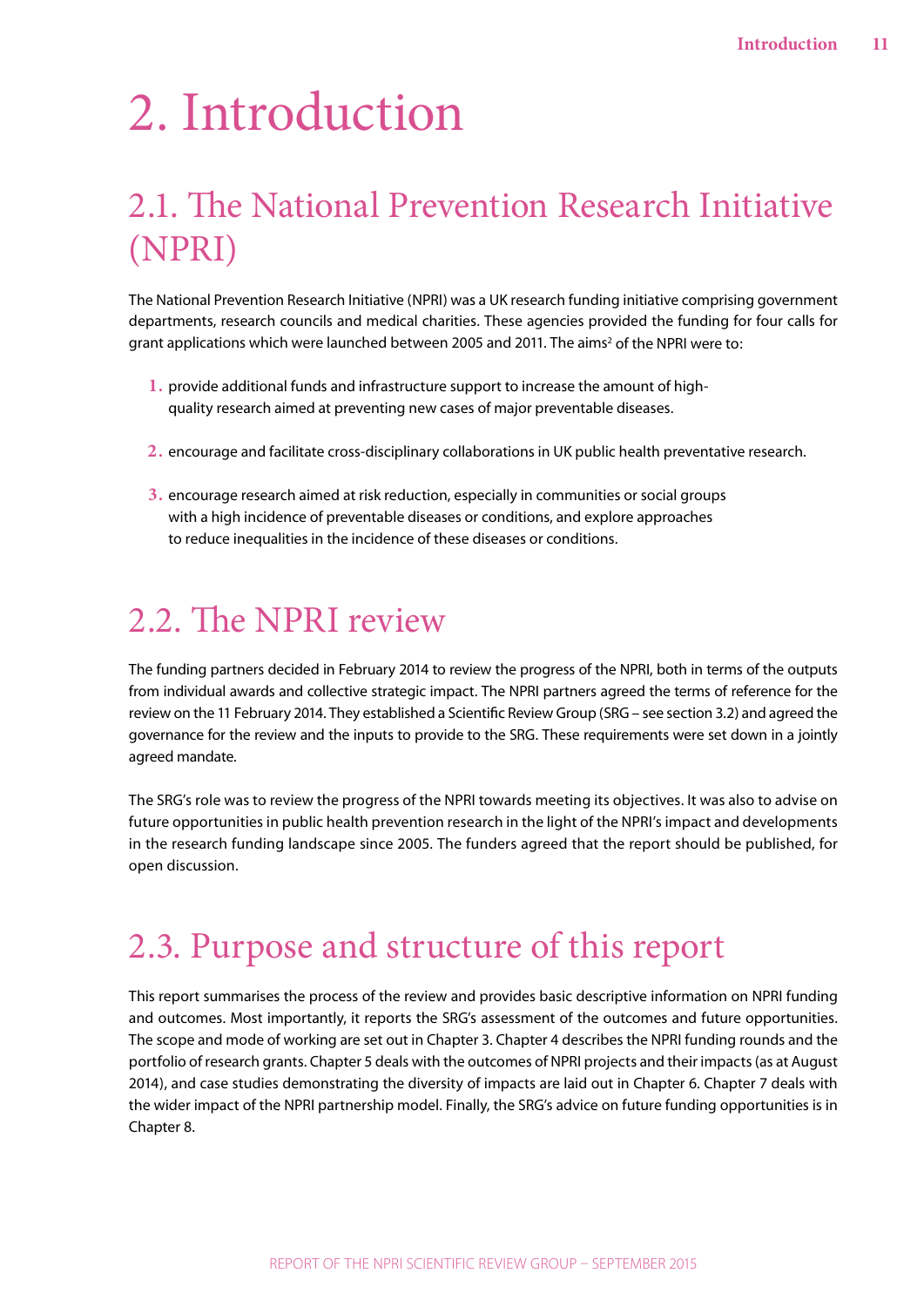# <span id="page-11-0"></span>3. Scope and process of the review

# 3.1. Terms of reference

The terms of reference for the review were as follows:

### Scope and objective

- **•** To evaluate whether the initiative has achieved its aims and its overall legacy.
- **•** To assess outputs from individual awards in terms of science and generating evidence that could be used to inform policy and practice, and to make recommendations for future opportunities in public health prevention research.
- **•** To produce a report of the evaluation and recommendations.

### Evaluation

- **•** Through qualitative and quantitative analysis, to evaluate the output of individual grants and the impact of the initiative as a whole.
- **•** The review will evaluate:
	- **•** Whether the NPRI has met the initial aims set by the funders.
	- **•** The outputs both scientifically and for knowledge transfer, for example in providing evidence which has contributed to or might be used to inform both policy and practice.
	- **•** The value of the funding model, its legacy and the contribution of NPRI projects to scientific knowledge. The review will also evaluate the funding model's contribution to innovation in this area, developing methods, tools and products that could be applied more widely.
	- **•** The effectiveness of the funding model in comparison to other emergent models of funding prevention research. In particular to assess the impact that multiple funders have had in raising the profile of, and facilitating, prevention research.
	- **•** The outcome in terms of building capacity and adding value through collaborations and networks.

### Recommendations for further activity

In the light of the current funding landscape, to make recommendations for what further activity might add value to the NPRI portfolio or advance public health prevention research in the UK over the short to medium term, including:

- **•** Advising the funders on future scientific opportunities, considering future opportunities to build on the NPRI and for novel research in this area.
- **•** Potential activities that would increase knowledge transfer of the NPRI outputs.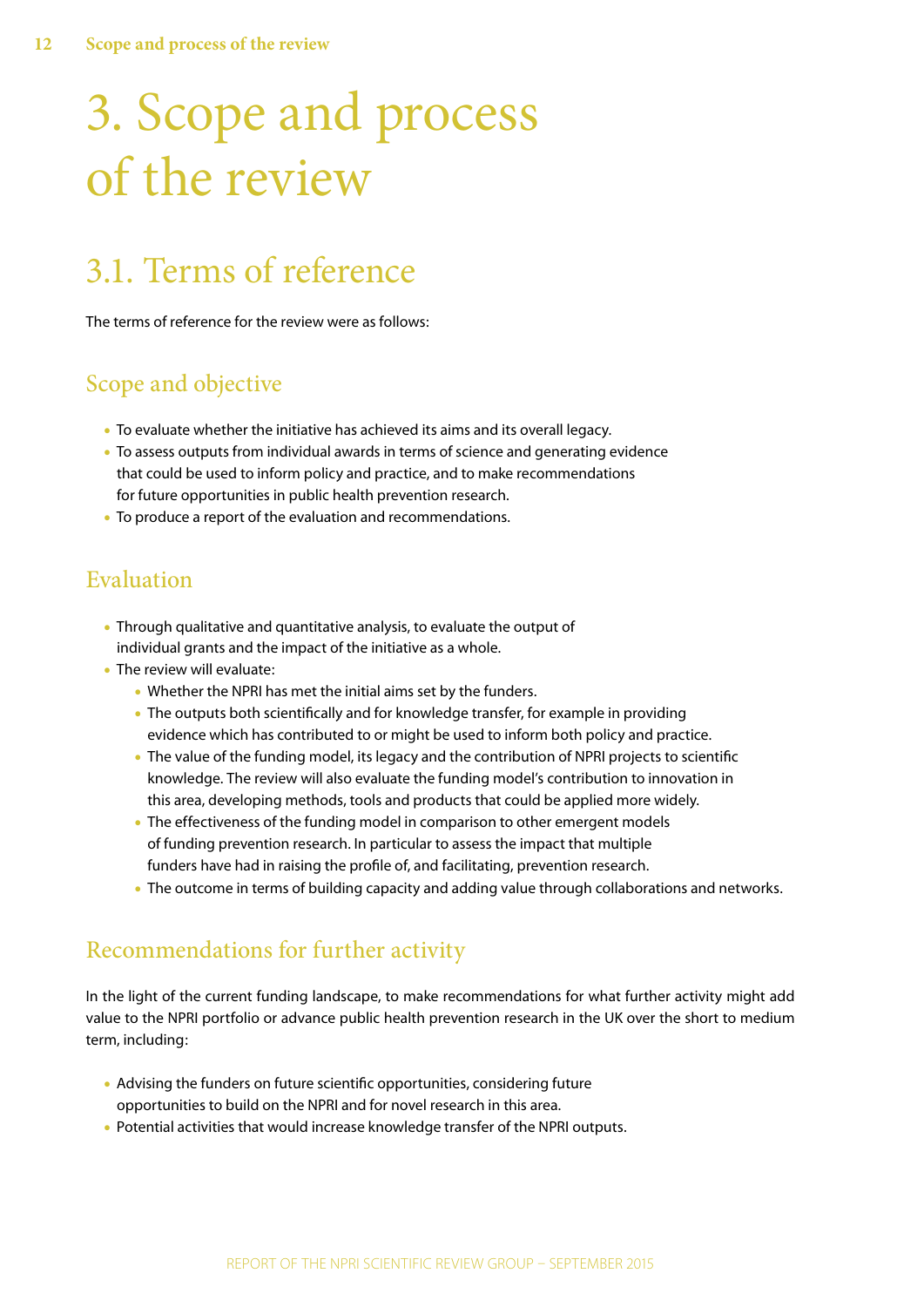## <span id="page-12-0"></span>3.2. The Scientific Review Group

The evaluation of the NPRI and the future scoping was undertaken by a Scientific Review Group (SRG) chaired by Professor Philip Hannaford (membership below). In addition to the Chair, the group comprised seven researchers with expertise in public health, population health sciences, health economics and behavioural psychology; and three "user experts" with particular interest in knowledge transfer from research into practice or policy. None of the SRG members were principal investigators for any NPRI award. The Medical Research Council provided the secretariat for the Group. Representatives from the NPRI funders observed the SRG meetings.

#### **THE MEMBERSHIP WAS**

- **•** Professor Philip Hannaford (Chair) University of Aberdeen
- **•** Professor Linda Bauld, University of Stirling
- **•** Professor Rona Campbell, University of Bristol
- **•** Professor Cam Donaldson, Glasgow Caledonian University
- **•** Professor Susan Jebb, University of Oxford
- **•** Professor Theresa Marteau, University of Cambridge
- **•** Professor James Nazroo, University of Manchester
- **•** Professor Tim Peters, University of Bristol
- **•** Dr Andrew Fraser, \* NHS Health Scotland
- **•** Mr Paul Lincoln,\* UK Health Forum
- **•** Mr Chris Roberts\* Welsh Government
- \* 'Research user' members

#### **SECRETARIAT**

- **•** Mrs Kate Aylett
- **•** Dr Gavin Malloch
- **•** Dr Janet Valentine

# 3.3. Review timing and process

The NPRI review started in February 2014 and the assessment of the outcomes took place in October 2014 using data captured up to August 2014.

The SRG met three times. At the second meeting, the SRG met in plenary to review all the assessments of the NPRI outputs in terms of the science, influences on policy and practice, and the role of the NPRI in capacity building. The NPRI funders were also interviewed at the time of the second meeting, or shortly afterwards, and the outcome of this was fed into the review at the last meeting of the SRG in April 2015. A workshop to scope future opportunity and priorities in prevention research was held after the second SRG meeting. The outcome of this exercise was a report (Annex 5). This workshop also considered the changing landscape for prevention research. Themes arising from the exercise were further developed and tested through consultation with selected experts, SRG members and NPRI grant holders and funders, before being reviewed at the last SRG meeting.

In between the meetings, group members were designated tasks, including summarising the scientific outputs and their impacts on capacity and skills development. The inputs to these activities included transcripts of interviews held with the NPRI grant holders.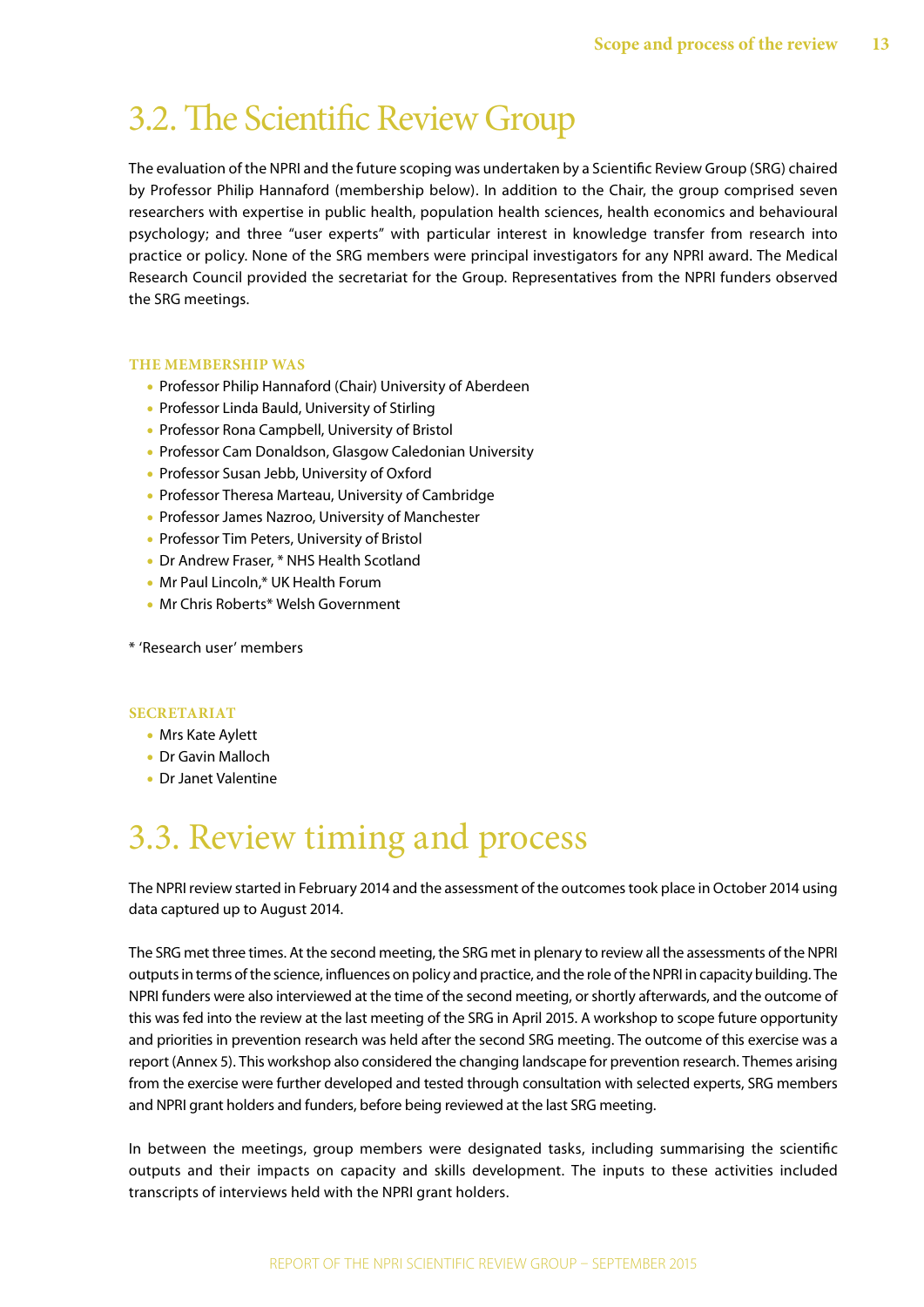<span id="page-13-0"></span>The SRG also established a 'policy and practice' subgroup that met once to consider the impact of the NPRI on public health policy and preventive practice.

## 3.4. Evidence and analysis

The review of the portfolio of research achieved through the four funding calls was based on (a) funder records of awards and abstracts and (b) coding of the research projects into simple broad categories to explore the range of research objectives, stages, and approaches in the portfolio.

Consideration of outputs and impacts began with compilation of a dataset from Researchfish of self-reported publications linked to NPRI awards, as well as self-reported instances of collaboration, impact, further funding etc. These data were adjusted where, for example, omissions were reported by researchers involved, and to filter out – as far as possible - outputs which had been reported by groups but which did not appear to have a direct relationship to the NPRI project.

Interviews were held with 57<sup>[3](#page-41-3)</sup> of the award holders to provide more insight into the contribution of the NPRI to capacity building, and to seek views of future challenges and opportunities for prevention research. The interview transcripts were also used to gain fuller understanding of the scientific and translational outputs. More detail is provided in Annex 1.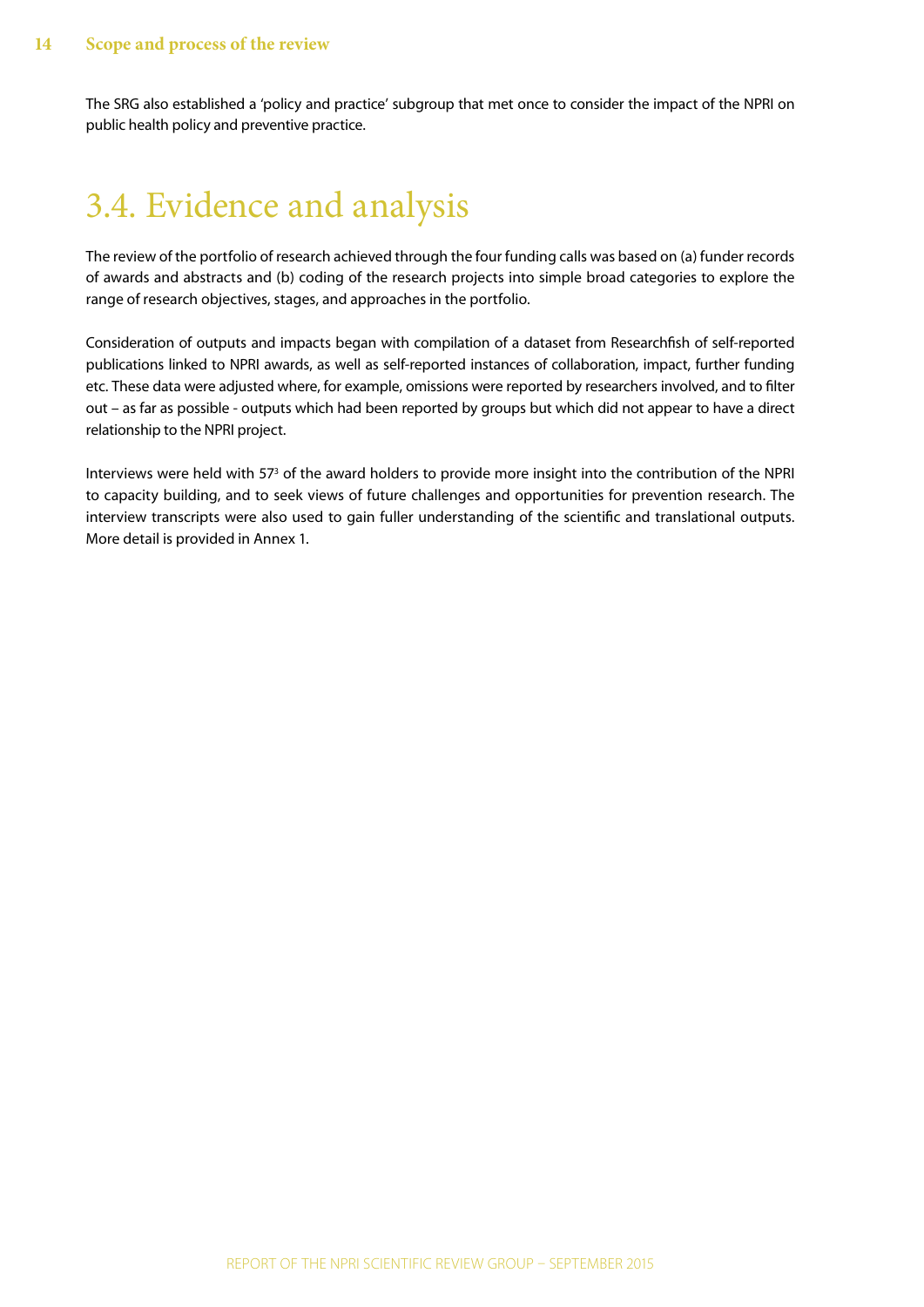# <span id="page-14-0"></span>4. Portfolio of projects funded

This chapter looks at what each NPRI call sought to achieve; the questions and approaches (methods, population sectors) of funded projects; and when the research took place. Timing was an important consideration since some of the research funded by the NPRI (from later rounds) was still in progress. The SRG had to be mindful of this when making conclusions based on the outcomes available at the time of the review.

## 4.1. The four funding calls

The NPRI objectives and funding criteria evolved with each succeeding call for proposals through discussions amongst the NPRI partners. Each call was consistent in seeking research relating to risk reduction and/or health behaviour change. Specifically, these were tobacco use, alcohol misuse, poor diet and/or physical inactivity including their relation to weight management and obesity; all these areas were considered important for the prevention of future disease. The objectives were to be addressed through a variety of approaches, for example, interventions or observational work; and this could involve pilot/feasibility studies.

Each of the call specifications is set out in Annex 2. The first call did not specify a desired approach but the second call was highly specific on seeking to support small projects to analyse existing datasets and look at incentives for behaviour change. Call 3 focused on cross-disciplinary research which developed or tested interventions that were expected to be relevant to practice or policy. Call 4 placed more emphasis on approaches to populationbased change.

Figure 1 shows when the NPRI calls were launched, the number of awards made and the financial commitment to each call. Figure 2 shows the timescale over which all the projects from each call were active. It also shows when most projects funded under each call finished in relation to the time of the review; the latter is indicated by a broken vertical yellow line in Figure 2.

For the majority of studies funded in the first three calls (55 projects: 74 percent of projects numerically and 71 percent of the funding committed), it seemed reasonable to assess outputs in mid-2014. This was not the case for projects arising from the fourth phase of funding (19 projects). The first project funded in the fourth call started on 1 March 2012 and only three projects funded under call 4 were due to conclude by the closing date for data capture for the review in August 2014.

There is always a risk when evaluating a research programme before all of the projects are completed and their impact known, in this case counterbalanced by the need to evaluate the programme soon enough to inform decisions about what to do next. As the range of type and topic focus of projects funded in the final call was not fundamentally different from projects funded in the earlier calls, it was considered reasonable to draw conclusions about the NPRI from an assessment of earlier phases.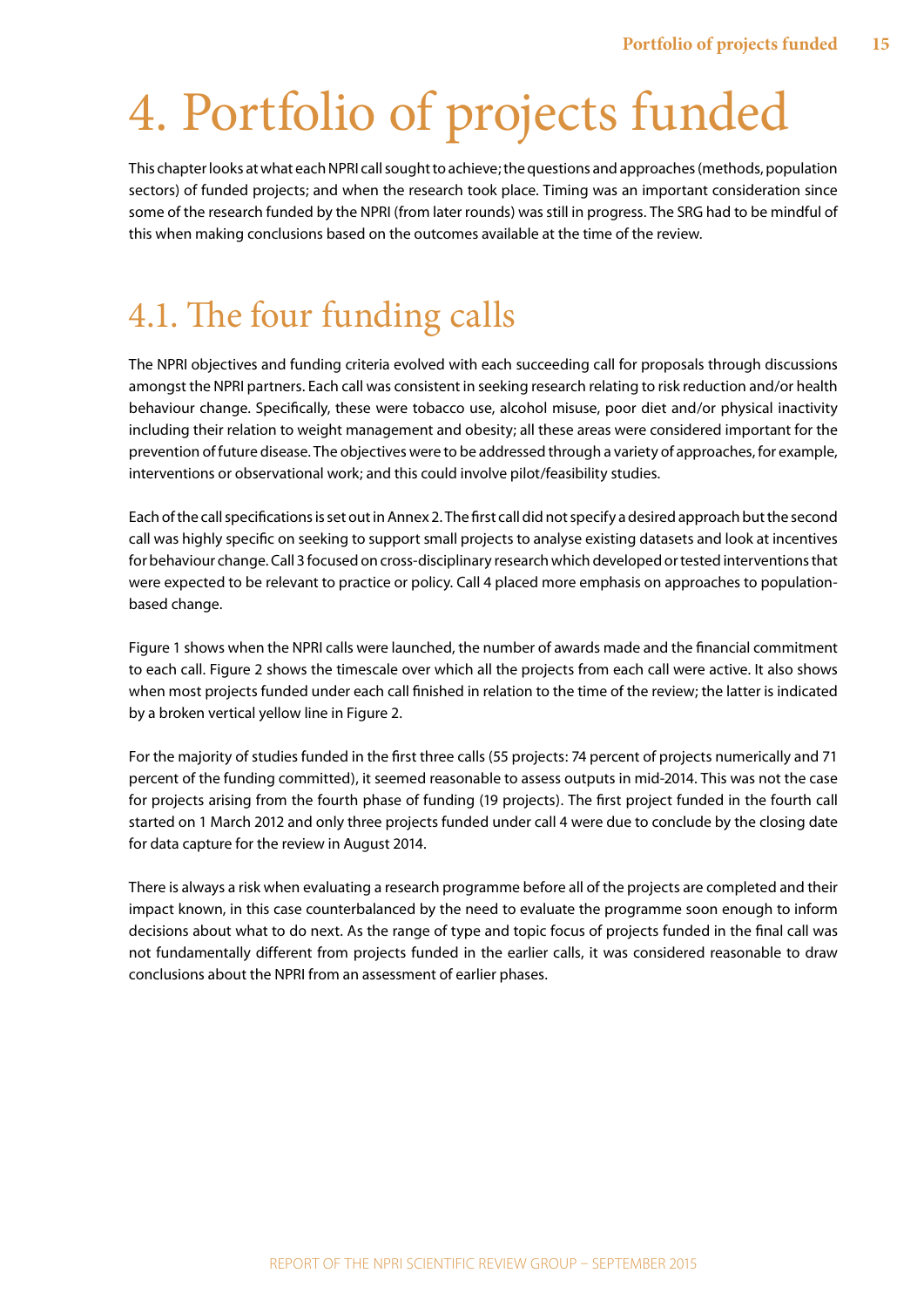![](_page_15_Figure_1.jpeg)

<span id="page-15-0"></span>**Figure 1: The four funding calls of the NPRI** 

The years shown are when the awards were made, not when the funding call was agreed, announced or launched.

![](_page_15_Figure_4.jpeg)

#### <span id="page-15-1"></span>**Figure 2: Start and end dates of NPRI grants**

Notes for Figure 2: The full extent of the horizontal bars indicates, for each call, the years in which the first project started and the year in which the last project finished. The bolder colour within each bar represents the average project length based on the average start and end date. The long time span for projects in the third call is due to delays in starting some projects. It was anticipated that some projects in call four would be also be delayed due to problems in recruitment of individuals to trials. The yellow dotted line shows approximately when the NPRI review took place. Not shown in the Figure are three projects (each awarded for 1 or 2 years) funded under the fourth call which were due to conclude by the closing date for data capture in August 2014.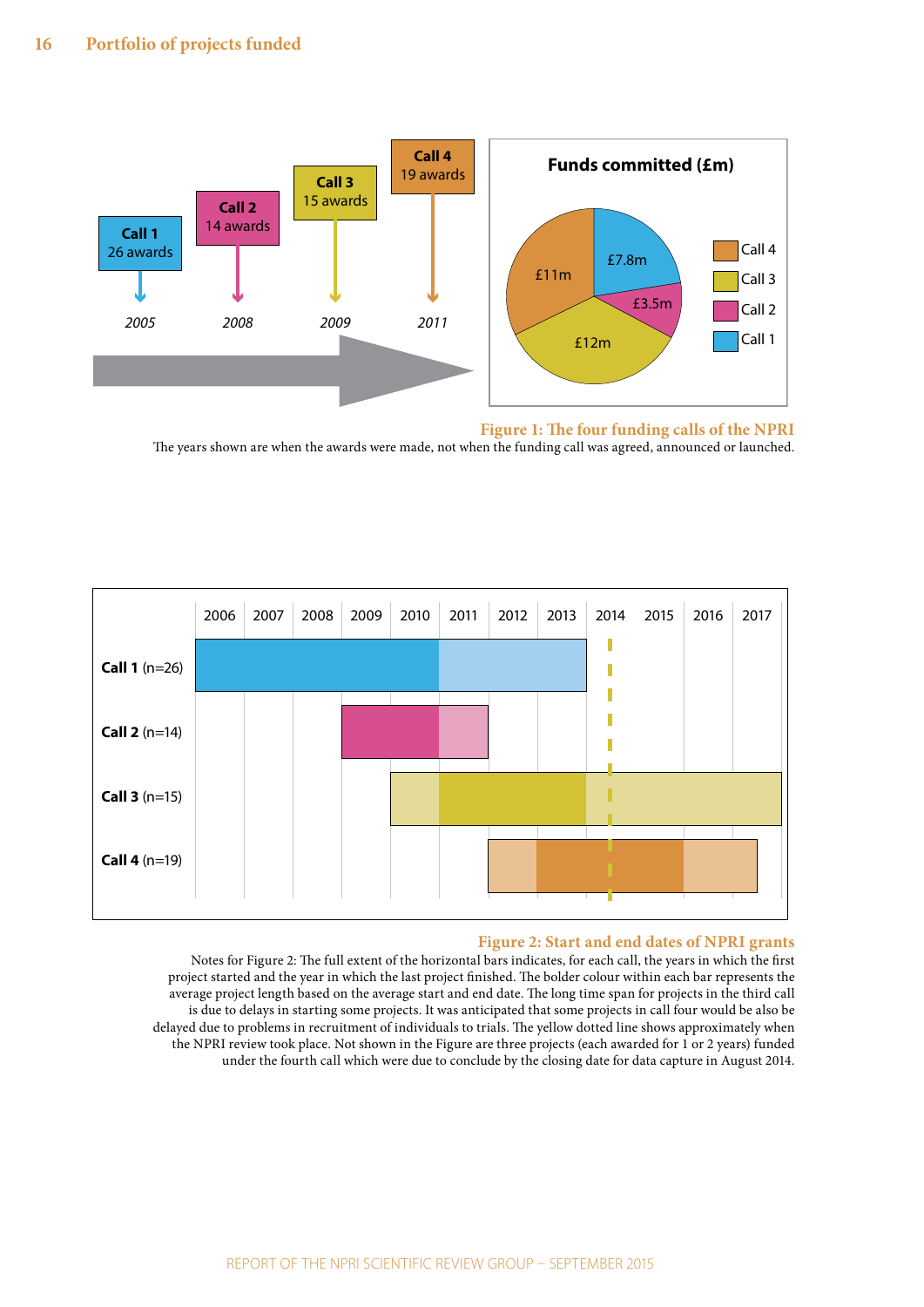# <span id="page-16-0"></span>4.2. Portfolio breadth – study type, health behaviours and people studied

The portfolio of funded awards encompasses a wide range of different research approaches and stages. As shown in Table 1, the portfolio includes both observational and intervention studies, with overall more intervention studies than observational studies.

If the full portfolio of 74 projects is viewed in terms of investment, rather than the number of awards, the emphasis on intervention studies is more marked, since such studies had an average value of £500,000 compared with £310,000 for observational studies. The average cost of an NPRI study increased by calls 3 and 4, because of larger trials in these later calls.

| <b>OVERALL</b>                         | <b>NUMBER OF STUDIES</b> |                   |                   |                   |
|----------------------------------------|--------------------------|-------------------|-------------------|-------------------|
| <b>EXPERIMENTAL</b><br><b>APPROACH</b> | <b>CALL 1</b>            | CALL <sub>2</sub> | CALL <sub>3</sub> | CALL <sub>4</sub> |
| Interventions                          | 14                       |                   | 12                | 15                |
| <b>Natural Experiments</b>             |                          | U                 |                   |                   |
| Observational studies                  | 12                       | 12                |                   | 3                 |
| <b>Total</b>                           | 26                       | 14                | 15                | 19                |

#### <span id="page-16-1"></span>**Table 1: Overall experimental approach taken by NPRIfunded investigators per study and NPRI call**

Note for Table 1: For this illustration each study was coded for its 'overall experimental approach', that is, whether it was an intervention, observational study or natural experiment. While the majority of studies fell fully into these categories there were also projects that embraced a variety of approaches and this is explored in Figure 3.

The studies in the portfolio were further analyzed (Figure 3a) as some included significant observational work as well as intervention development and evaluation. Individual-level interventions were almost twice as prevalent as 'population-level' interventions. The intervention studies sometimes included several trial stages and the most frequent stage of intervention study was a feasibility or pilot project<sup>4</sup> (n=20). Four intervention studies had a significant qualitative component that was observational.

An attempt was made in the fourth call to encourage more studies that would evaluate population-based interventions, but the number of population-based interventions increased from five in the third call to six in the fourth call.

The SRG noted that there was a slightly higher percentage of unfinished intervention projects<sup>5</sup> compared with finished intervention projects by August 2014; and more intervention projects had finished than observational studies.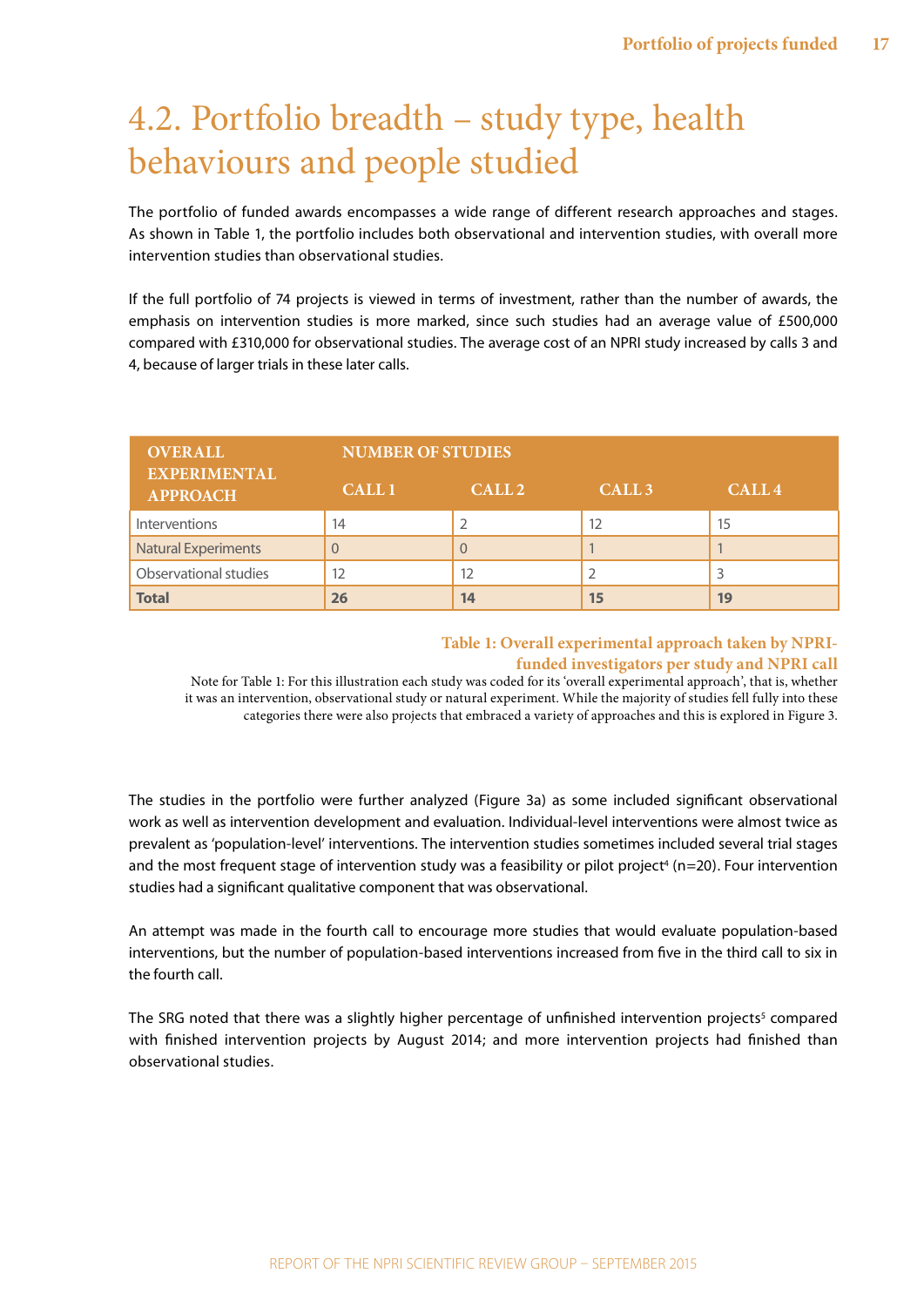![](_page_17_Figure_1.jpeg)

<span id="page-17-0"></span>![](_page_17_Figure_2.jpeg)

In the pie-chart, the numbers refer to the number of studies taking the following methodological approaches:

- Interventions at the individual-level (blue wedges)
- Interventions at the population-level (green wedges)
- Observational studies (crimson)
- Natural experiments (yellow ochre)

The shades of blue and green represent phases of intervention development and evaluation, in this case whether the study was assessing feasibility to intervene or whether it was a phase 2 or 3 trial.

#### Note that

• Population-level trials were defined here as studies where the intervention was

delivered simultaneously to more than one individual, usually a large group

• The observational category includes descriptive epidemiological studies seeking to identify

- risk factors, secondary data analyses (mostly call 2) and economic evaluations.
- Projects could be assigned to more than one category.

![](_page_17_Figure_15.jpeg)

#### <span id="page-17-1"></span>**Figure 3b: NPRI intervention research – number of studies in each call by type of intervention and trial phase**

Only the intervention studies are shown. Note that projects could be assigned to more than one category so the sum of the values of the bars exceeds the total number of intervention studies. The categories are the same as the intervention studies in figure 3a.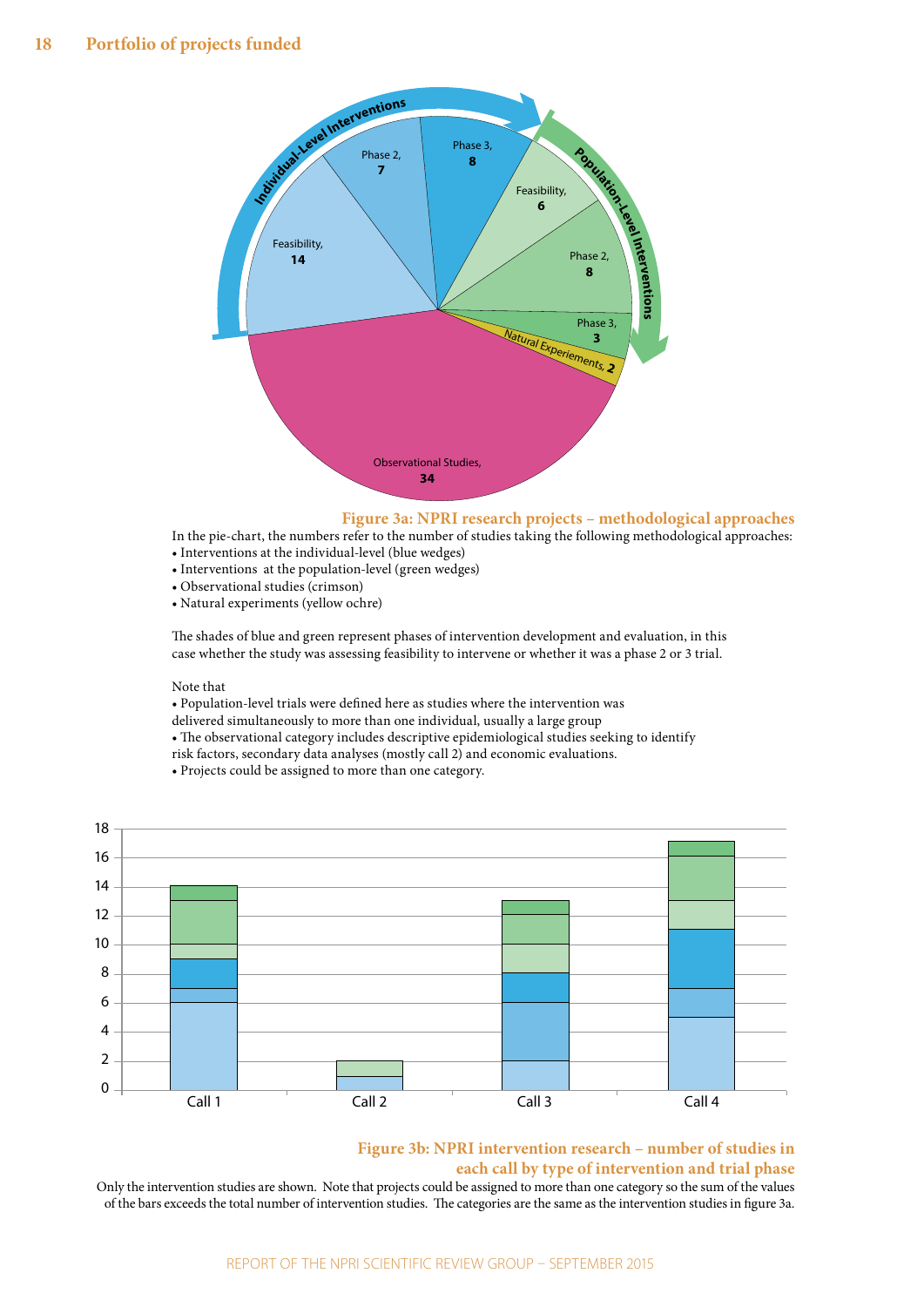### Health behaviours studied

The NPRI was established to reduce the risk of chronic disease arising from tobacco use; alcohol misuse; physical inactivity; and poor diet and nutrition (in particular, but not solely, in relation to weight gain and obesity). The aim was to inform on, or support the development of, strategies to reduce risk, especially in communities or groups with a high incidence of preventable diseases or conditions. The NPRI also set the aim of exploring approaches to reduce inequalities in the incidence of preventable diseases or conditions. Figure 4 shows the number of NPRI projects which addressed the targeted health-determining behaviours. An additional category, 'multiple behaviours', is included for studies that did not specify a single health behaviour. This category included, for example, studies focusing on life course transitions to promote a range of healthy 'lifestyle habits' and studies that assessed the determinants of a wide range of health behaviours - one study simply considered a 'lifestyle intervention'.

The NPRI portfolio included research on each of the behaviours that the NPRI had been established to address. However, perhaps unsurprisingly, there was little or no coverage of other behaviours, such as the use of controlled drugs; violence, high-risk sexual behaviour, environmental hazards such as UV light or poor air quality; or injury.

![](_page_18_Figure_4.jpeg)

#### <span id="page-18-0"></span>**Figure 4: Health behaviours addressed by NPRI studies**

Note to Figure 4. Projects were assigned to a single category, so the numbers in the bars add up to 74 (the total number of NPRI studies). Fourteen studies addressed poor diet and physical inactivity together as a composite behaviour, hence the separate category.

The analysis showed that research on poor diet and physical inactivity<sup>[6](#page-41-6)</sup> comprised a major part of the research effort, with 68 percent of the 74 studies addressing these behaviours. This was a feature of the NPRI at the outset; in call 1 poor diet and physical inactivity was reported to have attracted equally large shares of the budget and at a level approximately three times that committed to alcohol misuse. Research on physical activity had not been a strong theme in public health prevention research before the NPRI.

### Characteristics of the individuals, populations and settings studied

Where specified, most projects investigated behaviour in individuals representative of the general population. However, around a quarter of NPRI studies focussed on individuals or groups considered to be at elevated risk because of their behaviour (e.g. smokers) or a risk factor (e.g. obesity). Table 2 shows that NPRI research covered most of the life-course, with as many studies focused on adults as on children. When the gender of participants was specified, there was more emphasis on women. Five studies involved women only - one in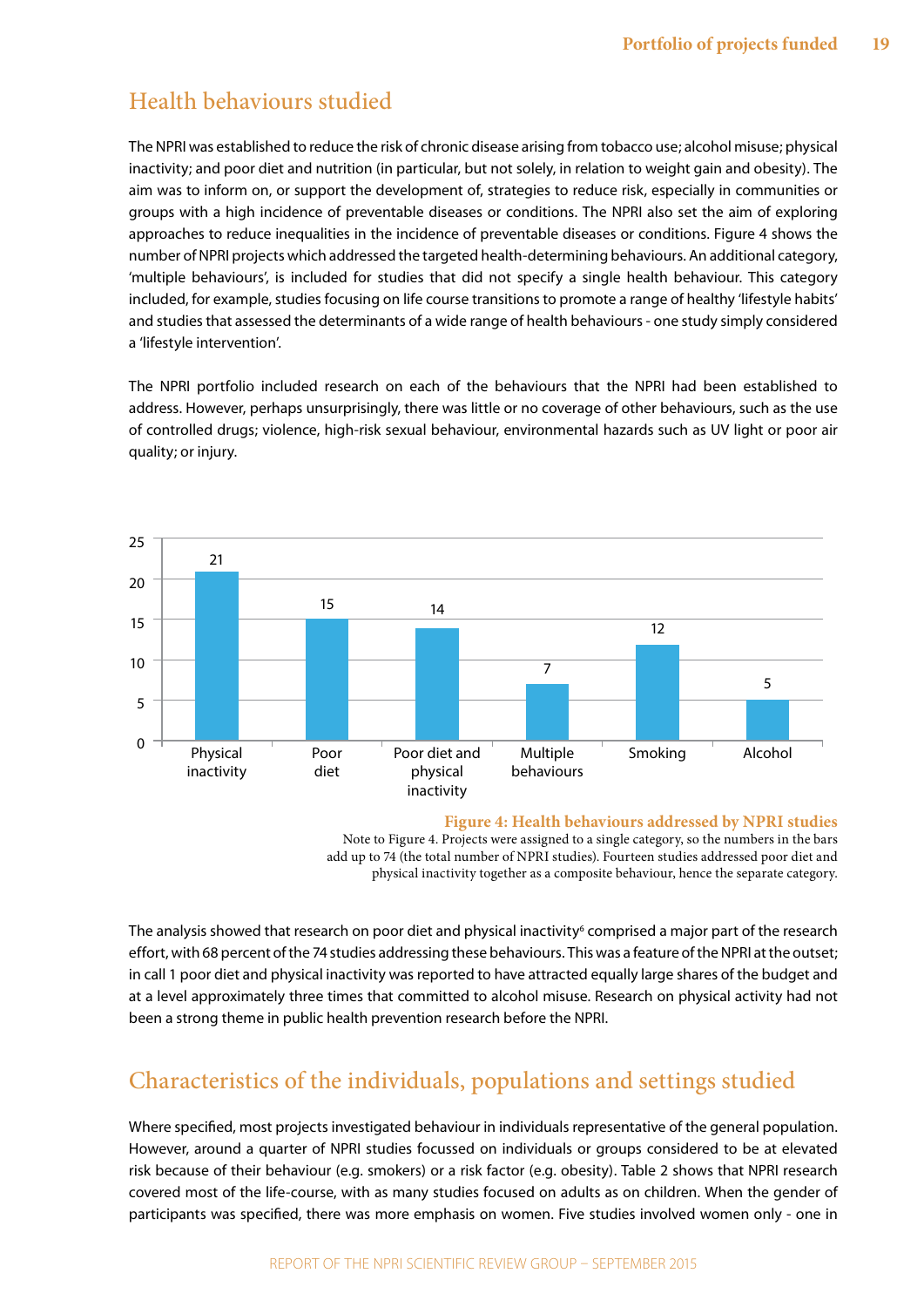pregnant women, one in breast-feeding women, one in mothers, and two in women of African and South East Asian ancestry.

The SRG was surprised by the low level of investment in studies addressing low socioeconomic status (SES), deprivation, or health inequalities, where the need for research is disproportionately high. Just five studies set out to study some aspect of low income, although low SES status was also a component of five studies involving minority ethnicity groups. In addition, two intervention studies carried out secondary analyses to determine whether there was a SES gradient in the effectiveness of the intervention, and seven studies mentioned inequalities in the proposal abstract. There were other studies where research into socioeconomic differences appeared highly relevant but where this aspect had not been developed.

| <b>INDIVIDUALS, GROUPS AND SETTINGS STUDIED</b>         | <b>NUMBER OF</b><br><b>STUDIES</b> |
|---------------------------------------------------------|------------------------------------|
| <b>AGE AND GENDER WHERE SPECIFIED</b>                   |                                    |
| Children and adolescents                                | 11                                 |
| <b>Adults</b>                                           | 12                                 |
| of which:                                               |                                    |
| • Young adults (18 - 34)                                | 3                                  |
| · Middle age adults (age range not defined)             |                                    |
| • Older adults (50+)                                    | 3                                  |
| • Women only                                            | 5                                  |
| <b>SELECTED POPULATIONS</b>                             |                                    |
| Minority ethnic groups                                  | 8                                  |
| Regional population or members of population cohorts    | 13                                 |
| <b>IDENTIFIED RISK FACTOR</b>                           |                                    |
| People with chronic disease*                            | 6                                  |
| Obese individuals                                       | 8                                  |
| Those identified as at high risk of specific disease ** | 5                                  |
| <b>SETTING</b>                                          |                                    |
| General practice/primary care                           | $\overline{4}$                     |
| Pharmacy                                                |                                    |
| Schools                                                 | 3                                  |
| Areas of deprivation***                                 | 5                                  |
| Workplace                                               | 3                                  |
| Supermarkets                                            | 2                                  |

#### <span id="page-19-0"></span>**Table 2: Target group and setting of the NPRI studies**

A study could include one or more of the categories listed above. For example, a study looking at smoking in adolescence was counted twice. Thus, the sum of the values in the right hand column exceeds the total number of NPRI projects. \* Includes four studies on mental illness

\*\* Cancer (two studies) and cardiovascular disease (three studies)

\*\*\* Relates only to studies that set out to address deprivation - excludes secondary analyses or

studies looking at socioeconomic differences unless that was the major aim of the study.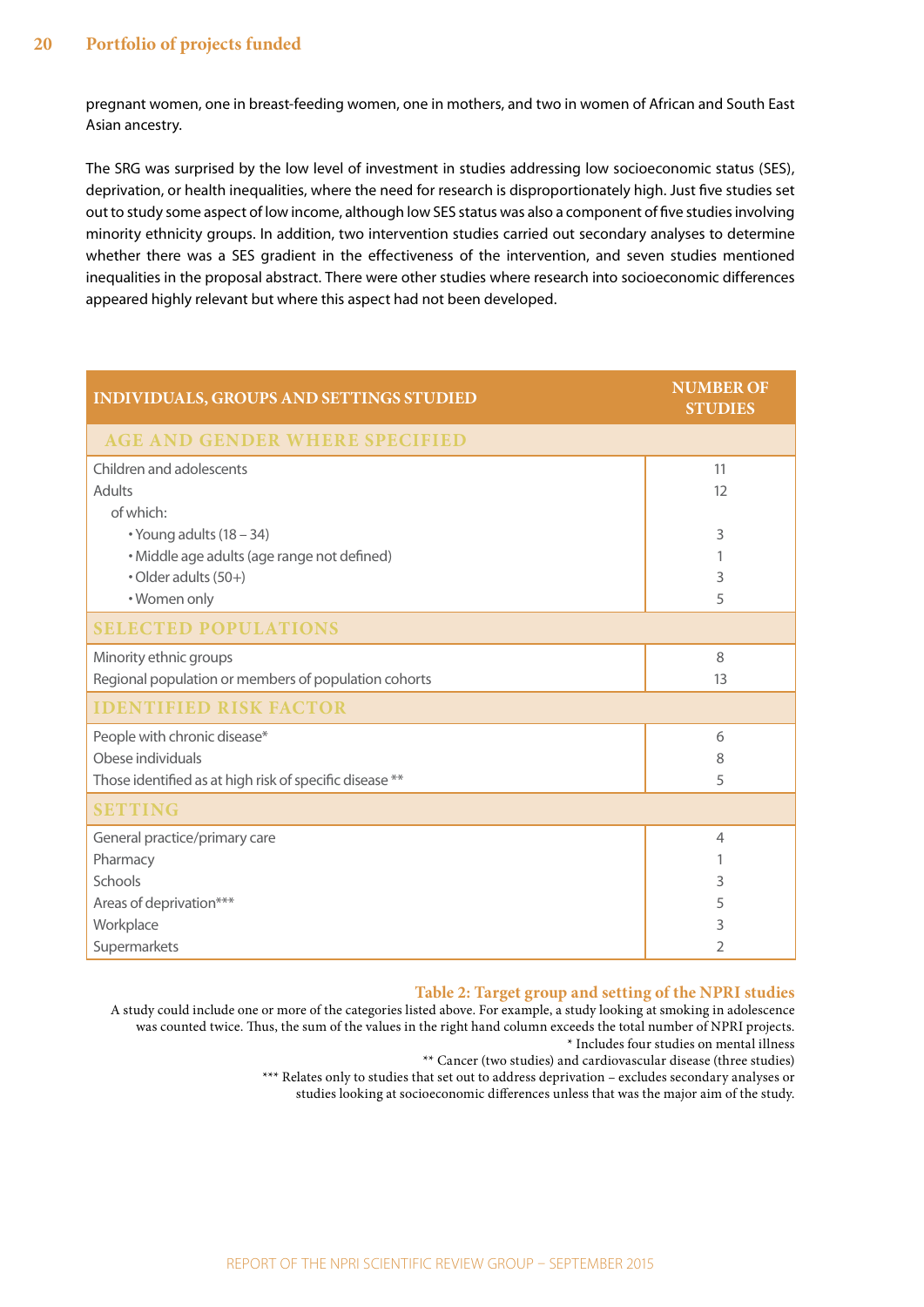# <span id="page-20-0"></span>5. Outputs and impacts from the research

For the studies funded from the first three calls, it was reasonable to assess their outputs in mid-2014.

The review concentrated on published work, and its importance and features. This was supplemented with aggregate data on publications, publication patterns and citations. The review also considered the influence of project outcomes on policy and practice. Illustrative case studies are provided in chapter 6, with reference numbers linking to the comprehensive listing of NPRI projects in Annex 3.

### 5.1. Publications and bibliometrics

For the review, it was possible to use comprehensive Researchfish data (see Annex 1) for the period to October 2013, supplemented by a small number (n=17) of individually reported publications from October 2013 onwards. The total number of publications<sup>7</sup> identified was 318 (Figure 5). The vast majority were from calls 1, 2, and 3 (298 papers from 53 projects); and one-third of all the papers had been published in the final twelve months of data collection (2012 to 2013). The SRG considered the total volume of publications to be reasonable. Some groups appeared to be attributing some papers arising from work funded by other agencies to their NPRI grant. Even so, and after the removal of two outliers, there was an average of nearly five (4.6) papers per award from calls 1, 2, and 3.

As might be expected, publications from the awards were still emerging and a further analysis of publications should be made when papers from the fourth call have peaked.

![](_page_20_Figure_7.jpeg)

<span id="page-20-1"></span>REPORT OF THE NPRI SCIENTIFIC REVIEW GROUP – SEPTEMBER 2015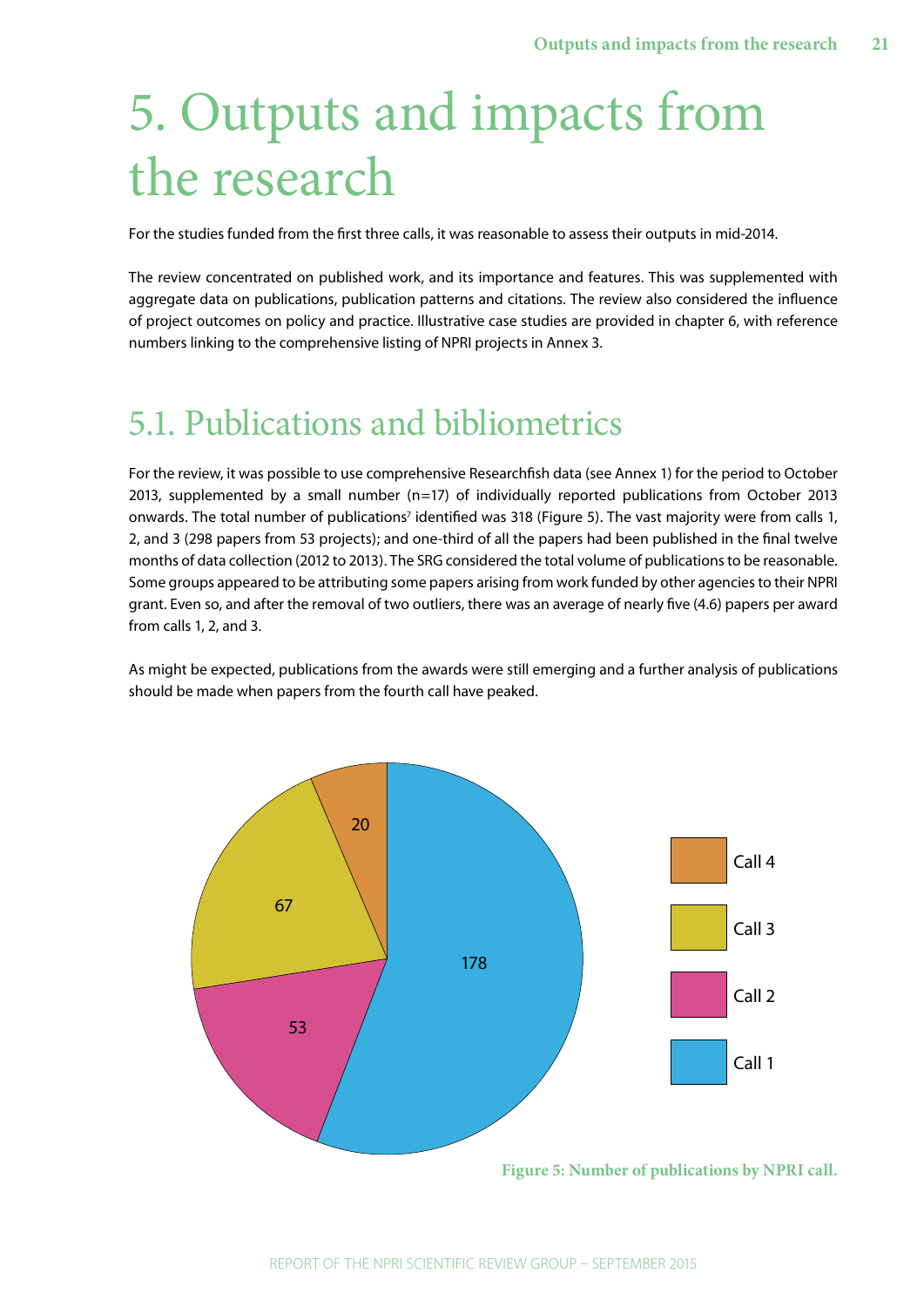NPRI grant holders had published in a wide range of journals covering both public health and clinical medicine. A few publications had appeared in high profile journals but the journals most frequently used to disseminate NPRI-funded work were specialist public health or clinical journals. While publication in journals with high impact factors is not necessarily a good measure of scientific, clinical or public health significance, the SRG had expected to see more NPRI-funded research published in such journals. Overall, however, the publication profile reflected the broad public health nature of the NPRI.

![](_page_21_Figure_2.jpeg)

<span id="page-21-0"></span>![](_page_21_Figure_3.jpeg)

As can be seen from Figure 6, nine studies funded in the first three calls, with completion dates ranging from June 2007 to just before the review, had yet to publish any peer reviewed paper. The SRG was aware that one of these studies was about to report major findings. This meant that there were eight projects for which no reported outcomes could be detected<sup>s</sup>. The reason for non-publication (when known) included the hoped-for outcome had not been achieved i.e. an association could not be established or the intervention had no effect. Others reasons included practical problems with the study, such as low recruitment affecting the ability of the study to report an outcome in an academic journal. The SRG was disappointed to see this absence of publication, especially regarding negative results or 'lessons learned'. The need for reporting should be emphasised in future funding calls and systems put in place to manage this more actively. Several NPRI projects had published negative findings and qualitative accounts of project challenges which were valuable contributions to knowledge.

The SRG looked to see if there was early evidence of impactful scientific publications emerging. Based on the available citation data for 194 papers published before October 2012, 95 reported in *Researchfish* had achieved Journal NCI<sup>[9](#page-41-9)</sup> scores of more than 2, and 31 had achieved NCI scores of at least 4 (see Annex 4). It was estimated that around half of these publications were reporting outcomes that were directly relevant to the NPRI-funded research while the other half had been outcomes from work funded by other sources where the contribution of the NPRI grant was more difficult to assess but where there was likely to have been an 'NPRI contribution'. It was also noted that three times as many of the early cited papers were from observational studies as from intervention studies. Although it was too early to make a detailed assessment of citations arising from NPRIrelated publications it was noted that a number of studies had already resulted in publications with a high citation rate.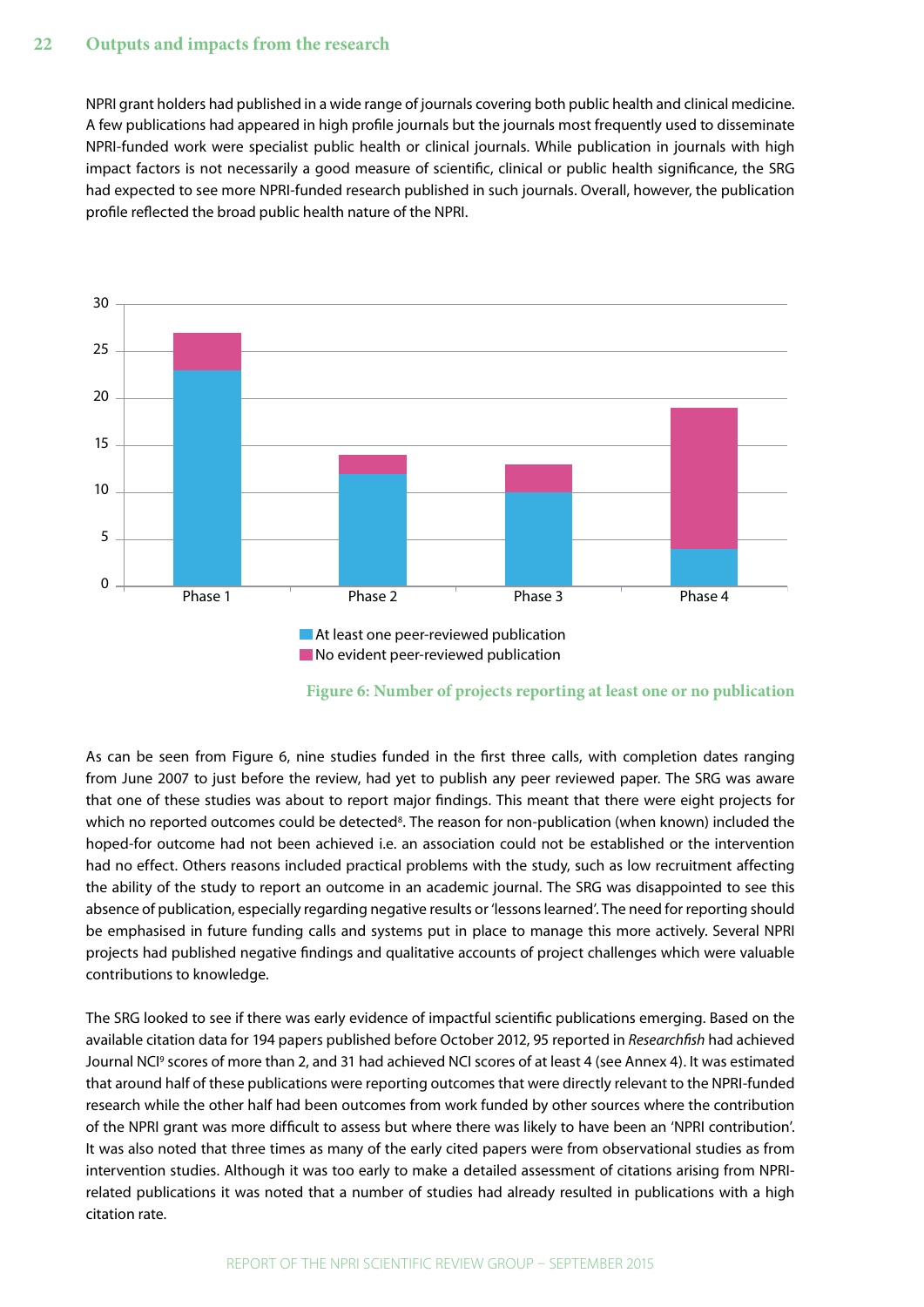### <span id="page-22-0"></span>5.2. Scientific outcomes, a qualitative view

In this section the numbers in square brackets refer to the project numbers listed in Annex 3. Selected case studies are provided in Chapter 6 to illustrate the diversity, relevance and impact of some of the work.

Looking at the key outputs from 34 of the 49 studies with a published output, it is clear that most (approximately 85 percent) addressed most or all of the aims set out in the original proposal. There were cases where it was harder to say whether all of the objectives had been met and some of the available or PI-identified key publication(s) covered only one of several aims that had been set out. In some cases the reported outcome of a study was still awaited. The SRG noted that across the portfolio the level of contribution of individual projects to knowledge was variable. A number of studies had made major innovative advances (as highlighted below and in section 5.4) to knowledge. Many others had made important but more incremental contributions to knowledge addressing major public health issues.

The SRG noted some important methodological contributions, particularly regarding advances in the use of digital/mobile technology for independent data collection, for example a smartphone app [study 44: *Professor Janet Cade, Smart phone: promoting weight loss and improved health using mobile phone technology*] for recording behaviour as well as providing advice on healthy behaviour. Project number 8 [*Dr Ashley Cooper, Environmental determinants of physical activity and obesity in adolescents*] shows how objective measurement of physical activity patterns and environmental and social determinants can be measured in young adolescents during an important transition in their life - the period between the last year of primary school and the first year of secondary school. The published papers provided information for targeted activity promotion in this group which was considered to be at higher risk for a decline in physical activity.

The innovative use of data was another feature of NPRI work. For example, one study [48: *Professor Martin Gulliford, Role of primary care in translating effective lifestyle modification strategies*] demonstrated that it is possible to undertake health economic modelling using electronic general practice-based health records. Another project [32: *Professor Sarah Lewis, A comprehensive evaluation of the impact of English tobacco control policy on smoking cessation activities*] showed that GP data combined with other databases provides a reasonably valid source of information on smoking rates, at both national and regional level; possibly providing an alternative source of such information than more costly endeavours such as national household surveys. One study [51: *Professor Frank Kee, Physical Activity and the regeneration of Connswater (the PARC study)*] was still in progress at the time of the review but had already provided important findings about how shifts in context may increase uptake of physical activity opportunities without any added benefit from financial incentives. Another study [74: *Professor Sarah Lewis, The effectiveness of mass media campaigns in reducing smoking, second-hand smoke exposure and smoking-related disease in England and Wales*] had combined existing sources of data to comprehensively evaluate the success of various tobacco reduction policies and provided an important analysis of the reliability of smoking prevalence data.

The intervention studies had also made some important advances. For example, one intervention study [*41: Professor Annie Anderson, BeWEL the impact of a BodyWEight and physical activity intervention on adults at risk of developing colorectal adenomas*] had used routine health screening of those identified at risk of cancer to promote weight loss with a standard intervention. A study of ethnic South Asian families in Scotland [5: *Professor Raj Bhopal, A family based trial for primary prevention of type 2 diabetes in South Asians (RCT)*] showed for the first time that an intervention in this community could lead to a modest, but clinically important, reduction in weight, resulting in a lowered risk of type 2 diabetes.

The SRG highlighted the importance of researchers publishing their experiences of undertaking public health prevention research, including its perceived value, the effect of context, and methodological and practical challenges. One publication, from study [72: *Dr Rajalakshmi Lakshman, Establishing a healthy growth trajectory from birth: The Baby Milk Trial*], had included a useful critical reflection of the challenges and benefits of applying the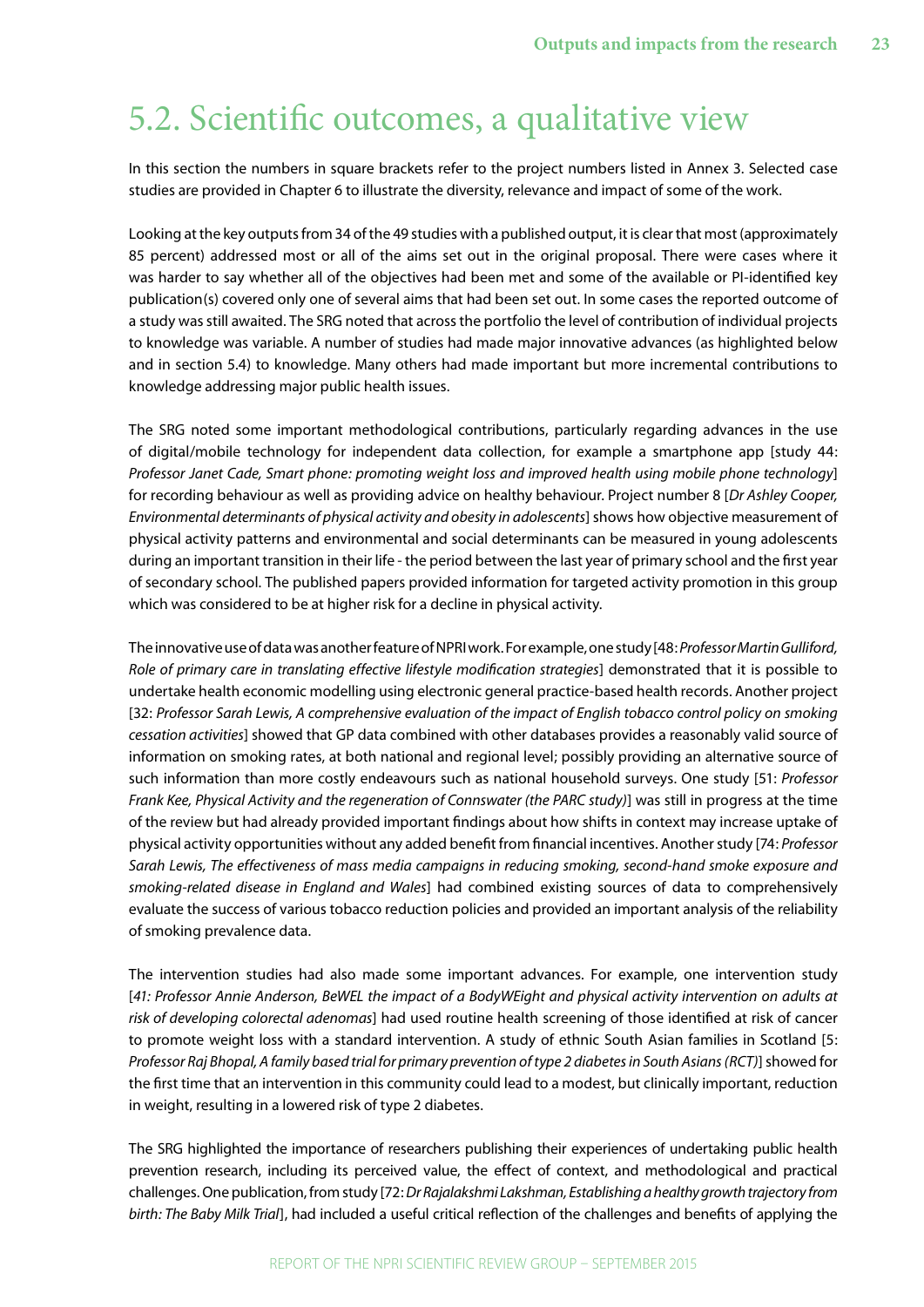<span id="page-23-0"></span>MRC framework for the development and evaluation of complex interventions to the development of a public health intervention; in this case to avoid excess formula-milk intake and associated rapid weight gain during infancy. Another study [67: *Dr Kamran Siddiqi, 'Muslim Communities Learning About Second-hand Smoking - MCLASS Study*] had worked with faith leaders and families attending mosques to try and reduce the exposure of children to second hand smoke. This study gave a valuable account about how to introduce a public health intervention in this setting. The SRG welcomed these contributions.

# 5.3. Scientific gaps and opportunities for added value

The SRG noted that some studies had missed the opportunity to gain additional scientific value to the work, possibly due to insufficient time or funding. For example, intervention studies rarely explored the mechanism(s) of action for interventions. In some observational studies, behavioural data to inform a future intervention study would have added value, as would have mechanistic data to explain why observed changes might be occurring. Another missed opportunity was the fuller exploration of the wider components, beyond the perceived active ingredients, of the intervention that might achieve or enhance a behaviour change, or have implications for the way the intervention was delivered or when it was applied. The SRG highlighted study [3] where such potential existed but the funding format did not allow the opportunity to be taken<sup>10</sup>.

With respect to scientific coverage, the SRG noted that the NPRI had not highlighted mental health as an important area of research, and as a consequence this represented an important gap in the portfolio. Dementia, now recognised to be a condition with modifiable risk factors, was another important deficit.

# 5.4. Verified influences on policy and practice

The NPRI did not initially set out to fund research that had to be policy-relevant. This objective is mentioned in call 2 and is explicit in calls 3 and 4. Nonetheless, it was recognised that contributions to policy and practice were an important impact and should be expected from applied public health prevention projects funded under all the calls.

Many NPRI grant holders had made some attempt to engage with policy-makers and/or health practitioners and end-users. Section 7.2 deals with this broader collaborative work. Here we describe those projects that, in the view of the SRG, had a verifiable impact on policy or practice; or had provided evidence to inform policy or practice change which had not happened yet. To this end, self-reported influences on policy and practice from 55 projects in the first three calls, and one from the fourth call, were assessed by a subgroup of the SRG. The reports in Researchfish were supplemented by information obtained during the interviews. The policy subgroup, using their own knowledge and policy and practice networks, verified the contributions that each NPRI project claimed in shaping policy and practice. The subgroup also assessed the reach, potential and importance of the impacts.

There were 13 studies with verifiable impacts and another one which had evidence to inform future policy although the findings had not yet been taken forward by policy-makers. Twelve of the impacts arose from studies funded from the first three calls. Some of the impacts are highlighted in case studies in Chapter 6.

The SRG noted that the policy impact of NPRI projects appeared to be strongly correlated with PIs who were active in disseminating their work beyond publication in academic journals. Many of these PIs were, or had become, well embedded in policy and practice networks and were familiar with the co-production of knowledge. This was particularly evident in study [51], where there was continuous engagement of policy-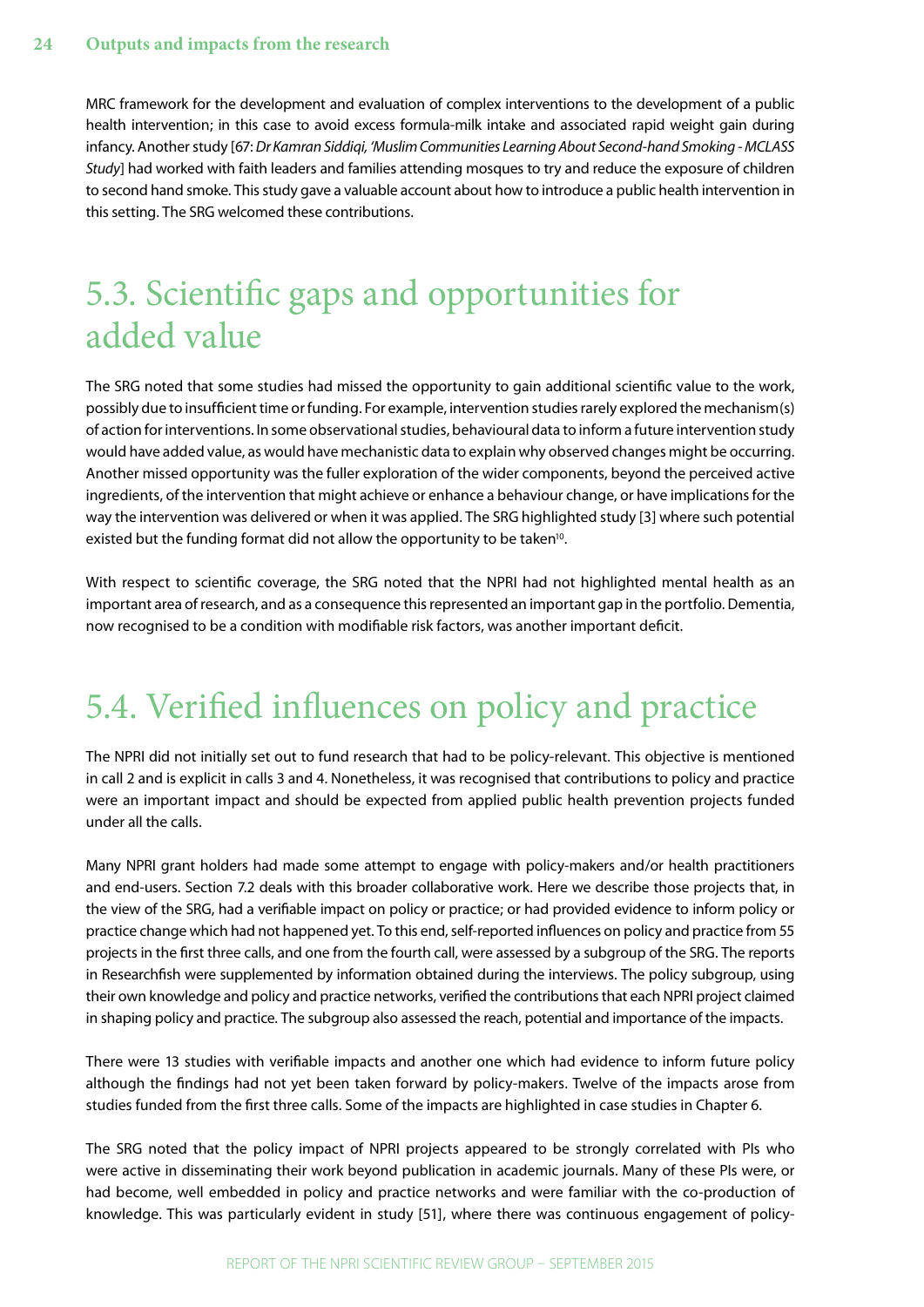makers in the study with cross membership of groups and constant two-way scientific and policy advice in developing strategy for Northern Ireland.

Partnerships with third sector and other advocacy organisations had sometimes helped with the translation of findings into policy and practice, but had not been widely used. Some investigators appeared not to have followed-up on the policy or practice implications of their work and had either been unclear about how to progress this or did not perceive this to be part of their role. Indeed, some stated that engagement with policy stakeholders was too difficult or time consuming. The SRG felt that the message about the benefits of working more closely with policy-makers and end-users should be reinforced. Looking to the future the SRG suggested that the funders consider ways of encouraging and supporting public health prevention researchers to build networks with end-users, at the design as well as other stages of the research.

The SRG noted that only three intervention studies had influenced policy and practice by the time of the review. The number was too small to make definitive statements and the SRG recognised that there were several intervention studies still in progress. In addition, many of the intervention studies in the NPRI portfolio were pilot/feasibility studies and so unlikely to impact on policy. It was also noted that the studies that had influenced policy or practice were not always associated with high impact academic publications (when measured by number of citations or impact factor of the journal in which the outcome was published). Indeed one study [33] had not led to any academic publication at the time of the review although it had already influenced national policy.

The SRG highlighted how policy change takes time and rarely arises from the outcome of one study. NPRI projects were usually researcher-led and not systematically co-produced. Expectation of policy impact was not established at the outset. Given this context, the SRG regarded the figure of 12 out of 55 projects (22 per cent of all projects in the first three calls) with significant impact or influence on policy or practice as good, especially given the relatively young maturity of the portfolio.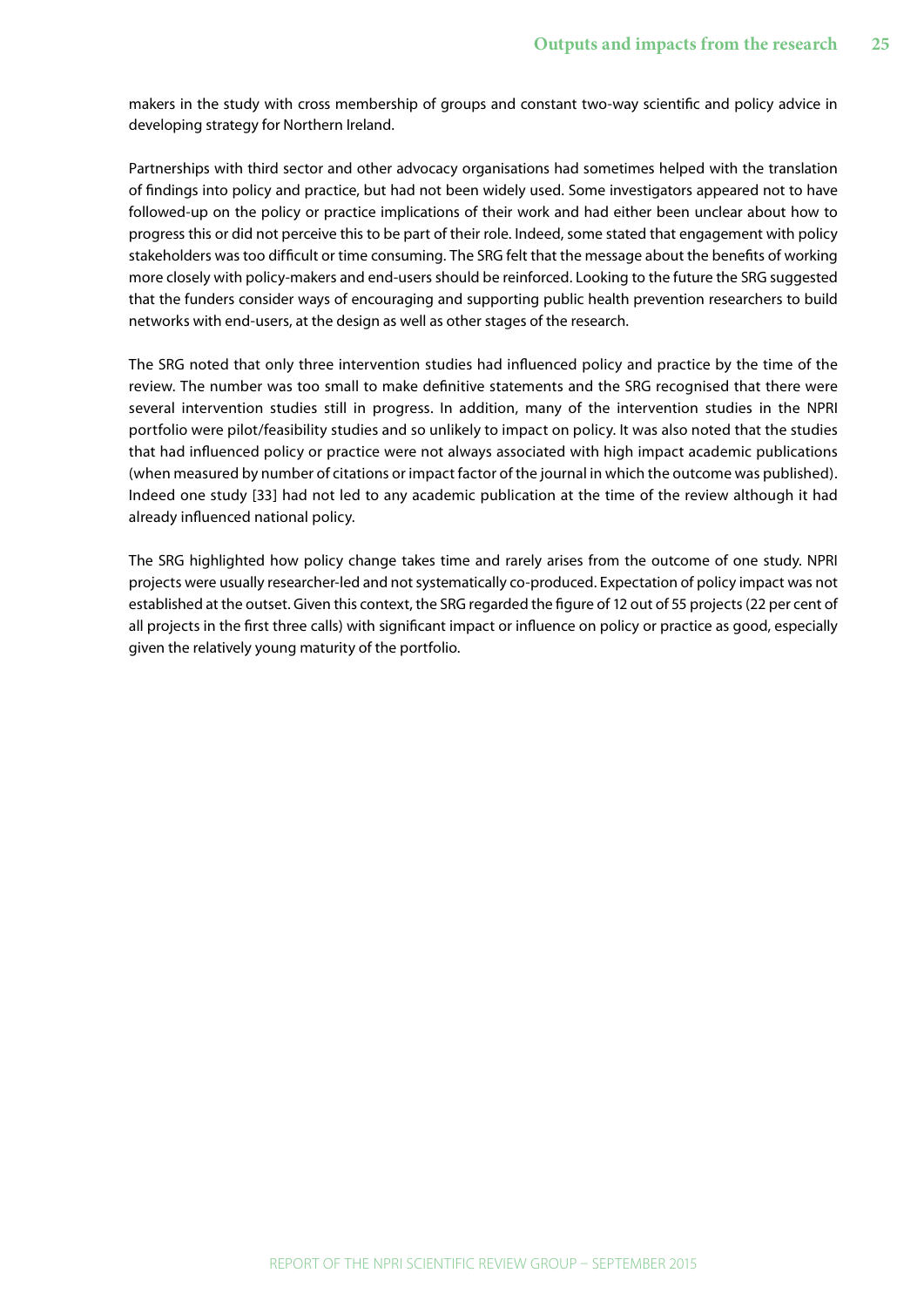# <span id="page-25-0"></span>6. NPRI case studies

A selection of studies is showcased in this chapter to illustrate the diversity of NPRI studies and their impacts. Each case is preceded by the name of the PI and her/his title, abbreviated name of her/his institution at the time of the award, and the title of the project $11$ .

### Study [44]:

#### **PROFESSOR JANET CADE, UNIVERSITY OF LEEDS: SMART PHONE: PROMOTING WEIGHT LOSS AND IMPROVED HEALTH USING MOBILE PHONE TECHNOLOGY**

The objectives of this study were to develop a mobile smartphone package to support weight loss. The smartphone app (*My Meal Mate*) was the first free app to contain a large UK-based food database. When tested in a small trial against other products (a website and paper diary), for self-monitoring of food intake, the app was used two to three times more often than the other products (which were only used about once a week). The results found that over the six months of the study, those using the app lost more weight. The app has also proved to be one of the most effective methods for tracking food intake and calories to support weight loss and was the first such app to be hosted on the NHS Choices website, where it is frequently downloaded (the apps had received between 10,000 and 50,000 downloads as at May 2014)<sup>12</sup>. The app has also been cited in NICE guidance.

### Study [8]:

#### **DR ASHLEY COOPER, BRISTOL UNIVERSITY: ENVIRONMENTAL DETERMINANTS OF PHYSICAL ACTIVITY AND OBESITY IN ADOLESCENTS**

![](_page_25_Picture_8.jpeg)

The project developed an objective way to measure the spatial location of physical activity by combining accelerometer data with that from personal GPS receivers to see where children go to be physically active. A main purpose of the study was to explore changes in physical activity across the primary/ secondary school transition and to identify factors potentially influencing the decline in physical activity through adolescence. No overall difference in physical

activity was seen in children measured in primary school and one year later in secondary school. However, among children with longer distances to travel to and from school, physical activity declined markedly in those who changed from walking to motorised travel and increased in those who continued to walk. The study outcomes were published in the journal *Medicine and Science in Sport and Exercise*.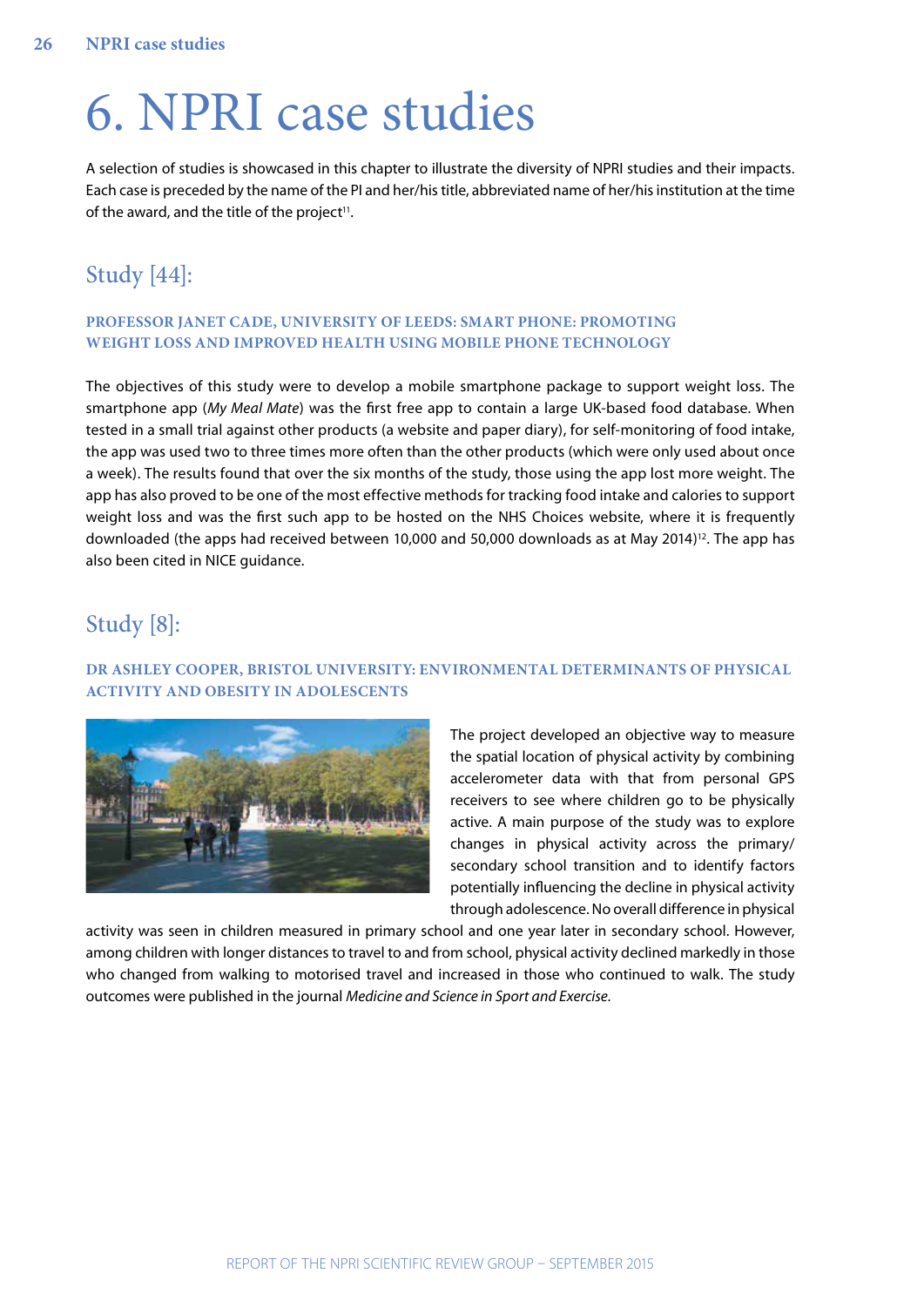### Study [45]:

#### **PROFESSOR SIMON CAPEWELL, UNIVERSITY OF LIVERPOOL: PREVENTION IMPACT: DEVELOPING AND EVALUATING ECONOMIC MODELS FOR PLANNING OPTIMAL CARDIOVASCULAR PREVENTION STRATEGIES**

Professor Capewell and colleagues developed a model for heart disease, called IMPACT, in relation to prevention policies that estimated deaths prevented or postponed, life-years gained, and the cost-effectiveness of different interventions. The consistent findings were that cardiovascular mortality is decreased more by populationwide improvements in major risk factors than by medications or surgery. Furthermore, the rise in obesity and diabetes in the UK has generated additional deaths in the UK. Studies built on the foundations of the NPRI project have led to some high impact papers from this group<sup>13</sup>.

### Study [2]:

#### **DR ASHLEY ADAMSON, NEWCASTLE UNIVERSITY: EARLY ORIGINS OF OBESITY: DEVELOPING STRATEGIES FOR INTERVENTION**

This project sought to determine the early origins of obesity in 619 children that were between six and eight years old at the time of the research. A quarter of the children were overweight or obese, as were half of their mothers. Only 7% of the children were meeting recommended physical activity targets and they also ate (on average) 1.7 portions of fruit and vegetables per day (3.3 portions less than UK recommendations). Parents overestimated how active their children were and thought that the scale of the problem of childhood obesity was 'overhyped'. In addition to some highly-cited scientific papers, the project also had significant coverage in the media and was cited in the Health Survey for England 2008 '*Physical activity and fitness*' [14](#page-41-14) and the National Obesity Observatory report '*Physical activity surveillance in England: what is measured and where are the gaps?*' [15](#page-41-15) (both published in 2009).

### Study [25]:

#### **PROFESSOR ROBERT WEST, UNIVERSITY COLLEGE LONDON: THE EFFECT OF TABEX (CYTISINE) ON ATTEMPTS TO STOP SMOKING (RCT)**

![](_page_26_Picture_9.jpeg)

Professor West conducted a trial to see if a very lowcost smoking prevention therapy called cytisine (marketed as Tabex) could be effective in helping people stop smoking. Smoking cessation medicines in developed countries such as the UK are quite expensive and the market is dominated by (relatively) new products developed by large businesses. Tabex has been used in Eastern Europe for the past 40 years but had not been adopted elsewhere because of insufficient evidence on its effectiveness. The trial showed that Tabex is a highly effective means of

supporting smoking cessation, with participants more than trebling the chances of users quitting compared to those taking a placebo.

This study has led to renewed interest in the drug and in 2014 a study on Tabex's effectiveness in comparison with nicotine-replacement therapy (NRT) was conducted by researchers in Auckland, New Zealand. This study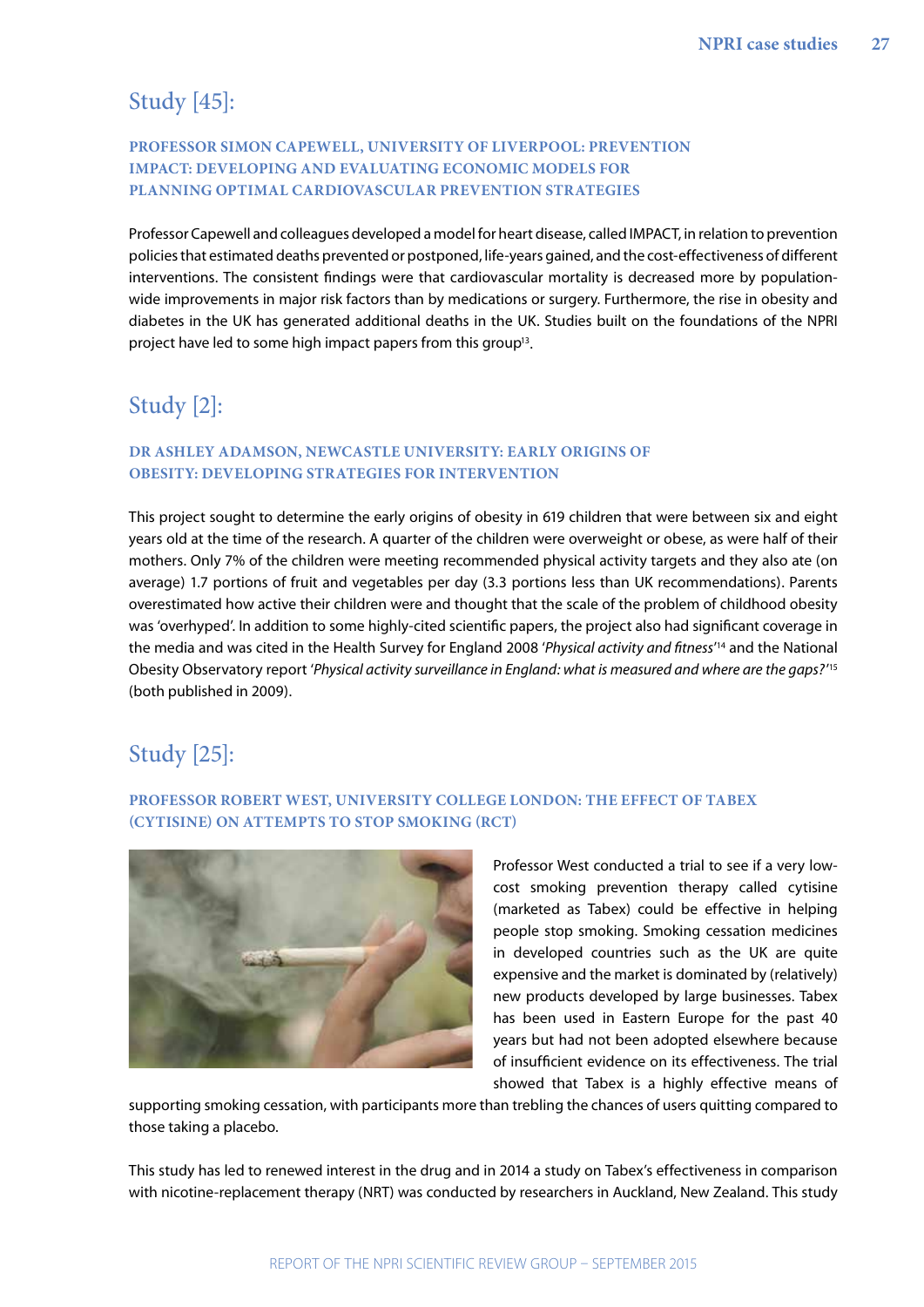#### **28 NPRI case studies**

showed that it was more effective than nicotine replacement therapy (presently the most widely used smoking cessation therapy).

Moves are now under way to license the drug in Europe, the US and many other countries globally, which would make affordable cessation treatments accessible to smokers in most countries of the world.

### Study [10]:

#### **PROFESSOR KEN FOX, BRISTOL UNIVERSITY: PROFILES OF PHYSICAL ACTIVITY IN OLDER ADULTS**

![](_page_27_Picture_5.jpeg)

We previously knew very little about the patterns of physical activity in older people. This research combined expertise in human geography, neighbourhood sociology, health psychology and exercise physiology to document physical activity patterns and the environmental and social determinants of physical activity in urban dwelling older people. In a sample of 125 males (mean age 77.5 yrs.) and 115 females (mean age 78.6 yrs.), physical activity levels were very low and only 3 participants met UK recommendations of sustained bouts of

activity for at least 10 minutes. Lower levels of physical activity were found in areas of higher deprivation, correlating with poor physical function, higher body mass index, and lower frequency of journeys away from the home. Observations from the project have been used to inform a practical guide for developing interventions for physical activity in older people and this had been published on the Age Action Alliance website<sup>16</sup>. These were the first guidelines worldwide on physical activity specifically for older adults. Professor Fox also coauthored a chapter in the Chief Medical Officers' (CMO) report on physical activity, based on these results<sup>17</sup>.

### Study [33]:

#### **PROFESSOR LAURENCE MOORE, CARDIFF UNIVERSITY: FREE SCHOOL BREAKFAST INITIATIVE; DATA AUGMENTATION AND ANALYSIS**

This NPRI award supported a secondary analysis of data that had been generated by a trial of primary school free breakfast provision commissioned by the Welsh Government. The NPRI-supported analysis showed that universal school breakfast provision may reduce health inequalities because the trial led to an increase in healthy eating and reduction in breakfast skipping among children from lower socio-economic status groups in particular<sup>18</sup>. This has influenced on-going national policy discussions, with the work being drawn to the attention of Ministers as an exemplar of research evidence informing practice. It has been widely cited in evidence seminars, often with senior policy officials, as well as researchers and practitioners.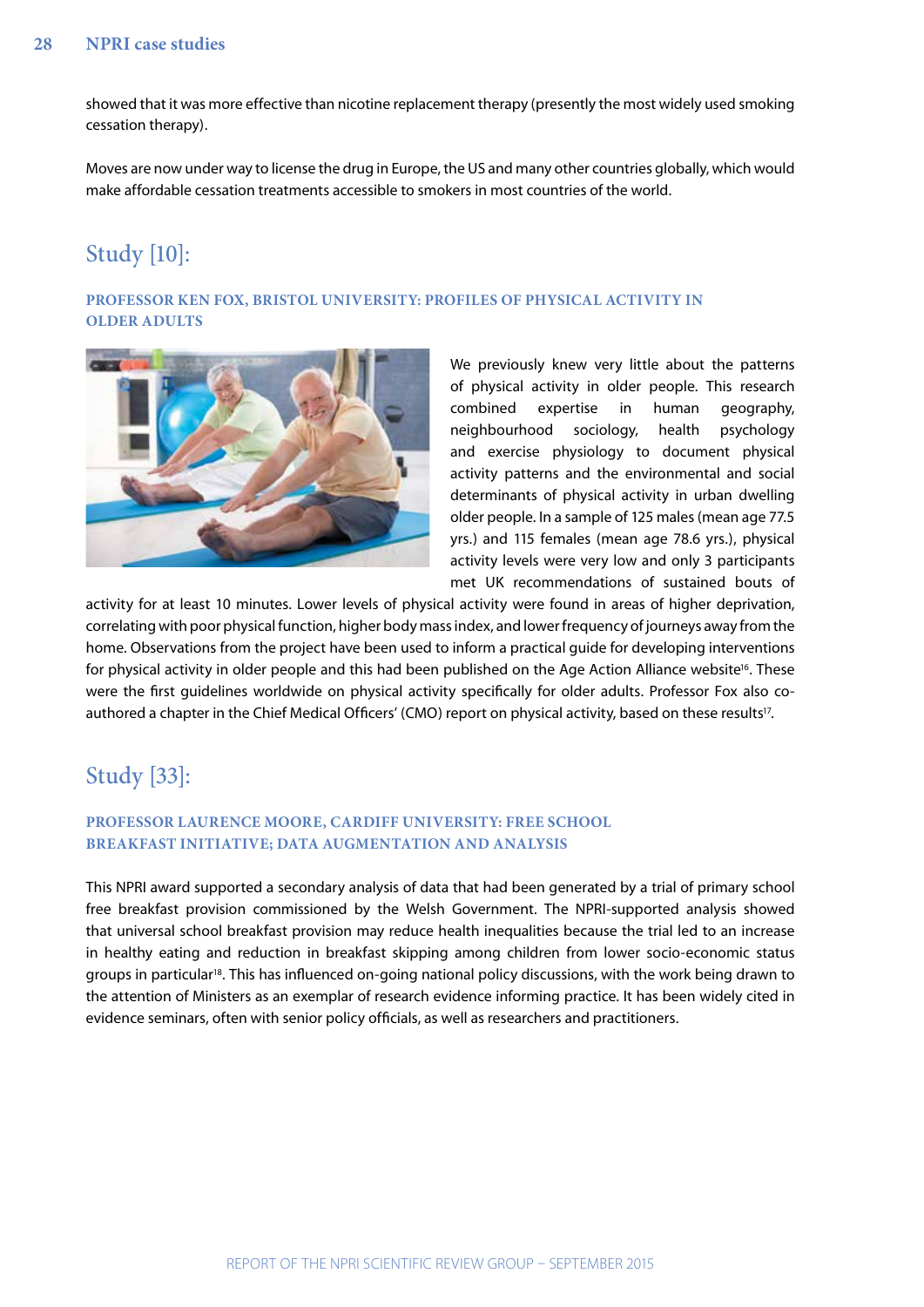### Study [28]:

#### **DR LUCY COOKE, UNIVERSITY COLLEGE OF LONDON: THE INFLUENCE OF INCENTIVES ON CHILDREN'S CONSUMPTION OF VEGETABLES**

![](_page_28_Picture_3.jpeg)

On average, children consume too much saturated fat and sugars and only half the quantity of fruit and vegetables recommended for good health. Parents employ various strategies to encourage their children to 'eat their greens', but the research evidence suggests that many are ineffective and some counterproductive. This study investigated the impact of incentives on liking and consumption of vegetables in 4-6 year-old children in a school setting and also when carried out by parents in the home. The study (now called 'Tiny Tastes') provided independent

evidence to support the use of repeated taste exposure together with small non-food rewards to increase vegetable acceptance in children.

Tiny Tastes has been influential in providing independent evidence to support and endorse a common practice adopted in the Department of Health's Start4Life Campaign. The researchers have worked hard to disseminate the study outcome. It is now widely known and used by many parents.

### Study [42]:

#### **PROFESSOR PAUL AVEYARD, UNIVERSITY OF BIRMINGHAM: TESTING THE FEASIBILITY OF NICOTINE ASSISTED REDUCTION TO STOP IN PHARMACIES. THE REDPHARM STUDY**

Researchers from the University of Birmingham carried out a feasibility study to examine whether community pharmacists could be trained to deliver nicotine-assisted reduction to stop (NARS) interventions to people to cut down on smoking. The NPRI study showed that promoting this in routine practice was not well received by pharmacists and not many patients took up the offer of support and medication. As the PI was a member of a NICE Tobacco Harm Reduction guideline group<sup>19</sup> the guidance did not encourage pharmacists to provide smoking reduction services. The study showed how a 'negative' result can be policy relevant.

During the study, some people did reduce their smoking. Furthermore there was evidence that a schedule to help people reduce smoking was more effective than simply trying to reduce smoking without a schedule. This was subsequently cited by the NICE review. The PI has refined the measures used as part of the NPRI-funded research and made them available on a website for download.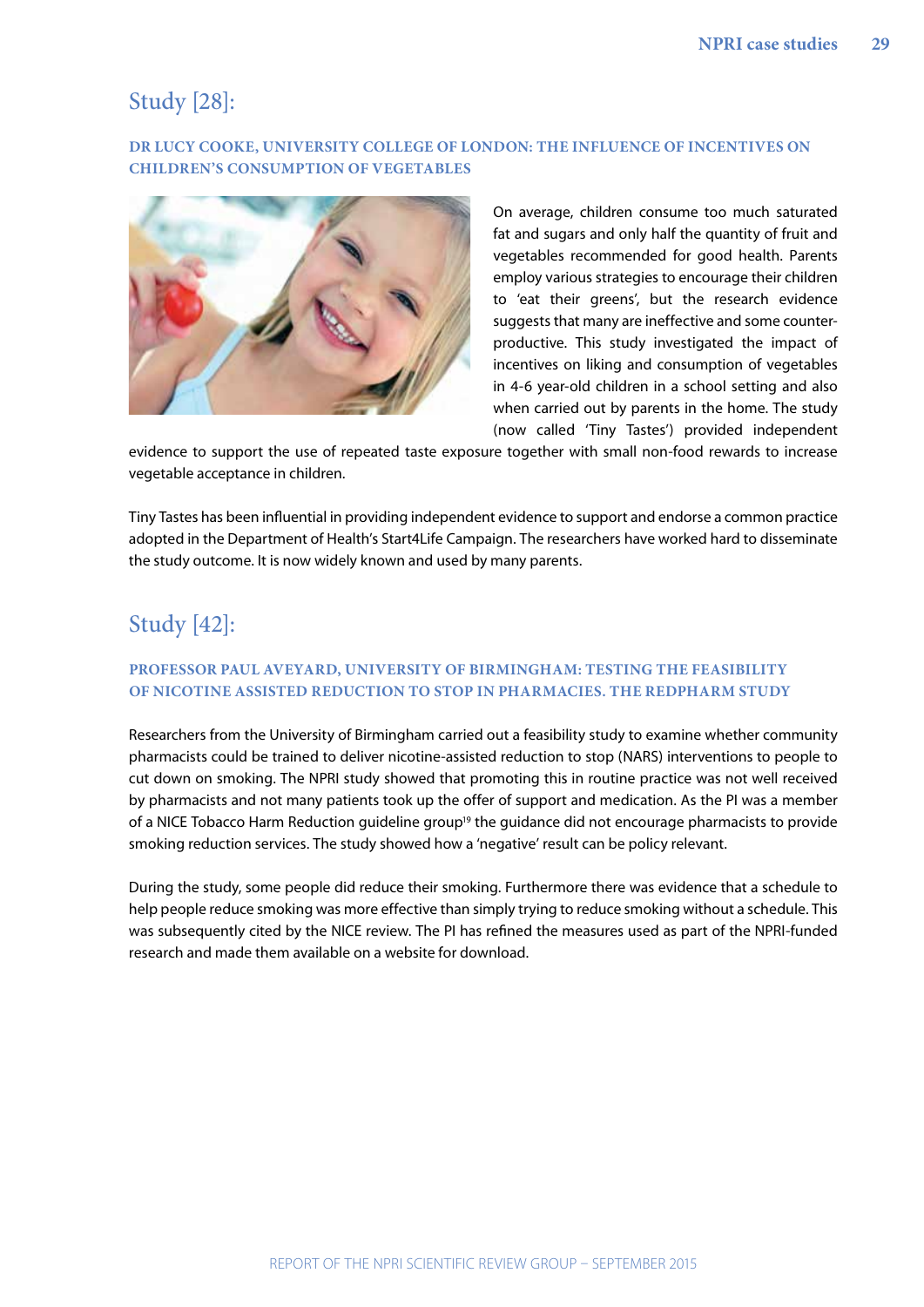### Study [13]:

#### **PROFESSOR GERARD HASTINGS, STIRLING UNIVERSITY: ASSESSING THE CUMULATIVE IMPACT OF ALCOHOL MARKETING COMMUNICATIONS ON YOUTH DRINKING**

![](_page_29_Picture_3.jpeg)

This project aimed to examine the relationship between alcohol marketing and alcohol consumption in the young; specifically, whether advertising encourages drinking in young teenagers (13 to 15 years old). The research also included a systematic review of studies of alcohol marketing. The NPRI project contributed to a body of evidence that teenagers are influenced by marketing and as a result drink more, from a younger age. The research showed covert associations between alcohol and social and sexual success, as well as with attractive lifestyles.

These findings contributed to the House of Lords Health Select Committee on Alcohol Harms<sup>20</sup> and were cited in '*Health First*' - the independent alcohol strategy for the UK published in March 2013[21](#page-41-21). While recognising that the influence of the NPRI project was partly due to Professor Hasting's extensive work over a number of decades, there was clear evidence that the NPRI project itself contributed to alcohol policy and strategy development.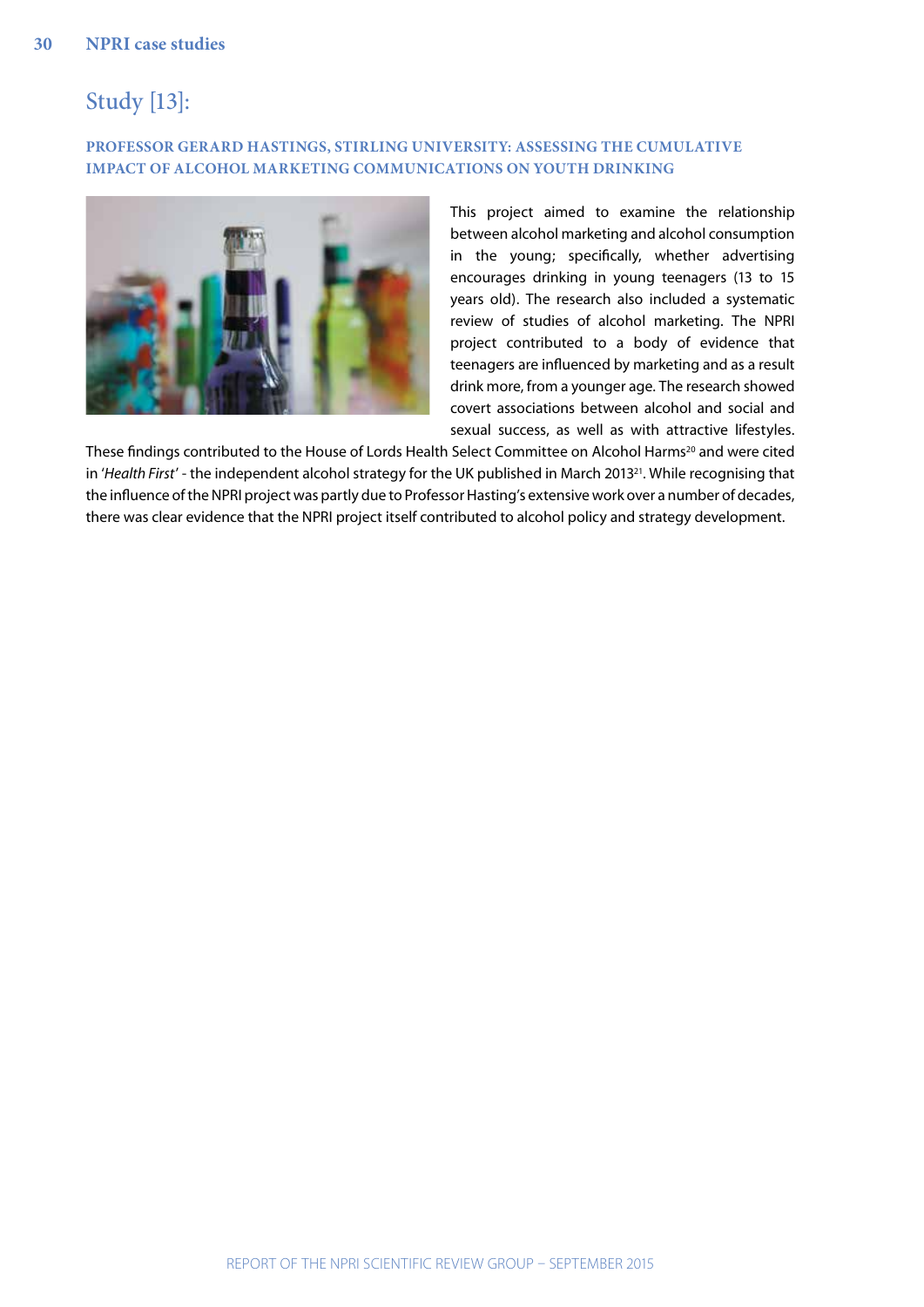# <span id="page-30-0"></span>7. Impact for funders and researchers

Beyond the results achieved through individual awards, the value of the funding model was assessed through interviews with funders and award holders.

# 7.1. Funding partnership and funding policies; impact and lessons learned

The NPRI raised the profile of both funders and the recipients of awards. Almost all of the 15 funders<sup>[22](#page-41-22)</sup> interviewed considered that there had been some value in participating in the initiative, beyond that which could have been achieved individually. Examples of benefits included the high profile that the NPRI achieved, the large, competitive pool of applications and the ability to cross traditional remit boundaries. The NPRI was seen to be a good exemplar of funders – some with very specific remits and missions - working together for many years to address diseases and conditions with common risk factors. The initiative had enabled several funders to be involved in supporting research which they would not normally have considered to be within their funding remit, such as projects concerning the environment and urban infrastructure. Some of the smaller funders welcomed the opportunity to contribute to an important area that they had not previously prioritised due to the cost of the research needed to make an impact.

During the interviews, the credibility of researchers funded by the NPRI was reported to be a factor in establishing new collaborations. This helped pull in expertise, sometimes from abroad, as well as helping networking with practitioners and policy-makers. It was also reported that multiple-agency funding had raised the profile of public health prevention research and that this had influenced subsequent initiatives in public health. Furthermore, a common comment was that the NPRI provided an opportunity to support public health prevention research at a time when it was considered difficult to find a 'natural funder' for such work, particularly when a specific disease end-point was not apparent. Sixteen of the grant holders held the view that funding for studies of the type supported by the NPRI would not have been possible without the initiative. Although there is now a range of funding opportunities for research in non-communicable diseases, the NPRI was seen to be the forerunner.

By the time of the review there were several other examples of funders working together on prevention sometimes in challenging areas. For example, in recent times, there has been a change in the recognition of dementia as a condition with modifiable risk factors and increased research funding into the condition. Public Health England has adopted dementia as one of the major challenges for public health, resulting in further collaborative working. Joint work between funders in the NPRI, including with the Alzheimer's Society and Alzheimer's Research UK, will have helped change the funding landscape of this disease. Such collaborations may well not have occurred without the experience gained through the NPRI.

While the NPRI model was a good way for funders to share a common goal, the NPRI functioned mainly as a grant scheme for public health prevention research, with the NPRI PRAB<sup>23</sup> defining each call and the academic community responding. At the time of the first call there had been no expectation of a second call, let alone four, so the NPRI developed organically. There was no strategy for proactively engaging with users or for preordained knowledge transfer; and measures taken to shape applications (in terms of focus, methods or quality) were relatively light touch.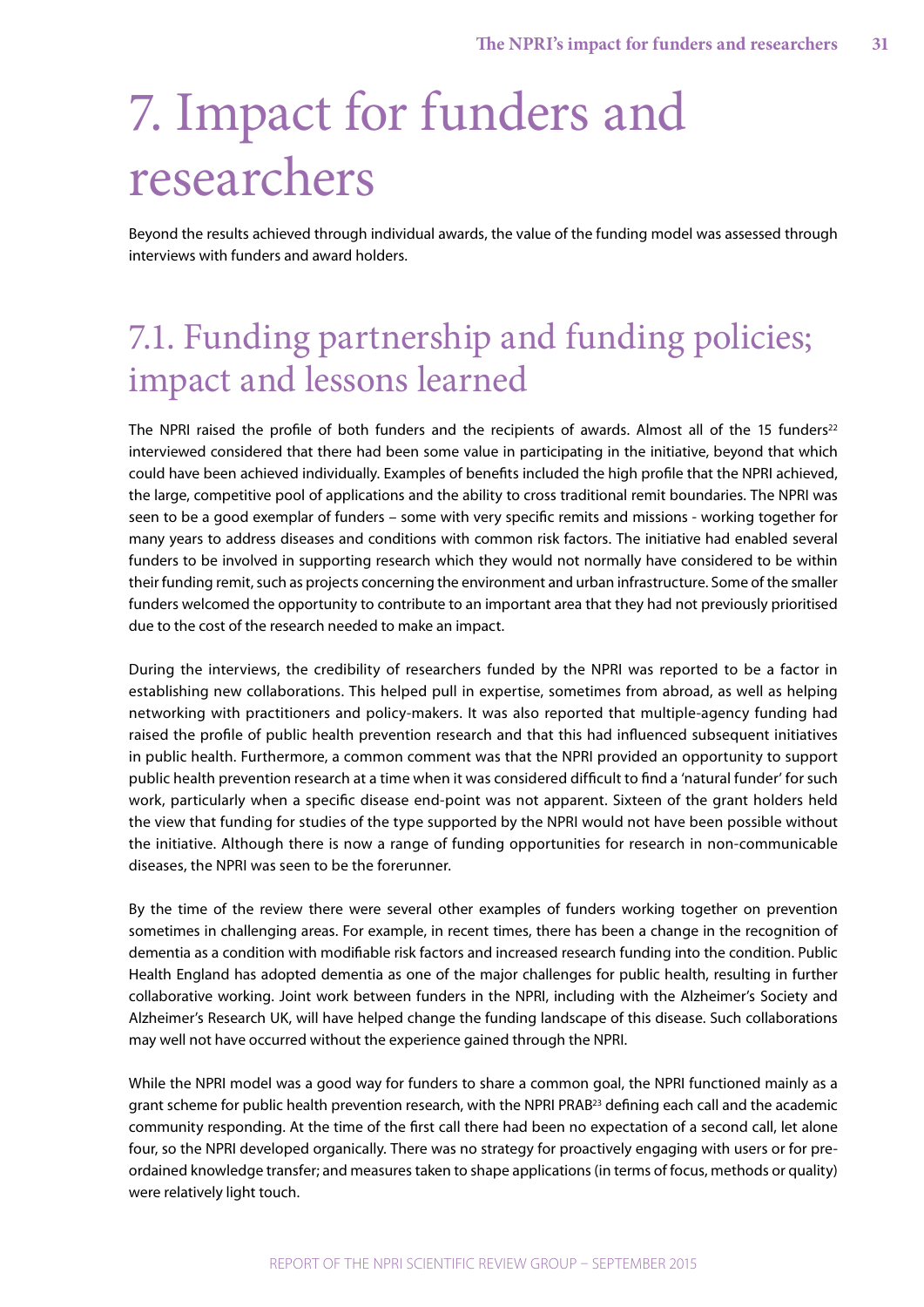<span id="page-31-0"></span>The initiative was also broad in scope, open to all researchers (rather than only those based in centres of excellence or through programmes of work). This led, perhaps, to fewer connections with end-users and reduced potential for impact in discrete areas. However, from the start, the initiative provided an important funding opportunity when few other options existed, and it fostered the development of capacity in public health prevention research. Furthermore, the approach developed during the four rounds of funding, provided valuable insights into how future prevention research might be shaped and directed, including the need to enhance knowledge exchange into policy and practice. Overall, the benefits of the funding model appeared to exceed the limitations.

# 7.2. Strengthening the research base

A key aim of the funding partners when supporting the NPRI was to strengthen capacity for public health prevention research. The research base in the UK has undoubtedly strengthened over the last decade. While it is not possible to attribute this improvement entirely to one single initiative, the NPRI was judged to be an important contributor to the strengthening. The review looked at three specific indicators of capacity development:

- **•** self-reported impact on careers and training
- **•** frequency and type of further funding achieved
- **•** patterns of collaboration

### Careers and training

In the interviews, 45 of the 57 grant holders (79 percent) reported that the NPRI award had helped them acquire skills and qualifications, or had led to other personal development impacts. Noteworthy highlights were:

- **•** Eighteen of the 57 project leaders interviewed (32 percent) reported that the NPRI award enabled them to lever funding for a PhD student.
- **•** NPRI funding was the first substantial grant of several PIs, who subsequently benefited from a significant improvement in their profile. Sixteen of the 57 grant holders (28 percent) who now hold senior positions within their institution said that their career started with the NPRI award; with one saying that his promotion to professor was a direct result of the outputs and impacts from his NPRI award.
- **•** Another 28 percent of grant holders reported that the NPRI funding provided the opportunity to retain key staff in public health prevention research; staff retention having been a particular issue for prevention research when the NPRI started.

On the negative side, 18 grant holders reported that they had been unable to find a suitable candidate for a vacancy requiring a specialist skill. Health economics was the most commonly cited discipline experiencing recruitment difficulties.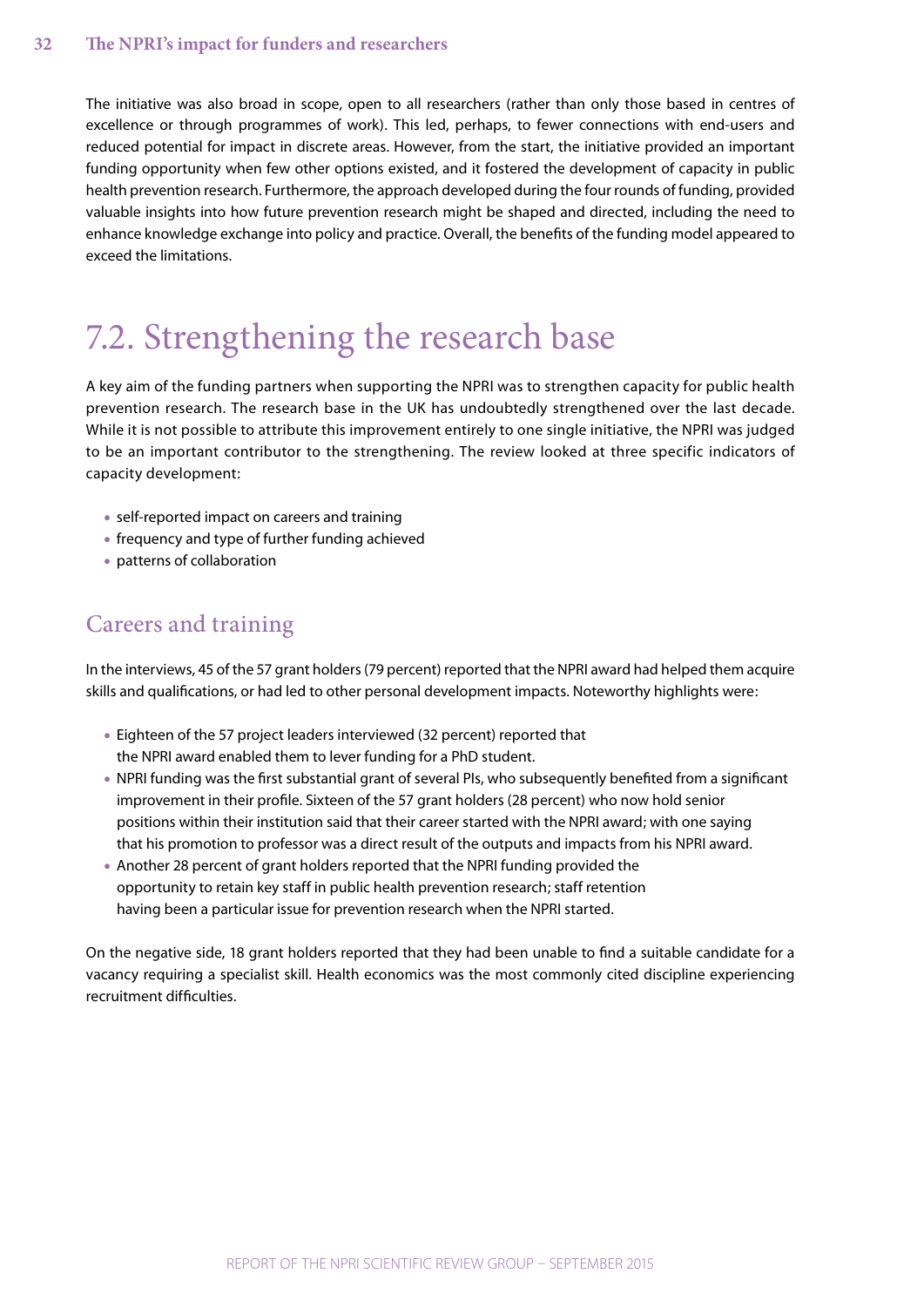### Further funding

The review explored whether the NPRI awards had led to further funding for follow-up or 'aligned' projects. As many of the NPRI studies were pilot studies or trials, (see Chapter 4), follow-on funding would indicate another element of the NPRI seeding further public health prevention research.

The total value of additional funding was estimated to be  $£17m<sup>24</sup>$ . This value means that almost 50 pence has been generated for new work, for every pound invested via the NPRI; with further increases likely as the fourth round of projects comes to completion. Figure 7 shows the source of additional funding. A key source by financial value has been the National Institute for Health Research (NIHR), which was responsible for 49 percent additional funding. Further funding was mostly for aligned projects, where outputs emerging from on-going NPRI-supported research had helped to make the case for further funding. There were three follow-on funding projects supported by the NIHR Public Health Research Programme (PHRP) which specifically arose from NPRIfunded pilot studies; this number could increase as awards from the fourth call are completed.

![](_page_32_Figure_4.jpeg)

![](_page_32_Figure_5.jpeg)

<span id="page-32-0"></span>**Figure 7: Further funding by source: number of awards (top panel) and value (bottom panel) Note for Figure 7.** In the upper panel the bars represent the number of follow or, or aligned grants, awarded by each funder. In the lower panel, the bars represent the total value in  $\epsilon$ m from each funder. **Key:** NIHR (PHRP) – NIHR Public Health Research Programme, NIHR (HTA) - NIHR Health Technology Assessment, Other NIHR – Research for Patient Benefit scheme but also one award from the Health Services and Delivery Research (HS&DR) Programme, CSO – Chief Scientists Office (Scotland) NIHR (HTA) - Health Technology Assessment, ESRC – Economic and Social Research Council, CRUK- Cancer Research UK, MRC – Medical Research Council, WCRF – World Cancer Research Fund, BHF – British Heart Foundation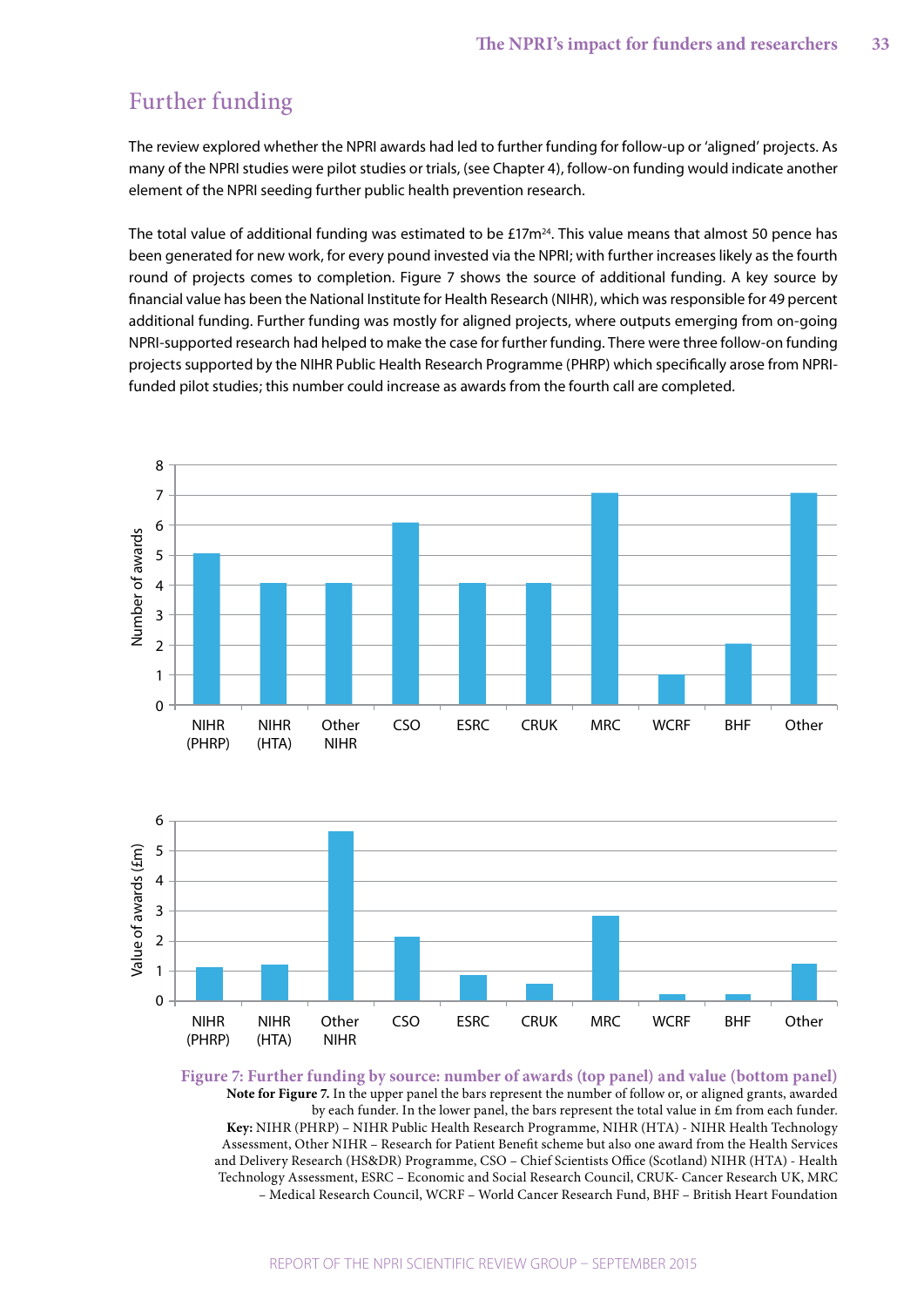### Collaboration

The NPRI was highly collaborative from the outset; 74 funded projects involved 330 PIs and co-applicants from 60 institutions. Sixty percent of the award holders reported at least one further collaboration (139 collaborations in total). As shown in Table 3, most of the collaborative links were with other academics. In the interviews, many of the NPRI grant holders reported how the NPRI project had catalysed collaborations with those working in other disciplines who might not have traditionally contributed to public health prevention research, such as transport engineers and geographers. Such linkages were now seen to be more commonplace.

| <b>SECTOR</b>                    | <b>NUMBER OF</b><br>PRE-EXISTING<br><b>COLLABORATIONS</b> | <b>NUMBER OF NEW</b><br><b>COLLABORATIONS</b> | <b>TOTAL NUMBER OF</b><br><b>COLLABORATIONS</b> |
|----------------------------------|-----------------------------------------------------------|-----------------------------------------------|-------------------------------------------------|
| Academic                         | 20                                                        | 60                                            | 80                                              |
| Third sector                     | $\Omega$                                                  |                                               |                                                 |
| Company                          |                                                           | 16                                            | 16                                              |
| Government/public<br>sector $25$ | 10                                                        | 15                                            | 25                                              |
| Health sector                    |                                                           | 11                                            | 11                                              |
| <b>Total</b>                     | 30                                                        | 109                                           | 139                                             |

<span id="page-33-0"></span>**Table 3: New and existing collaborations by sector** Source: Researchfish

Holders of 43 awards reported having interactions with policy-makers or practitioners through a number of activities and 35 reported having engaged with research users (not shown in Table 3). From the interviews, the most frequent type of engagement reported included presentations to regional directors of public health and meetings with regulators. For those whose research related to physical inactivity, discussions with Sustrans were commonplace. Further detail on the interviews is available at Annex 1.

Ten of the grant holders highlighted the link between the NPRI and the UK Society for Behavioural Medicine (UKSBM) as being very useful for the development of connections with other NPRI-funded PIs. The NPRI meetings at the annual UKSBM conference have succeeded in bringing people together, to discuss new and existing research areas and generate new ideas for future work. Such activity had generated at least one published paper as well as stimulated future applications for funding. It was suggested that the value of this meeting would be reinforced if it also included an opportunity for NPRI researchers to interact with policy-makers. The UKSBM conference could also provide an opportunity for policymakers (and other interested parties) to gain an overview of a number of NPRI projects at a single event.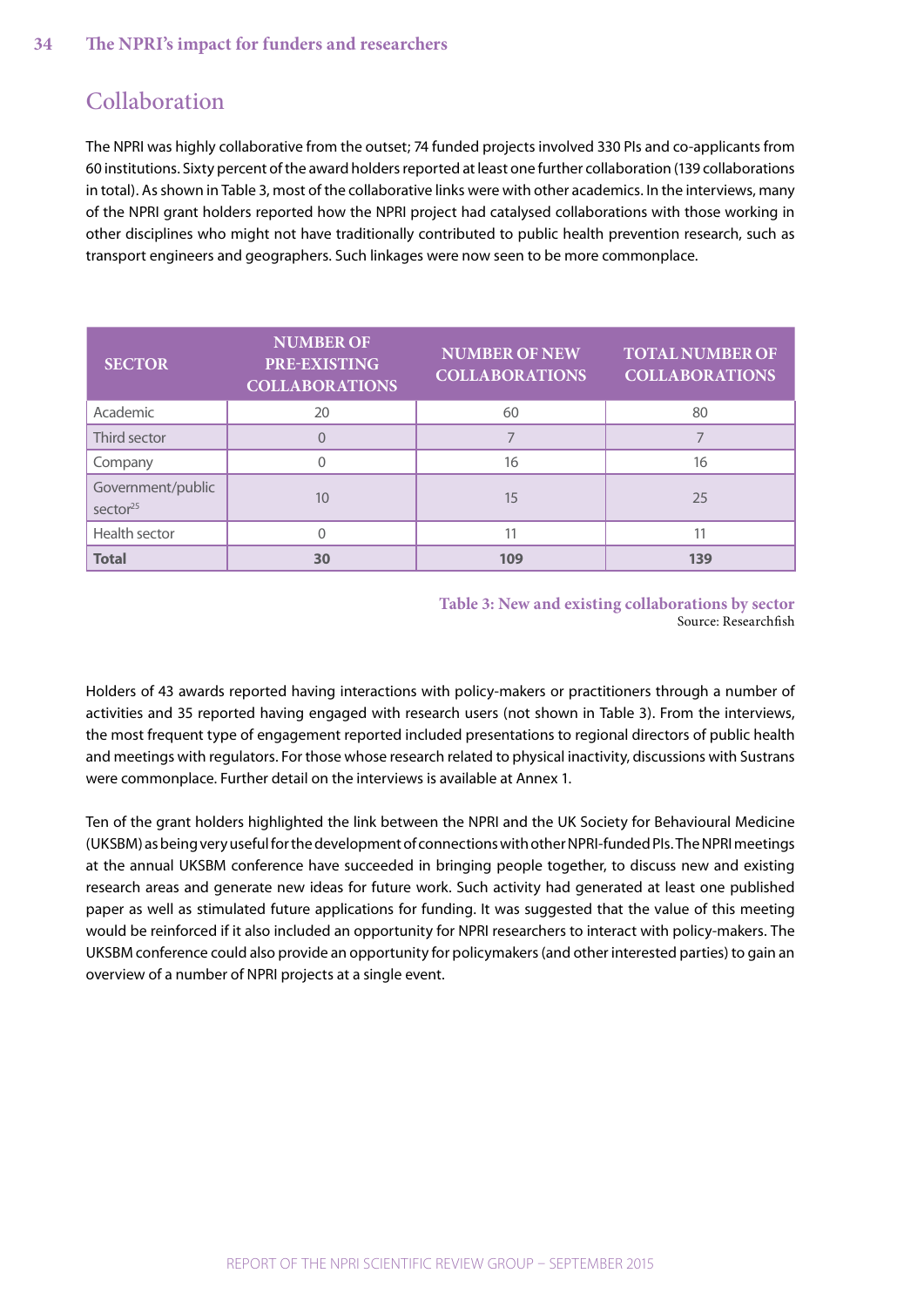# <span id="page-34-0"></span>8. Future opportunities in research and knowledge exchange

A workshop was held in October 2014 (details in Annex 5) to consider future opportunities in public health prevention research. At its last meeting in April 2015, the SRG evaluated the workshop suggestions in the light of commentary from some key opinion leaders<sup>26</sup> and the SRG's own retrospective look at the NPRI outcomes. The SRG then drew up areas to take forward, which are outlined in Sections 8.1 to 8.3. The Group also reinforced the added value of knowledge exchange to research and policy/practice implementation (Section 8.4).

## 8.1. Improving interventions to change healthrelated behaviours

### Intervention development

There is opportunity for research to increase the efficacy and effectiveness of preventive interventions to change health-related behaviours. Enhanced development and piloting work, and greater consideration of practical issues related to implementation, could result in stronger interventions that might be easier to evaluate and reproduce. Some enhancements to current practice were suggested:

- **•** Incorporate both theory and knowledge about the mechanisms by which interventions might work into the intervention development process. This could be used, for example, to enhance synergy between effective components of an intervention, or to identify redundancy in existing complex interventions so that costs could be saved.
- **•** Use imaginative trial designs to achieve greater value from evaluations or reduce costs – for example, by identifying groups within target populations where an individuallevel intervention may be more efficacious (and which may be masked when assessing the larger, more heterogeneous group of all treated individuals).
- **•** Support researcher/practitioner teams to enable them to engage in cycles of development and testing of interventions, using knowledge from implementation science and process evaluation. This might consider, for example, the role of professional behaviour, the delivery vector, and social and environmental context. The SRG supported the notion of 'realist evaluation' designs<sup>27</sup> which are also important for addressing complexity (see Section 8.2.).

### Balance across intervention areas

The NPRI programme had a strong emphasis on interventions at the level of individuals and their behaviour. The SRG's view was that future programmes should have greater focus on developing interventions that may act at other levels or at more than one level, for example, group, community, or population-level. For some issues (such as alcohol misuse), interventions affecting large populations – such as pricing or marketing – may achieve more, at lower cost, than individual based interventions; for other issues (such as diabetes prevention)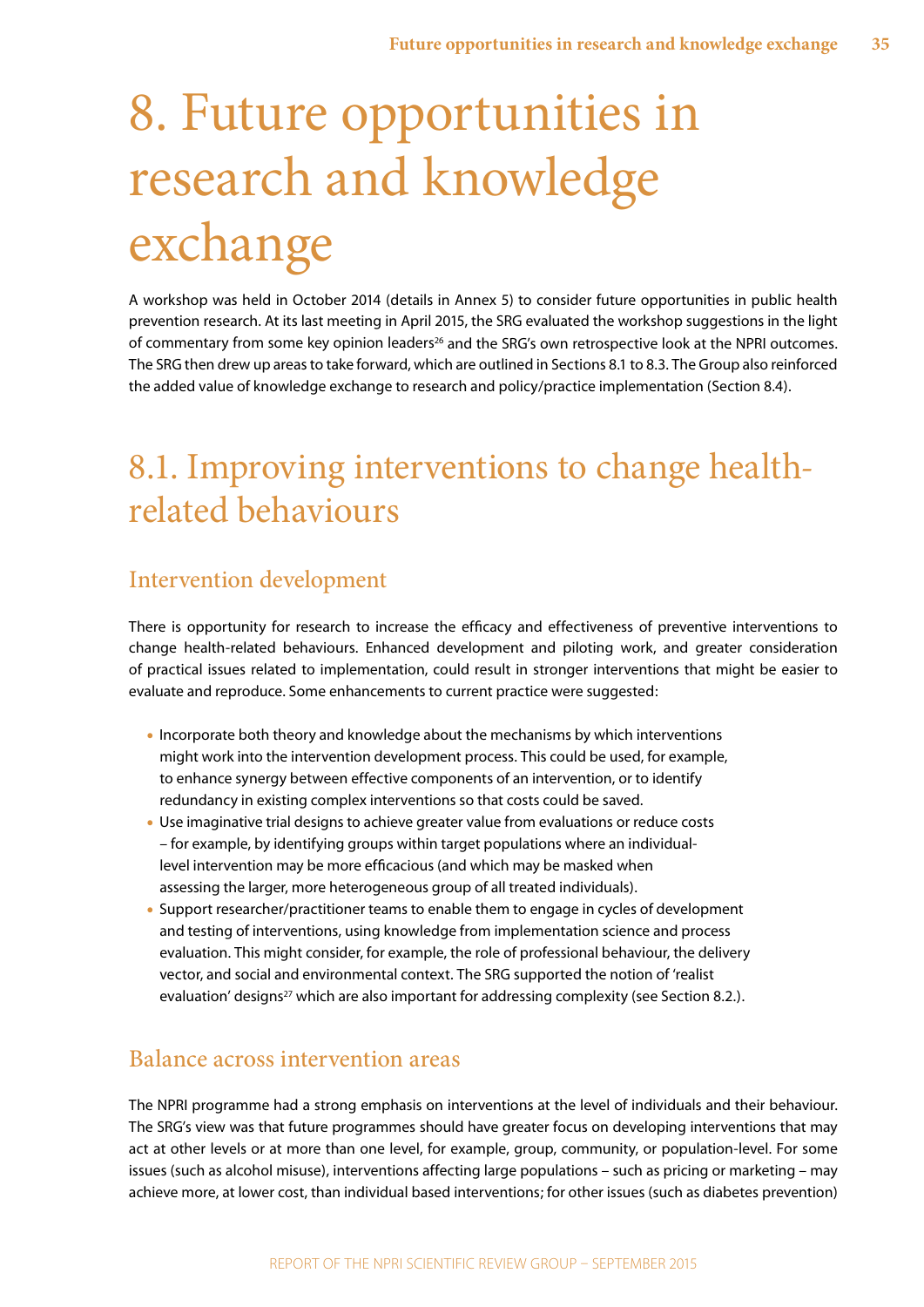<span id="page-35-0"></span>it may be important to combine interventions aimed at individuals with population-based interventions, so that each reinforces the other.

Finally, the SRG suggested that funders specifically consider how to promote high quality prevention research to redress health inequalities, health disparities among minority ethnic groups, and mental health and wellbeing problems. These areas were either specifically excluded from NPRI funding (e.g. factors affecting mental health), or were not often addressed in the proposals funded. Quite apart from their importance for health, a broader portfolio of research encompassing mental wellbeing alongside other themes is likely to lead to a more complete understanding of the opportunities for prevention.

# 8.2. Understanding complexity in public health interventions and evaluations

There is an important opportunity to progress prevention through research that maps the full complexity of the multifactorial determinants of public health. Most intervention approaches do not address all the risk factors for a particular health problem. They also tend to assume that the relationship between an identified risk factor or behaviour and outcome is linear and constant over time, when in reality the interplay between determining factors is dynamic, often changing rapidly, especially in certain environments such as towns and cities. Different factors may also work in opposite directions. Better understanding of the complexity between factors determining health will assist with the identification of novel interventions and points at which maximum benefit may be derived.

This research area is challenging but might be helped through the greater use of large scale individual-based and population-based datasets, asset maps<sup>28</sup>, and the use of newer techniques for objective monitoring (for example through the use of digital and mobile technology). New ways of gathering and using large-scale datasets may lead to faster identification of emerging public health challenges, and rapid implementation and subsequent monitoring of effective interventions.

During the consultation with key opinion leaders, views on 'research on complexity' were mixed. Some experts felt that it may not be feasible to take account fully of the level of complexity in the 'real-world', or reflect this in interventions. The SRG felt, however, that there should be more research to gain a better understanding of complexity in public health prevention research, and of the value of 'realist' approaches to intervention development.

# 8.3. Assessing whether social and sector-based 'systems' can improve public health and reduce health inequalities

While not within the scope of previous NPRI funding rounds, exploration of how to better integrate and align policies, organisations and systems to achieve health improvement is an important issue that should be supported in future research. Research is needed into the development, testing and sustainable implementation (if found to be effective ) of 'prevention systems' in which organisations and sectors (e.g. NHS, social care, third sector, independent sector, education) work together to create novel ways of preventing or reducing the impact of public health problems.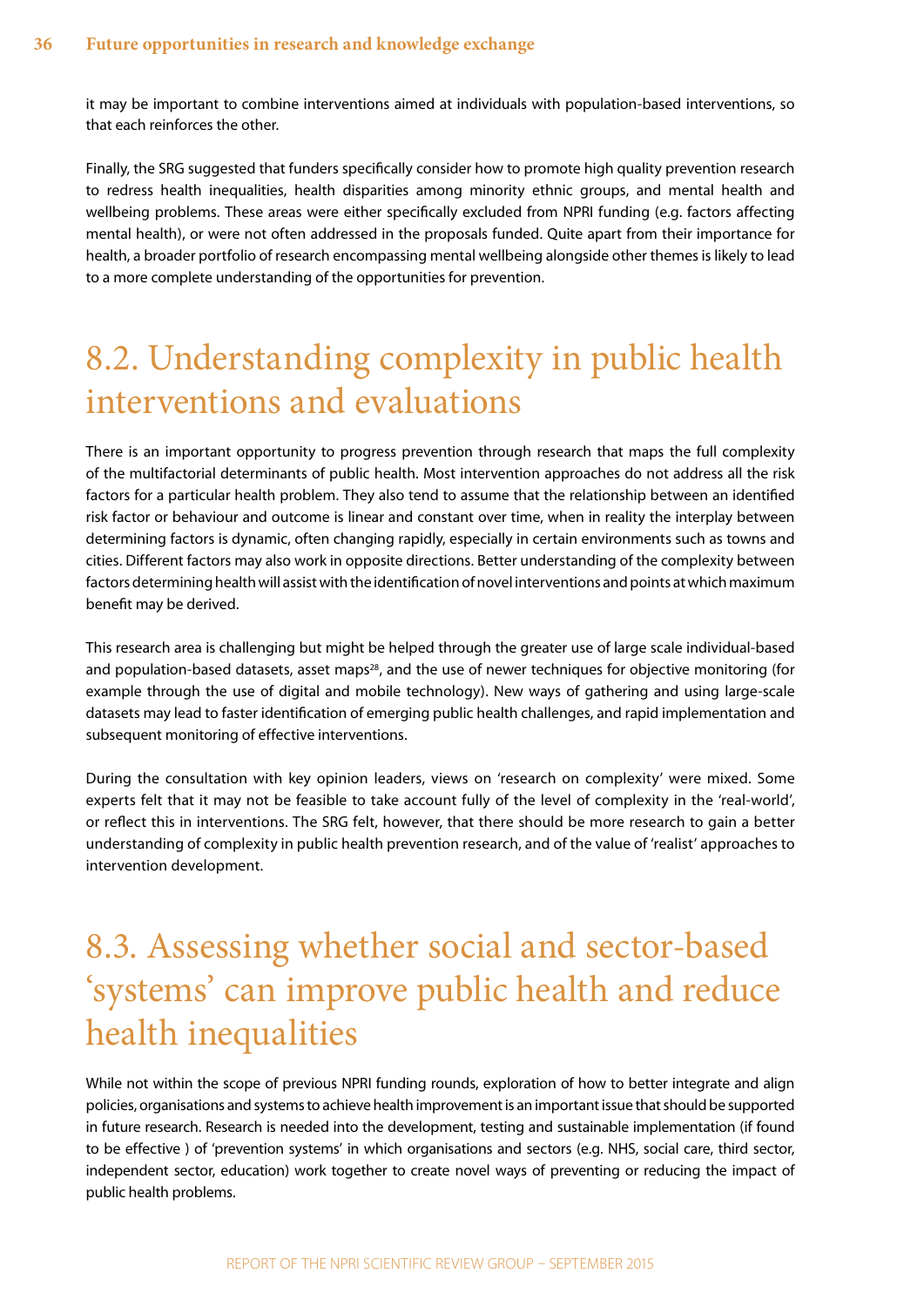# <span id="page-36-0"></span>8.4. The important role of knowledge exchange

Throughout the workshop, consultation and review, consensus developed about the important role of both funders and researchers in facilitating the translation of research findings into policy or practice. The SRG noted how the NPRI grant holders had often engaged professional and public stakeholders late in the project, if at all. In their interviews, the NPRI-funded researchers asked for support from funders to bring researchers and policy-makers/practitioners together to enable the level of collaboration required for maximum impact. From the interviews with the NPRI funders, eight were already, or had recently become, active in this area. The range of activities instigated by funders included sharing of research findings with policy colleagues, and making funding available specifically to support translation.

The SRG took the view that while greater efforts at co-production and dissemination of findings must be a prominent feature of future prevention research programmes, more sophisticated methods of research synthesis and communication of current knowledge could provide now important insights and potential solutions for decision makers. The SRG agreed that there needs to be consideration of new ways of engaging users and decision-makers at all stages of the research process.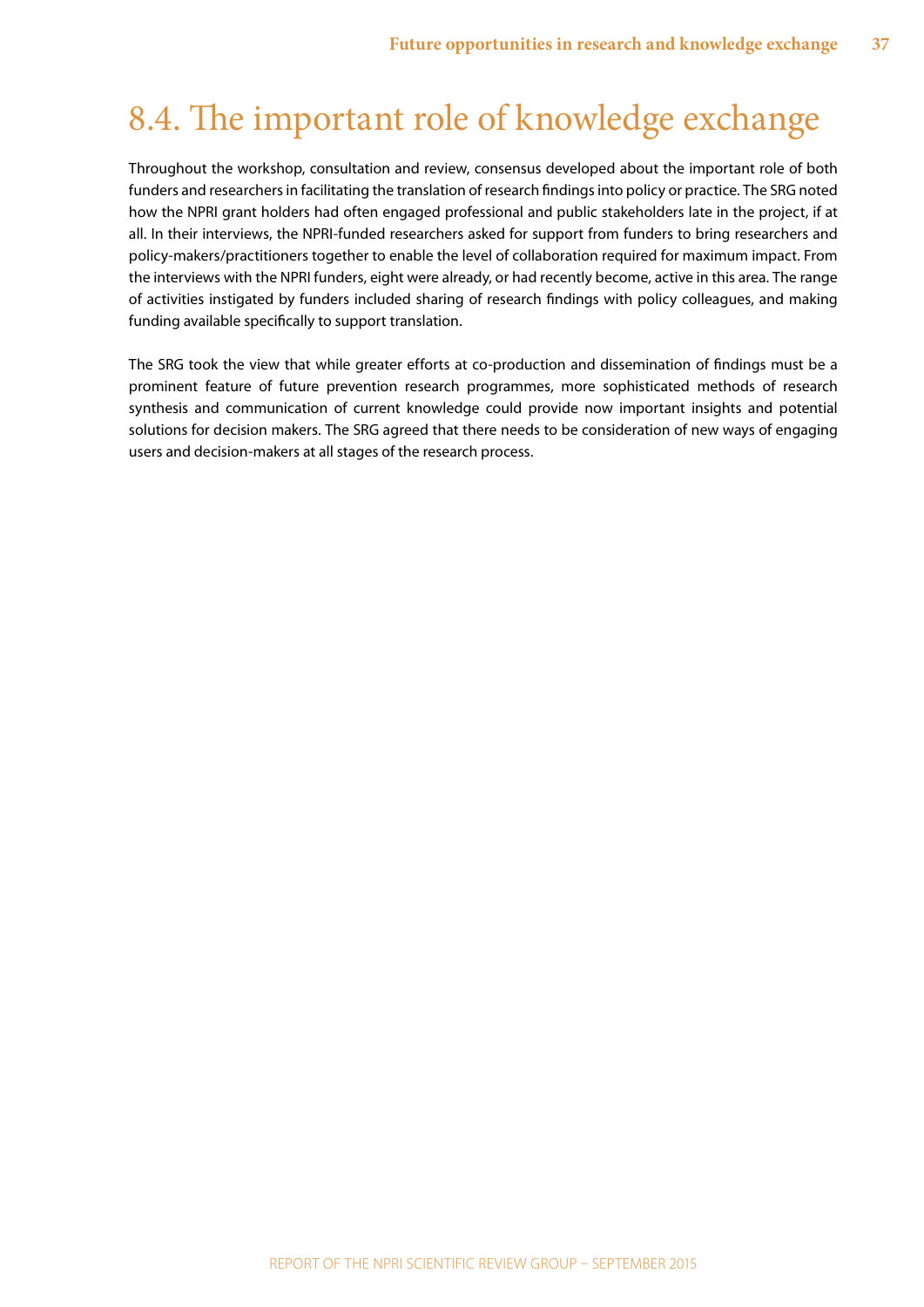# <span id="page-37-0"></span>9. Conclusions

## 9.1. The NPRI met its objectives

The NPRI supported a portfolio of research that overall has been of good quality with some notable highlights. A high percentage of completed projects had met their objectives. The researchers had employed a range of approaches, including some innovative work, to answer their research questions. The SRG agreed that the initiative had addressed all of the core behaviours that the NPRI was established to address.

The outputs of NPRI projects included some high impact outcomes along with numerous important, but more incremental, additions to knowledge addressing important public health issues. The initiative had not proactively supported knowledge exchange activities but a number of NPRI investigators had made significant contributions towards dissemination activities, including highlighting the need for change and providing evidence for policy change. For example, national policy changes and public debate related to smoking cessation and reduced alcohol consumption, had been informed by NPRI-funded work. The SRG concluded that the impact of NPRI funded work on policy and practice had been good.

The NPRI funding had facilitated the learning of new skills (often among the PIs themselves); the leverage of further funding, particularly for studentships; and the building of new scientific and policy/practice collaborations. The NPRI had made a valuable contribution to building capacity in public health prevention research.

# 9.2. The NPRI legacy

Two major legacies of the NPRI have been expanded capacity in public health prevention research (from a very small base) and the demonstration that a large group of funders can work together to support research into important public health issues. The NPRI was set up to redress a recognised weakness in public health prevention research, and through the collective efforts of providers and recipients of funding, it has raised the profile of public health prevention research. The 'badge' of a multi-funder supported initiative was particularly helpful for building capacity and profile for the area and the NPRI funders. The initiative enabled several funders to support work that was outwith their normal funding remit and has created a desire for continued crossdisciplinary working.

The SRG concluded that the NPRI has been a pioneering and impactful funding initiative, which has unquestionably helped to strengthen UK public health prevention research.

# 9.3. Scope for improvement and future opportunity

Through the review of the NPRI outputs, the SRG workshop and ensuing consultation, and interviews with grant holders, several areas were identified where the impact of the NPRI research might have been even higher, or where new research endeavours might be developed.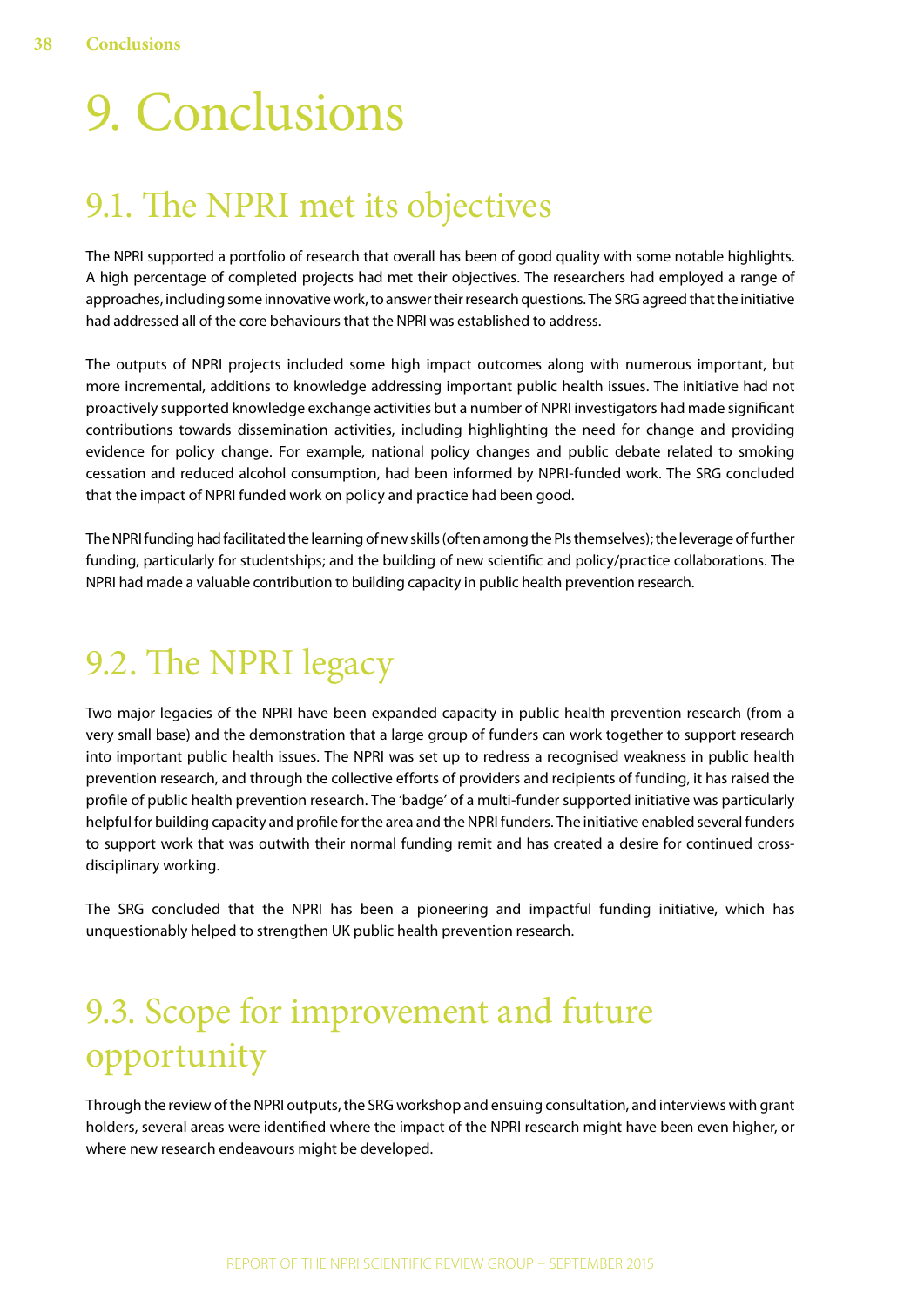### Research challenges and opportunity

Achieving substantial, sustainable improvements in chronic disease prevention through research into behaviour and behaviour change has been, and remains, challenging. This review noted the paucity of theorybased interventions which produced large and sustained change. Findings from a small number of NPRI funded intervention studies, and research elsewhere, suggest modest improvements in public health from interventions applied to individuals when targeted at change in single health-related behaviours such as poor diet, physical inactivity, smoking or alcohol misuse. Larger effect sizes may be achieved by the use of theory-based interventions. Greater reductions in population illness or health risk might result from applying these interventions at multiple levels (individual, group, community and/or population-level). Work is needed to understand how individual components of complex interventions fit together, and how the effectiveness of different elements can be boosted. Better use of trial methodology and iterative cycles of intervention development and process evaluation that take account of what works, for whom and in what circumstances and aspects, should be encouraged.

There also needs to be better understanding of the complex interaction between individual behaviour and risk factors, and social, cultural, health-care and other determinants of health; factors which often interact in a non-linear fashion and which sometimes operate in opposite directions. Such understanding will assist with the identification of novel interventions and points at which maximum benefit may be derived. This complexity was rarely addressed in the NPRI portfolio and should be an important focus of future work.

A third stream of work should involve exploration of how to better integrate and align policies, organisations and systems to achieve health improvement. Work is needed into the development, testing and sustainable implementation (if found to be effective) of 'prevention systems' in which organisations and sectors (e.g. NHS, social care, third sector, independent sector, education) work together to create novel ways of preventing or reducing the impact of public health problems.

Key areas to be addressed in any future prevention initiative include work to narrow health inequalities and promote research into mental health and wellbeing.

### How to effect better translation and knowledge exchange

While the impact of the NPRI on policy and practice has been good, there was consensus that more could be done to enhance the translation of findings into policy and/or practice, and other knowledge exchange activities. There also needs to be greater and broader synthesis and communication of research evidence for decision makers.

The NPRI researchers who had been most effective in this area were well embedded in policy and practice networks and familiar with the co-production of knowledge. Outside such networks, the potential for impact was very dependent on the skills and motivation of individual researchers. The SRG concluded that capacity and skills in knowledge exchange needs to be built among public health researchers. Best practice should be disseminated to researchers, emphasizing the advantages to both research and policy/practice from early academic and stakeholder collaboration and co-production of knowledge. As well as encouragement, practical help is needed to support PIs to build appropriate networks at the design as well as other stages of a project. Collaboration at the project level needs to be complemented by dialogue between funders, policy-makers and researchers about policy context, priorities, and research focus.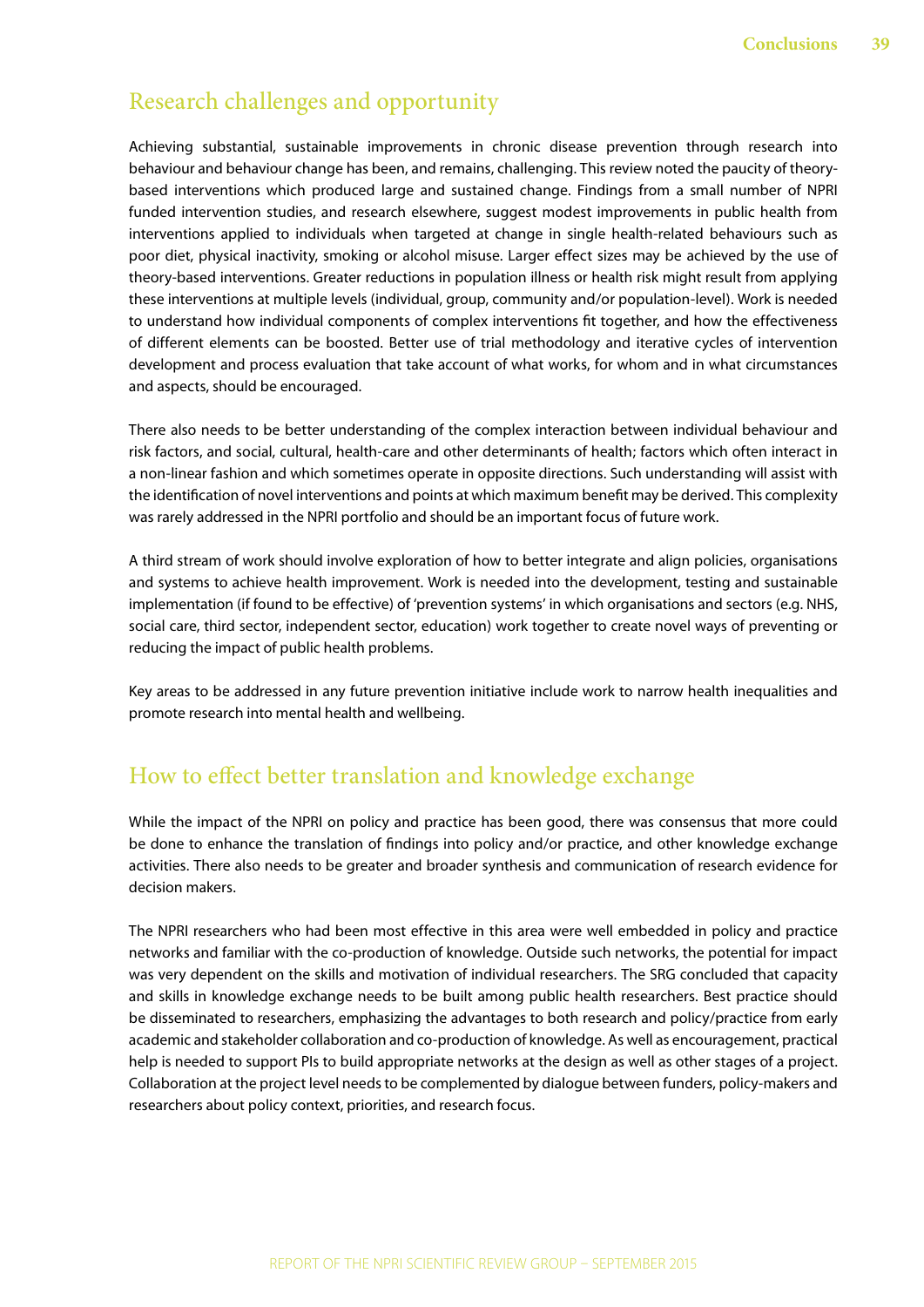# <span id="page-39-0"></span>9.4. Prevention research in the new UK landscape and the increasing importance of further targeted investment

During the period of the NPRI funding, spend on public health prevention research doubled, with the expectation of a further increase in the next Health Research Analysis<sup>29</sup>. This is from a small base. The increase in investment has been the result of joint initiatives including the NPRI. Other innovations have included the establishment of the UKCRC<sup>30</sup> Public Health Research Centres of Excellence, the NIHR Public Health Research Programme, the NIHR School for Public Health Research, the Department of Health Policy Research Units and the MRC PHIND<sup>31</sup> schemes.

The increased availability of relevant research funding and dedicated capacity building schemes has placed the public health research community in a stronger position to deliver novel and multi-disciplinary prevention research. However, even with these welcome changes, the field remains small and there is both scientific opportunity and continued unquestionable public health need, requiring sustained increases in investment. This review has identified key areas where public health prevention research can be strengthened to develop important innovations to tackle some of the major public health challenges of today and the future.

### 9.5. Recommendations

A successful programme of public health prevention research involving concerted, multi partner, collaboration is needed as much today as in 2005 when the NPRI started. Scale and stability of funding, multidisciplinarity, and researcher-user cooperation remain essential. Future programmes of work should build upon the solid foundations laid down by the NPRI as follows:

- **•** The funded work should involve a balance between observational, developmental, and intervention studies, with increased emphasis on solving problems rather than simply describing them. Future programmes should have greater focus on developing interventions that may act at a level other than at the individual (for example, group, community or population-level) or at more than one level.
- **•** There also needs to be more work on the cost-effectiveness of public health prevention strategies, as well as the modelling of likely long term impact on disease outcome. A key priority is research into the development and testing of interventions in groups with particular needs, such as those with poor mental health, lower socioeconomic and minority ethnic groups.
- **•** Support should be given to researcher/practitioner teams to engage in cycles of development and testing, and the use of knowledge based on implementation science and process evaluation, as well as economic analyses; to effect sustainable change. There should also be strengthened engagement and collaboration between research funders and researchers to build capacity and expertise in knowledge exchange. In parallel, funders should set clear expectations of publication and dissemination of findings arising from the work (including of negative results), and participation in knowledge exchange activities.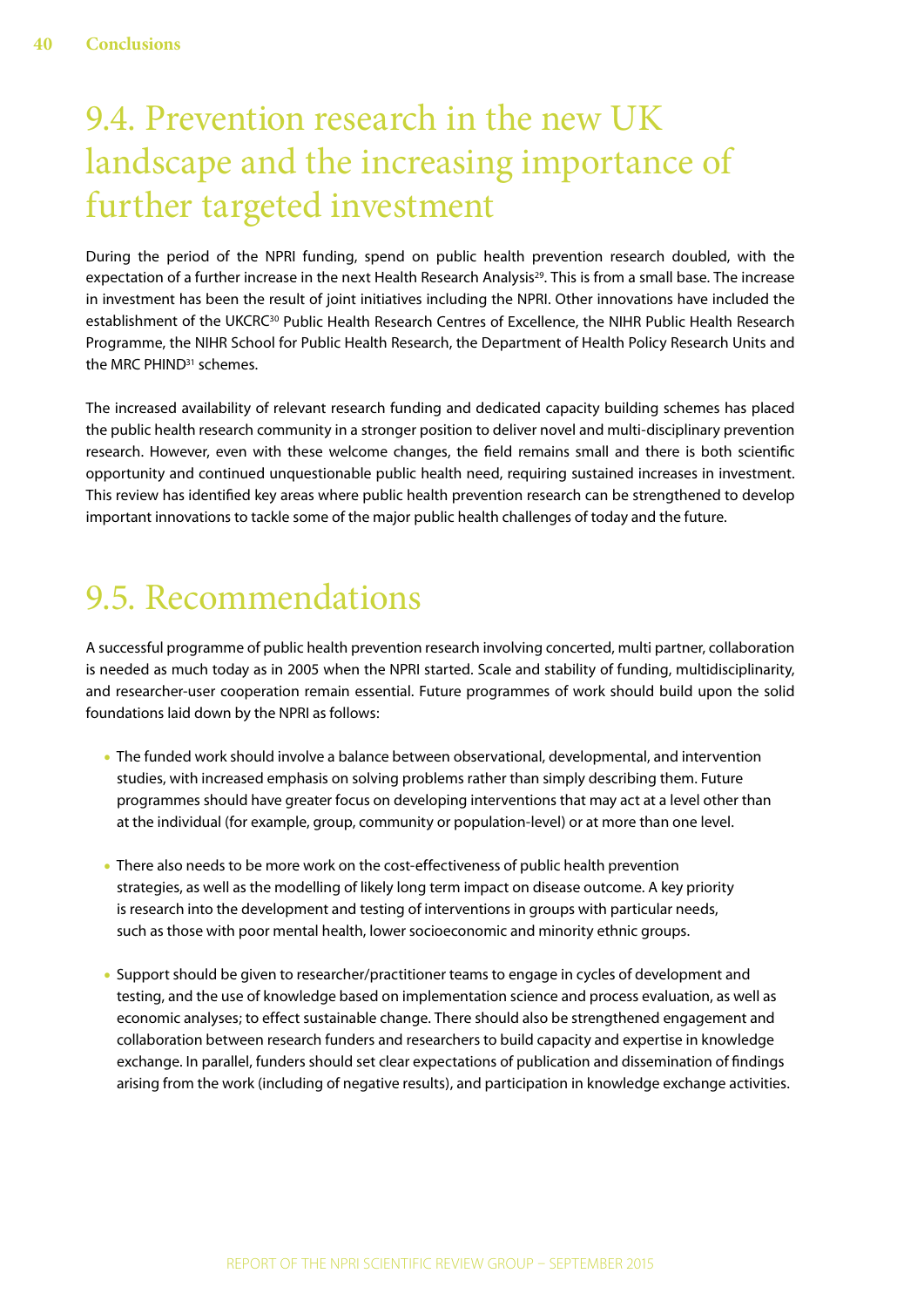### Suggested research themes for future work were:

#### **IMPROVING INTERVENTIONS TO CHANGE HEALTH-RELATED BEHAVIOURS**

- **•** Increase research into the mechanism(s) of action, context, and delivery of interventions. Capturing data from aligned behavioral studies and greater exploration of external context or timing of the intervention would help inform the development of stronger intervention plans. The use of more imaginative trial designs could make individual and group level interventions more effective and/or support better targeting or adaption to sub-groups.
- **•** Support for researcher/practitioner teams to engage in cycles of development and testing and use knowledge based on implementation science and evaluation of process, as well as economic analyses.

#### **UNDERSTANDING COMPLEXITY IN PUBLIC HEALTH INTERVENTIONS AND EVALUATIONS**

**•** Increase research into whole system influences on behavior and public health, to achieve deeper understanding of the complex influences and interactions that will support the development of more powerful individual and population-level interventions.

#### **ASSESSING WHETHER SOCIAL AND SECTOR-BASED 'SYSTEMS' CAN IMPROVE PUBLIC HEALTH AND REDUCE HEALTH INEQUALITIES**

**•** Explore how to better integrate and align policies, organisations and systems to produce 'prevention systems' in which organisations and sectors (e.g. NHS, social care, third sector, independent sector, education) work together to create novel ways of preventing or reducing the impact of public health problems.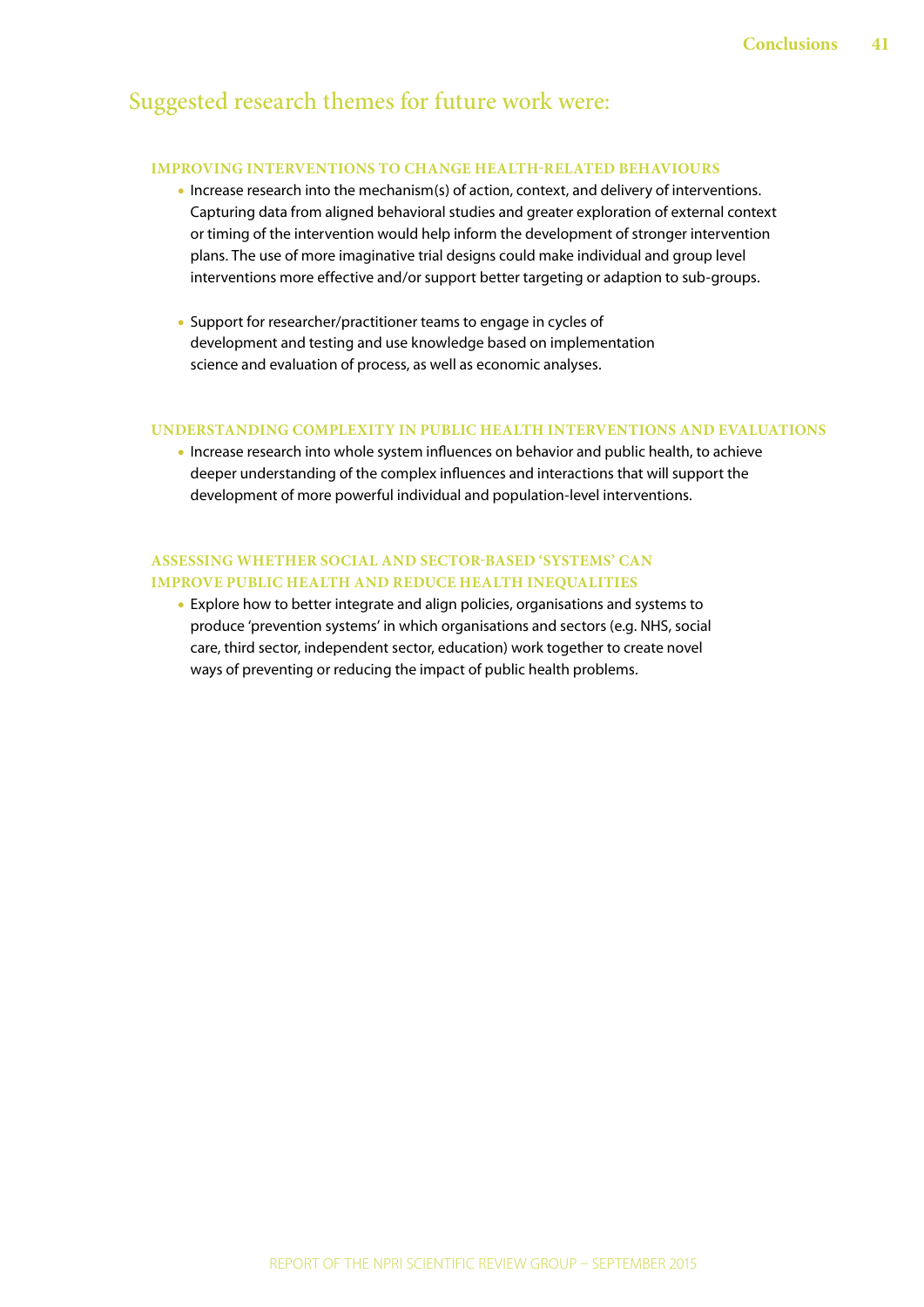### <span id="page-41-0"></span>Endnotes

- <span id="page-41-1"></span>1. PI stands for Principal Investigator
- <span id="page-41-2"></span>2. The wording of the NPRI's aims changed slightly as the initiative developed. This is the wording for the fourth call. In call 1 the strategic aims referred to objectives in terms of specific disease end points, such as cancer, coronary heart disease and diabetes, reflecting the remits of the (smaller number) of partners supporting the early call.
- <span id="page-41-3"></span>3. Twelve of the award holders were interviewed regarding two projects so the interviews cover 69 of the 74 funded projects
- <span id="page-41-4"></span>4. Here this is defined as any design that was not a definitive trial. It should be noted that a judgement had to be made on some studies that were on the cusp of a definitive effectiveness trial and further intervention development.
- <span id="page-41-5"></span>5. Unfinished trials tended to be the larger definitive trials.
- <span id="page-41-6"></span>6. Research on sedentary behaviour is included in this discussion and in Figure 5 as the category of research into 'physical inactivity'
- <span id="page-41-7"></span>7. This did not include meeting abstracts - see Annex 1 for details on what was counted.
- <span id="page-41-8"></span>8. Three of the PIs in this group of eight studies had been authors of systematic reviews, general science reviews and/ or protocols acknowledging NPRI support but the reports were not deemed to be outputs from the projects. In two cases the investigators had not updated their *Researchfish* entries so there may have been some dissemination of NPRI outputs that the SRG was unaware of.
- <span id="page-41-9"></span>9. The Journal Normalized Citation Impact (NCI) measures the quotient of an observed citation rate and an expected citation rate for the journal in which the cited article was published. Therefore it compares the average performance, where performance is measured by the number of times the paper is cited, compared to the average performance of all papers appearing in that journal.
- <span id="page-41-10"></span>10. The NPRI lead investigator referred to 'teachable moments' in the cancer screening setting for changing 'lifestyles'.
- <span id="page-41-11"></span>11. Both Ashley Adamson and Ashley Cooper have since been promoted to Professor
- <span id="page-41-12"></span>12. The NHS Choices web site no longer refers to the app directly
- <span id="page-41-13"></span>13. For example: J Hotchkiss, C Davies, R. Dundas, N Hawkins, P Jhund, S Scholes, M. Bajekal, M. O'Flaherty, J Critchley, A Leyland, S Capewell. Explaining Trends in Scottish Coronary Heart Disease Mortality between 2000 and 2010: Socioeconomic Analysis using the *IMPACTsec* Model. A Retrospective Analysis using Routine Data. *BMJ* 2014; 348: g1088 **DOI**: 10.1136/bmj.g1088
- <span id="page-41-14"></span>14. <http://www.hscic.gov.uk/pubs/hse08physicalactivity>
- <span id="page-41-15"></span>15. [http://www.noo.org.uk/uploads/doc510\\_2\\_NOO\\_Physical\\_activity\\_surveillance.pdf](http://www.noo.org.uk/uploads/doc510_2_NOO_Physical_activity_surveillance.pdf)
- <span id="page-41-16"></span>16. <http://ageactionalliance.org/wordpress/wp-content/uploads/2014/03/AVONet-report-2014-March.pdf>
- <span id="page-41-17"></span>17. Start active, stay active: a report on physical activity from the four home countries' Chief Medical Officers. July 2011. [https://www.gov.uk/government/publications/start-active-stay-active-a-report-on-physical-activity-from-the-four](https://www.gov.uk/government/publications/start-active-stay-active-a-report-on-physical-activity-from-the-four-home-countries-chief-medical-officers)[home-countries-chief-medical-officers](https://www.gov.uk/government/publications/start-active-stay-active-a-report-on-physical-activity-from-the-four-home-countries-chief-medical-officers)
- <span id="page-41-18"></span>18. Moore GF et al. Impacts of the Primary School Free Breakfast Initiative on socio-economic inequalities in breakfast consumption among 9-11-year-old schoolchildren in Wales. *Public Health Nutr*. 2014 Jun;17(6):1280-9. doi: 10.1017/ S1368980013003133. Epub 2013 Dec 3.
- <span id="page-41-19"></span>19. <https://www.nice.org.uk/guidance/ph45/chapter/Introduction-scope-and-purpose-of-this-guidance>
- <span id="page-41-20"></span>20. [http://www.parliament.uk/business/committees/committees-a-z/commons-select/health-committee/inquiries/](http://www.parliament.uk/business/committees/committees-a-z/commons-select/health-committee/inquiries/parliament-2010/governments-alcohol-strategy/) [parliament-2010/governments-alcohol-strategy/](http://www.parliament.uk/business/committees/committees-a-z/commons-select/health-committee/inquiries/parliament-2010/governments-alcohol-strategy/)
- <span id="page-41-21"></span>21. <http://www.stir.ac.uk/media/schools/management/documents/Alcoholstrategy-updated.pdf>
- <span id="page-41-22"></span>22. There are currently 16 funders, but one funder was unable to participate in the interviews
- <span id="page-41-23"></span>23. The NPRI awards were made by a Scientific Committee but the NPRI was governed by a NPRI Prevention Research Advisory Board (PRAB) which shaped the calls.
- <span id="page-41-24"></span>24. The sum of the values reported by the NPRI grant holders in *Researchfish* as starting after October 2006 was checked and some reports of further funding, and some duplicates, were discounted. Therefore the value reported here is not fully dependent on self-report and has been verified.
- <span id="page-41-25"></span>25. In the interviews 34 interactions with policy-makers were reported, which was higher than the Figure reported in *Researchfish*.
- <span id="page-41-26"></span>26. The SRG consulted the leaders of major MRC, CSO and NIHR investments in public health, the chairs of the NIHR PHRP Boards, the past and present chair of the NPRI Scientific Committee and the directors of the UKCRC Public Health Research Centres of Excellence. The themes were also discussed at an NPRI grant holder meeting that was a satellite of the UKSBM Annual Scientific meeting held in Nottingham in December 2014.
- <span id="page-41-27"></span>27. 'Realist evaluation designs' refers to a theory–driven approach to intervention evaluation that at its simplest asks not 'what works?' or 'does this programme work?' but asks instead 'what works, for whom, in what circumstances and in what respects, and how?' see Pawson, R. and Tilley, N., [http://www.communitymatters.com.au/RE\\_chapter.pdf](http://www.communitymatters.com.au/RE_chapter.pdf) (accessed July 2015).
- 28. Asset mapping, involves drawing a map of what is valuable in communities, and is an exercise in community development. In this context it can be a process of making an inventory of the resources, skills and talents of individuals, associations and organisations that can contribute to the better health of the public. These assets are not necessarily primarily responsible for health but may be part of the wider determinants of health.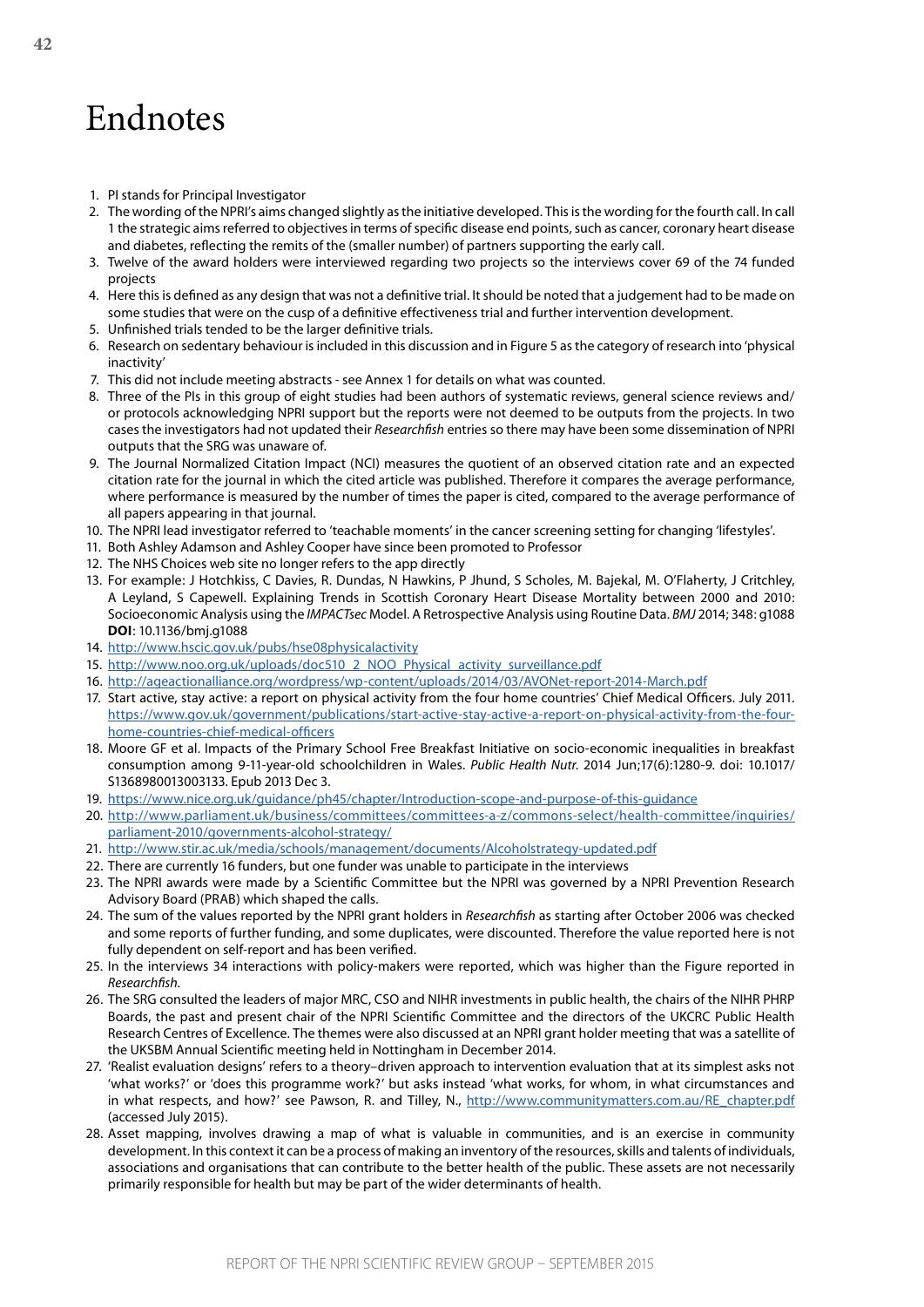- <span id="page-42-0"></span>29. The Health Research Analysis Forum (HRAF) consists of the 12 largest public and charitable funders of health research in the UK who have participated in both previous HRCS analyses in 2004/05 and 2009/10. The Association of Medical Research Charities (AMRC) is also a member of the HRAF and has facilitated the collection of data from 48 additional member charities for the 2014 analysis which was expected to report in 2015 before this review was published but after the last meeting of the SRG.
- <span id="page-42-1"></span>30. UK Clinical Research Collaboration
- <span id="page-42-2"></span>31. Public Health Intervention Development Scheme